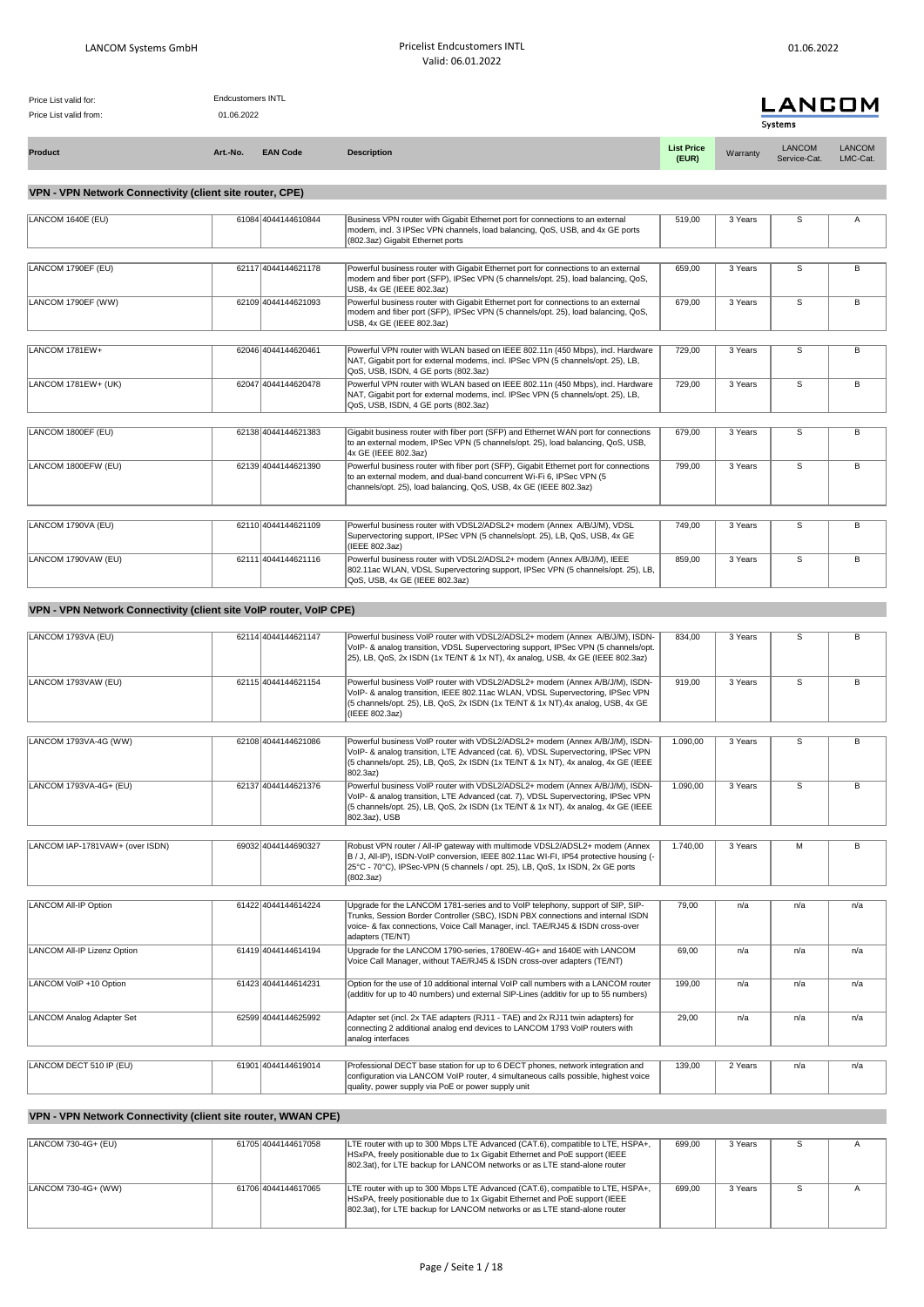| <b>Product</b>              | Art.-No. | <b>EAN Code</b>     | <b>Description</b>                                                                                                                                                                                                                                            | <b>List Price</b><br>(EUR) | Warranty | <b>LANCOM</b><br>Service-Cat. | LANCOM<br>LMC-Cat. |
|-----------------------------|----------|---------------------|---------------------------------------------------------------------------------------------------------------------------------------------------------------------------------------------------------------------------------------------------------------|----------------------------|----------|-------------------------------|--------------------|
| LANCOM 1780EW-4G+           |          | 61712 4044144617126 | High-performance VPN router with 4G LTE modem for up to 300 Mbps, downward<br>comp. to HSPA+, HSxPA, UMTS, incl. IEEE 802.11ac/n WLAN (867 Mbps), IPSec<br>VPN (5 channels/opt. 25), 2x Gigabit Ethernet, and PoE support (IEEE 802.3at)                      | 1.040,00                   | 3 Years  | S                             | B                  |
| LANCOM 1780EW-4G+ (UK)      |          | 61713 4044144617133 | High-performance VPN router with 4G LTE modem for up to 300 Mbps, downward<br>comp. to HSPA+, HSxPA, UMTS, incl. IEEE 802.11ac/n WLAN (867 Mbps), IPSec<br>VPN (5 channels/opt. 25), 2x Gigabit Ethernet, and PoE support (IEEE 802.3at)                      | 1.040.00                   | 3 Years  | S                             | B                  |
|                             |          |                     |                                                                                                                                                                                                                                                               |                            |          |                               |                    |
| LANCOM 1790-4G+ (EU)        |          | 62135 4044144621352 | Powerful business router with LTE Advanced (cat. 7), Gigabit Ethernet port for<br>connecting to an external modem, IPSec VPN (5 channels/opt. 25), 4x GE ports<br>(802.3az), load balancing, QoS, USB                                                         | 929,00                     | 3 Years  | $\overline{s}$                | $\overline{B}$     |
| LANCOM 1790VA-4G+ (EU)      |          | 62136 4044144621369 | Powerful business router with VDSL2/ADSL2+ modem (Annex A/B/J/M), LTE<br>Advanced (cat. 7), VDSL Supervectoring support, IPSec VPN (5 channels/opt. 25),<br>LB, QoS, 4x GE (IEEE 802.3az), USB                                                                | 979.00                     | 3 Years  | S                             | B                  |
|                             |          |                     |                                                                                                                                                                                                                                                               |                            |          |                               |                    |
| LANCOM 1800EF-5G (EU)       |          | 62140 4044144621406 | Powerful business router with 5G, fiber port (SFP), and Gigabit Ethernet port for<br>connections to an external modem, IPSec VPN (5 channels/opt. 25), load balancing,<br>QoS, USB, 4x GE (IEEE 802.3az)                                                      | 1.690.00                   | 3 Years  | S                             | B                  |
|                             |          |                     |                                                                                                                                                                                                                                                               |                            |          |                               |                    |
| LANCOM IAP-4G+ (EU)         |          | 61715 4044144617157 | Robust router with int. LTE Advanced modem for up to 300 Mbps (CAT.6), IP50 full-<br>metal housing (temperature range -20° to +50°C), incl. IPSec VPN (5 channels/opt.<br>25), 2x Gigabit Ethernet, COM port, 12V power supply, PoE 802.3at                   | 989.00                     | 3 Years  | M                             | B                  |
| LANCOM IAP-4G+ (WW)         |          | 61716 4044144617164 | Robust router with int. LTE Advanced modem for up to 300 Mbps (CAT.6), IP50 full-<br>metal housing (temperature range -20° to +50°C), incl. IPSec VPN (5 channels/opt.<br>25), 2x Gigabit Ethernet, COM port, 12V power supply, PoE 802.3at                   | 989,00                     | 3 Years  | M                             | B                  |
|                             |          |                     |                                                                                                                                                                                                                                                               |                            |          |                               |                    |
| AirLancer Extender O-360-4G |          | 61227 4044144612275 | Omni-directional outdoor antenna (GSM/EDGE/UMTS/HSPA/LTE) for connection to<br>LANCOM 4G routers, 360°, MIMO, +2 dBi in 800-960 MHz, +5 dBi in 1710-2170<br>MHz, +4 dBi in 2400 MHz -2700 MHz, incl. 5m cable with two SMA (m) connectors<br>and mounting kit | 169,00                     | 2 Years  | n/a                           | n/a                |
| AirLancer O-360D-5G         |          | 61233 4044144612336 | Omni-directional outdoor antenna (4G/5G) for connection to LANCOM 4G/5G routers,<br>coverage of all 4G and 5G bands from 700-3,800 MHz, 2x2 MIMO, incl. 5m cable<br>with SMA connector as well as mounting k                                                  | 169,00                     | 2 Years  | n/a                           | n/a                |
| AirLancer O-360Q-5G         |          | 61234 4044144612343 | Omni-directional outdoor antenna (5G/4G) for connection to LANCOM 5G routers,<br>coverage of all 5G and 4G bands from 700-3,800 MHz, 4x4 MIMO, incl. 5m cable<br>with SMA connector as well as mounting kit                                                   | 309,00                     | 2 Years  | n/a                           | n/a                |
| AirLancer I-360D-5G         |          | 60919 4044144609190 | Omni-directional indoor antenna (4G/5G) for connection to LANCOM 4G/5G routers,<br>coverage of all 4G and 5G bands from 700-3,800 MHz, 2x2 MIMO, incl. 2m cable<br>with SMA connector as well as mountin                                                      | 89,00                      | 2 Years  | n/a                           | n/a                |

## **VPN - VPN Network Connectivity (client site router, CPE 1900 series)**

| LANCOM 1900EF (EU)            | 62105 4044144621055 | Multi-WAN VPN gateway with 1x SFP/TP GE, 1x WAN GE, 4x GE LAN, incl. IPSec<br>VPN (25 channels / opt. 100), load balancing, QoS, 64 ARF contexts                                                                                                                             | 1.090.00 | 3 Years | М | C            |
|-------------------------------|---------------------|------------------------------------------------------------------------------------------------------------------------------------------------------------------------------------------------------------------------------------------------------------------------------|----------|---------|---|--------------|
| LANCOM 1900EF (WW)            | 62106 4044144621062 | LANCOM 1900EF without IEC power cord, country-specific IEC power cords are<br>separately available                                                                                                                                                                           | 1.090.00 | 3 Years | м | C            |
|                               |                     |                                                                                                                                                                                                                                                                              |          |         |   |              |
| LANCOM 1900EF-5G (EU)         | 62132 4044144621321 | Multi-WAN VPN gateway with 1x SFP/TP GE, 1x WAN GE, incl. IPSec VPN (25<br>channels / opt. 100), load balancing, QoS, 64 ARF contexts, 1 x 4G/5G Modem                                                                                                                       | 2.090,00 | 3 Years | M | C            |
|                               |                     |                                                                                                                                                                                                                                                                              |          |         |   |              |
| LANCOM 1906VA (EU, over ISDN) | 62095 4044144620959 | Dual-VDSL VoIP router with 2x VDSL2 vectoring (ADSL Annex B/J), 1x SFP / TP GE<br>WAN, 1x GE WAN, VCM / SBC, load balancing, 2x ISDN S0 (TE / NT + NT), 4x<br>analog, IPSec VPN (25 channels/opt. 100)                                                                       | 1.390.00 | 3 Years | M | C            |
| LANCOM 1906VA (EU, over POTS) | 62097 4044144620973 | Dual-VDSL VoIP router with 2x VDSL2 vectoring (ADSL Annex A/M), 1x SFP / TP GE<br>WAN, 1x GE WAN, VCM / SBC, load balancing, 2x ISDN S0 (TE / NT + NT), 4x<br>analog, IPSec VPN (25 channels/opt. 100)                                                                       | 1.390.00 | 3 Years | м | C            |
| LANCOM 1906VA (WW, over POTS) | 62096 4044144620966 | LANCOM 1906VA (over POTS, ADSL Annex A/M) without IEC power cord, country-<br>specific IEC power cords are separately available                                                                                                                                              | 1.390.00 | 3 Years | м | C            |
|                               |                     |                                                                                                                                                                                                                                                                              |          |         |   |              |
| LANCOM 1926VAG (EU)           | 62122 4044144621222 | Dual VDSL VoIP router with 2x Supervectoring(2x 300 Mbps) or 1x G.Fast (1,000<br>Mbps), 1x SFP / TP, 1x WAN Ethernet, Voice Call Manager / SBC, load balancing, 2x<br>ISDN S0, 4x analog. IPSec VPN (25 channels / opt. 100)                                                 | 1.640.00 | 3 Years | м | C            |
| LANCOM 1926VAG-4G (EU)        | 62123 4044144621239 | Dual VDSL VoIP router, 2x Supervectoring (2x 300 Mbps) or 1x G.Fast (1,000<br>Mbps), 1x SFP/TP, 1x WAN Eth., Dual SIM LTE Adv. up to 300 Mbps, Voice Call<br>Manager / SBC, load balancing, 2x ISDN S0, 4x analog, IPSec VPN (25 channels /<br>opt. 100)                     | 1.990.00 | 3 Years | M | $\mathsf{C}$ |
| LANCOM 1926VAG-5G (EU)        | 62124 4044144621246 | Dual VDSL VoIP router, 2x Supervectoring (2x 300 Mbps) or 1x G.Fast (1,000<br>Mbps), 1x SFP/TP, 1x WAN Eth., Single-SIM 5G up to 1.000/330 Mbps<br>(downlink/uplink), Voice Call Manager / SBC, load balancing, 2x ISDN S0, 4x analog,<br>IPSec VPN (25 channels / opt. 100) | 2.440.00 | 3 Years | м | C            |
|                               |                     |                                                                                                                                                                                                                                                                              |          |         |   |              |

## **VPN - VPN Network Connectivity (vRouter) - (Alle Lizenzartikel sind auch als digitale Lizenzen verfügbar / All licences are available online)**

| LANCOM vRouter 50 (10 Sites, 8 ARF, 1 Year)  | 59000 4044144590009 | Runtime licence for LANCOM vRouter for ESXi/Hyper-V/Azure/KVM, max.<br>throughput 50 Mbps, 10 VPN channels, 8 ARF networks, WLAN controller function<br>for 10 access points/WLAN routers incl., 128 Public Spot users, 1 year  | 130.00 | n/a | n/a |  |
|----------------------------------------------|---------------------|---------------------------------------------------------------------------------------------------------------------------------------------------------------------------------------------------------------------------------|--------|-----|-----|--|
| LANCOM vRouter 50 (10 Sites, 8 ARF, 3 Years) | 59001 4044144590016 | Runtime licence for LANCOM vRouter for ESXi/Hyper-V/Azure/KVM, max.<br>throughput 50 Mbps, 10 VPN channels, 8 ARF networks, WLAN controller function<br>for 10 access points/WLAN routers incl., 128 Public Spot users, 3 years | 295.00 | n/a | n/a |  |
| LANCOM vRouter 50 (10 Sites, 8 ARF, 5 Years) | 59012 4044144590122 | Runtime licence for LANCOM vRouter for ESXi/Hyper-V/Azure/KVM, max.<br>throughput 50 Mbps, 10 VPN channels, 8 ARF networks, WLAN controller function<br>for 10 access points/WLAN routers incl., 128 Public Spot users, 5 years | 425.00 | n/a | n/a |  |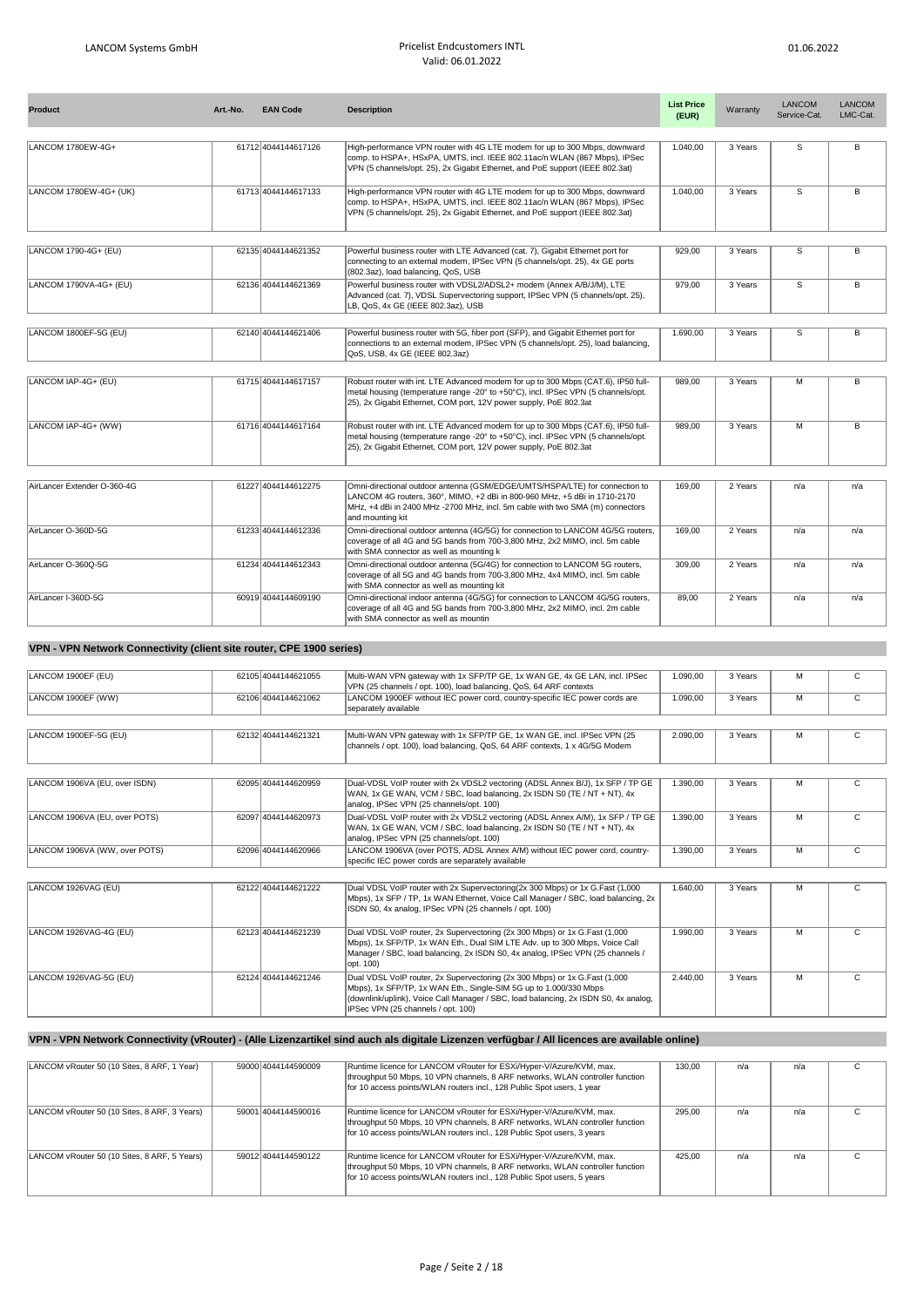| Product                                                    | Art.-No. | <b>EAN Code</b>     | <b>Description</b>                                                                                                                                                                                                                                                         | <b>List Price</b><br>(EUR) | Warranty | <b>LANCOM</b><br>Service-Cat. | LANCOM<br>LMC-Cat.      |
|------------------------------------------------------------|----------|---------------------|----------------------------------------------------------------------------------------------------------------------------------------------------------------------------------------------------------------------------------------------------------------------------|----------------------------|----------|-------------------------------|-------------------------|
| LANCOM vRouter 250 (50 Sites, 16 ARF, 1 Year)              |          | 59002 4044144590023 | Runtime licence for LANCOM vRouter for ESXi/Hyper-V/Azure/KVM, max.<br>throughput 250 Mbps, 50 VPN channels, 16 ARF networks, WLAN controller function<br>for 50 access points/WLAN routers incl., 256 Public Spot users, 1 year                                           | 260,00                     | n/a      | n/a                           | $\overline{c}$          |
| LANCOM vRouter 250 (50 Sites, 16 ARF, 3<br>Years)          |          | 59003 4044144590030 | Runtime licence for LANCOM vRouter for ESXi/Hyper-V/Azure/KVM, max.<br>throughput 250 Mbps, 50 VPN channels, 16 ARF networks, WLAN controller function<br>for 50 access points/WLAN routers incl., 256 Public Spot users, 3 years                                          | 585.00                     | n/a      | n/a                           | C                       |
| LANCOM vRouter 250 (50 Sites, 16 ARF, 5<br>Years)          |          | 59013 4044144590139 | Runtime licence for LANCOM vRouter for ESXi/Hyper-V/Azure/KVM, max.<br>throughput 250 Mbps, 50 VPN channels, 16 ARF networks, WLAN controller function<br>for 50 access points/WLAN routers incl., 256 Public Spot users, 5 years                                          | 845,00                     | n/a      | n/a                           | $\overline{\mathrm{c}}$ |
|                                                            |          |                     |                                                                                                                                                                                                                                                                            |                            |          |                               |                         |
| LANCOM vRouter 500 (100 Sites, 64 ARF, 1<br>Year)          |          | 59008 4044144590085 | Runtime licence for LANCOM vRouter for ESXi/Hyper-V/Azure/KVM, max.<br>throughput 500 Mbps, 100 VPN channels, 64 ARF networks, WLAN controller<br>function for 100 access points/WLAN routers incl., unlim. Public Spot users, 1 year                                      | 400,00                     | n/a      | n/a                           | $\overline{c}$          |
| LANCOM vRouter 500 (100 Sites, 64 ARF, 3<br>Years)         |          | 59009 4044144590092 | Runtime licence for LANCOM vRouter for ESXi/Hyper-V/Azure/KVM, max.<br>throughput 500 Mbps, 100 VPN channels, 64 ARF networks, WLAN controller<br>function for for 100 access points/WLAN routers incl., unlim. Public Spot users, 3<br>vears                              | 900,00                     | n/a      | n/a                           | C                       |
| LANCOM vRouter 500 (100 Sites, 64 ARF, 5<br>Years)         |          | 59014 4044144590146 | Runtime licence for LANCOM vRouter for ESXi/Hyper-V/Azure/KVM, max.<br>throughput 500 Mbps, 100 VPN channels, 64 ARF networks, WLAN controller<br>function for 100 access points/WLAN routers incl., unlim. Public Spot users, 5 years                                     | 1.300,00                   | n/a      | n/a                           | $\mathsf{C}$            |
|                                                            |          |                     |                                                                                                                                                                                                                                                                            |                            |          |                               |                         |
| LANCOM vRouter 1000 (200 Sites, 128 ARF, 1<br>Year)        |          | 59004 4044144590047 | Runtime licence for LANCOM vRouter for ESXi/Hyper-V/Azure/KVM, max.<br>throughput 1 Gbps, 200 VPN channels, 128 ARF networks, WLAN controller function<br>for 200 access points/WLAN routers incl., unlimited Public Spot users, 1 year                                    | 890,00                     | n/a      | n/a                           | C                       |
| LANCOM vRouter 1000 (200 Sites, 128 ARF, 3<br>Years)       |          | 59005 4044144590054 | Runtime licence for LANCOM vRouter for ESXi/Hyper-V/Azure/KVM, max.<br>throughput 1 Gbps, 200 VPN channels, 128 ARF networks, WLAN controller function<br>for 200 access points/WLAN routers incl., unlim. Public Spot users, 3 years                                      | 1.990,00                   | n/a      | n/a                           | $\overline{c}$          |
| LANCOM vRouter 1000 (200 Sites, 128 ARF, 5<br>Years)       |          | 59015 4044144590153 | Runtime licence for LANCOM vRouter for ESXi/Hyper-V/Azure/KVM, max.<br>throughput 1 Gbps, 200 VPN channels, 128 ARF networks, WLAN controller function<br>for 200 access points/WLAN routers incl., unlim. Public Spot users, 5 years                                      | 2.900,00                   | n/a      | n/a                           | $\mathsf{C}$            |
|                                                            |          |                     |                                                                                                                                                                                                                                                                            |                            |          |                               |                         |
| LANCOM vRouter unlimited (1000 Sites, 256<br>ARF, 1 Year)  |          | 59006 4044144590061 | Runtime licence for LANCOM vRouter for ESXi/Hyper-V/Azure/KVM, unlimited<br>throughput (depending on the used hardware), 1000 VPN channels, 256 ARF<br>networks, WLAN controller function for 1000 access points/WLAN routers incl., unlim.<br>Public Spot users, 1 year   | 2.850,00                   | n/a      | <b>XL</b>                     | $\overline{\mathsf{c}}$ |
| LANCOM vRouter unlimited (1000 Sites, 256<br>ARF, 3 Years) |          | 59007 4044144590078 | Runtime licence for LANCOM vRouter for ESXi/Hyper-V/Azure/KVM, unlimited<br>throughput (depending on the used hardware), 1000 VPN channels, 256 ARF<br>networks, WLAN controller function for 1000 access points/WLAN routers incl., unlim.<br>Public Spot users, 3 years  | 6.400,00                   | n/a      | <b>XL</b>                     | $\overline{c}$          |
| LANCOM vRouter unlimited (1000 Sites, 256<br>ARF, 5 Years) |          | 59016 4044144590160 | Runtime licence for LANCOM vRouter for ESXi/Hyper-V/Azure/KVM, unlimited<br>throughput (depending on the used hardware), 1000 VPN channels, 256 ARF<br>networks, WLAN controller function for 1000 access points/WLAN routers incl., unlim.<br>Public Spot users, 5 years  | 9.300,00                   | n/a      | <b>XL</b>                     | $\overline{\mathsf{c}}$ |
|                                                            |          |                     |                                                                                                                                                                                                                                                                            |                            |          |                               |                         |
| LANCOM vRouter unlimited (3000 Sites, 256<br>ARF, 1 Year)  |          | 59022 4044144590221 | Runtime licence for LANCOM vRouter for ESXi/Hyper-V/Azure/KVM, unlimited<br>throughput (depending on the used hardware), 3000 VPN channels, 256 ARF<br>networks, WLAN controller function for 1.500 access points/WLAN routers incl.,<br>unlim. Public Spot users, 1 year  | 5.700,00                   | n/a      | <b>XL</b>                     | $\overline{c}$          |
| LANCOM vRouter unlimited (3000 Sites, 256<br>ARF, 3 Years) |          | 59023 4044144590238 | Runtime licence for LANCOM vRouter for ESXi/Hyper-V/Azure/KVM, unlimited<br>throughput (depending on the used hardware), 3000 VPN channels, 256 ARF<br>networks, WLAN controller function for 1.500 access points/WLAN routers incl.,<br>unlim. Public Spot users, 3 years | 12.800,00                  | n/a      | <b>XL</b>                     | $\overline{\mathsf{c}}$ |
| LANCOM vRouter unlimited (3000 Sites, 256<br>ARF, 5 Years) |          | 59024 4044144590245 | Runtime licence for LANCOM vRouter for ESXi/Hyper-V/Azure/KVM, unlimited<br>throughput (depending on the used hardware), 3000 VPN channels, 256 ARF<br>networks, WLAN controller function for 1.500 access points/WLAN routers incl.,<br>unlim. Public Spot users, 5 years | 18.600,00                  | n/a      | <b>XL</b>                     | $\overline{C}$          |

## **VPN - VPN Network Connectivity (CPE Option) - (Alle Lizenzartikel sind auch als digitale Lizenzen verfügbar / All licences are available online)**

| LANCOM SFP-GPON-1                  | 60199 4044144601996 | GPON module for direct connection to passive fiber optic lines (FTTH). Support of  | 149,00   | 2 Years | n/a | n/a |
|------------------------------------|---------------------|------------------------------------------------------------------------------------|----------|---------|-----|-----|
|                                    |                     | LANCOM devices 1790EF, 19xx series, ISG-8000, and LANCOM R&S®Unified               |          |         |     |     |
|                                    |                     | Firewalls (including 3m LC to SC cable).                                           |          |         |     |     |
| LANCOM SFP-AON-1                   | 60200 4044144602009 | AON module for direct connection to active fiber optic lines (FTTH). Support of    | 109,00   | 2 Years | n/a |     |
|                                    |                     | LANCOM devices 1790EF, 19xx series, ISG-1000, ISG-4000, ISG-8000, and              |          |         |     |     |
|                                    |                     | LANCOM R&S®Unified Firewalls (including 3m LC to SC cable).                        |          |         |     |     |
|                                    |                     |                                                                                    |          |         |     |     |
| LANCOM VPN 25 Option               | 60083 4044144600838 | IPSec VPN upgrade to 25 active VPN channels, for LANCOM VPN routers of 17xx        | 249,00   | n/a     | n/a | n/a |
|                                    |                     | series, IAP and OAP 3G/4G routers                                                  |          |         |     |     |
| LANCOM VPN 50 Option               | 61405 4044144614057 | IPSec VPN upgrade to 50 active VPN channels, for VPN routers of the LANCOM         | 399,00   | n/a     | n/a | n/a |
|                                    |                     | 19xx series                                                                        |          |         |     |     |
| LANCOM VPN 100 Option              | 61407 4044144614071 | IPSec VPN upgrade to 100 active VPN channels, for VPN routers of the LANCOM        | 899.00   | n/a     | n/a | n/a |
|                                    |                     | 19xx series                                                                        |          |         |     |     |
| LANCOM VPN 200 Option              | 61404 4044144614040 | IPSec VPN upgrade to 200 sites for LANCOM ISG-1000 and ISG-5000                    | 949,00   | n/a     | n/a | n/a |
|                                    |                     |                                                                                    |          |         |     |     |
| LANCOM ISG-4000 Site Option (500)  | 61402 4044144614026 | IPSec VPN upgrade to 500 sites for LANCOM ISG-4000 and ISG-5000                    | 1.540,00 | n/a     | n/a | n/a |
| LANCOM ISG-4000 Site Option (1000) | 61403 4044144614033 | IPSec VPN upgrade to 1,000 sites for LANCOM ISG-4000 and ISG-5000                  | 3.140,00 | n/a     | n/a | n/a |
| LANCOM ISG-8000 Site Option (+250) | 61406 4044144614064 | IPSec VPN upgrade for +250 sites for LANCOM ISG-8000, additive for up to 3,000     | 1.540.00 | n/a     | n/a | n/a |
|                                    |                     |                                                                                    |          |         |     |     |
|                                    |                     |                                                                                    |          |         |     |     |
| LANCOM Enterprise Option           | 61409 4044144614095 | Software upgrade for the LANCOM 88x VoIP router series to the following functions: | 199,00   | n/a     | n/a | n/a |
|                                    |                     | 5 active IPSec VPN channels, 16 ARF contexts, support of enterprise routing        |          |         |     |     |
|                                    |                     | protocols (BGP and OSPF)                                                           |          |         |     |     |
|                                    |                     |                                                                                    |          |         |     |     |

**CONTENT FILTER - CPE Option - (Alle Lizenzartikel sind auch als digitale Lizenzen verfügbar / All licences are available online)**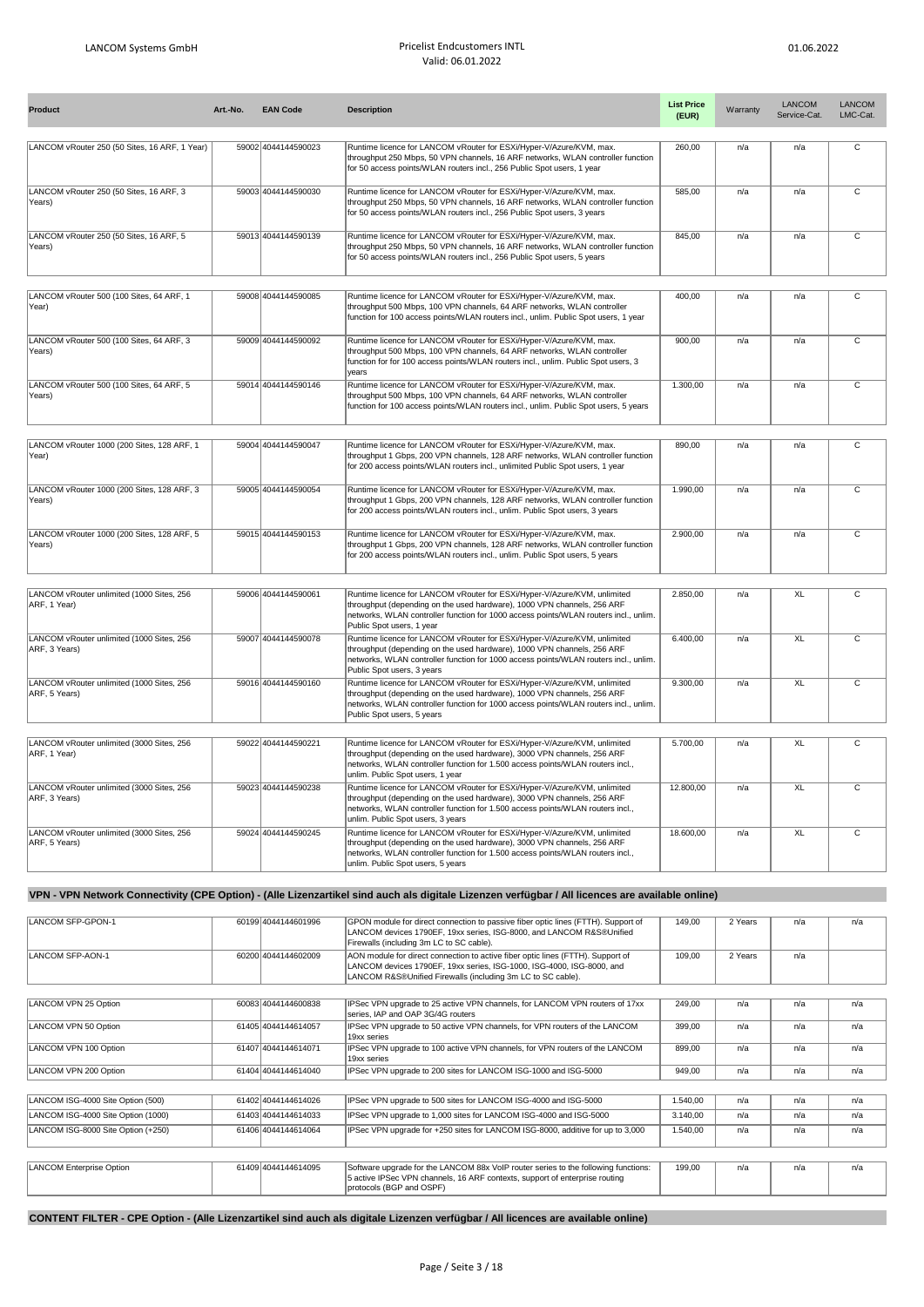| Product                                   | Art.-No. | <b>EAN Code</b>     | <b>Description</b>                                                                                                                                       | <b>List Price</b><br>(EUR) | Warranty | LANCOM<br>Service-Cat. | LANCOM<br>LMC-Cat. |
|-------------------------------------------|----------|---------------------|----------------------------------------------------------------------------------------------------------------------------------------------------------|----------------------------|----------|------------------------|--------------------|
|                                           |          |                     |                                                                                                                                                          |                            |          |                        |                    |
| LANCOM Content Filter +10 Option 1-Year   |          | 61590 4044144615900 | 1-year license for the LANCOM Content Filter, for up to 10 additional users, for<br>LANCOM VPN routers, central-site VPN gateways, and WLAN controllers  | 149,00                     | n/a      | n/a                    | n/a                |
| LANCOM Content Filter +10 Option 3-Years  |          | 61593 4044144615931 | 3-year license for the LANCOM Content Filter, for up to 10 additional users, for<br>LANCOM VPN routers, central-site VPN gateways, and WLAN controllers  | 359.00                     | n/a      | n/a                    | n/a                |
|                                           |          |                     |                                                                                                                                                          |                            |          |                        |                    |
| LANCOM Content Filter +25 Option 1-Year   |          | 61591 4044144615917 | 1-year license for the LANCOM Content Filter, for up to 25 additional users, for<br>LANCOM VPN routers, central-site VPN gateways, and WLAN controllers  | 249.00                     | n/a      | n/a                    | n/a                |
| LANCOM Content Filter +25 Option 3-Years  |          | 61594 4044144615948 | 3-year license for the LANCOM Content Filter, for up to 25 additional users, for<br>LANCOM VPN routers, central-site VPN gateways, and WLAN controllers  | 599,00                     | n/a      | n/a                    | n/a                |
|                                           |          |                     |                                                                                                                                                          |                            |          |                        |                    |
| LANCOM Content Filter +100 Option 1-Year  |          | 61592 4044144615924 | 1-year license for the LANCOM Content Filter, for up to 100 additional users, for<br>LANCOM VPN routers, central-site VPN gateways, and WLAN controllers | 799,00                     | n/a      | n/a                    | n/a                |
| LANCOM Content Filter +100 Option 3-Years |          | 61595 4044144615955 | 3-year license for the LANCOM Content Filter, for up to 100 additional users, for<br>LANCOM VPN routers, central-site VPN gateways, and WLAN controllers | 1.899,00                   | n/a      | n/a                    | n/a                |

## **VPN - VPN Network Connectivity (central site products)**

| LANCOM ISG-1000 (EU)                                 | 61073 4044144610738 | Central-site VPN gateway for up to 100 sites incl., (optional up to 200 sites) 4x GE<br>combo (TP/SFP), 1x GE, 1x USB, firewall/IDS, ARF/VLAN support, VRRP, load<br>balancing, QoS, integrated display          | 3.440.00  | 3 Years |     |     |
|------------------------------------------------------|---------------------|------------------------------------------------------------------------------------------------------------------------------------------------------------------------------------------------------------------|-----------|---------|-----|-----|
| LANCOM ISG-1000 (WW)                                 | 61074 4044144610745 | Central-site VPN gateway for up to 100 sites incl., (optional up to 200 sites) 4x GE<br>combo (TP/SFP), 1x GE, 1x USB, firewall/IDS, ARF/VLAN support, VRRP, load<br>balancing, QoS, integrated display          | 3.440.00  | 3 Years |     | D   |
|                                                      |                     |                                                                                                                                                                                                                  |           |         |     |     |
| LANCOM ISG-4000 (EU)                                 | 61075 4044144610752 | Central-site VPN gateway, 200 sites incl. (optional up to 1,000 sites), 2x SFP+, 4x<br>GE combo (TP/SFP), 1x GE, 1x USB, firewall/IDS, ARF/VLAN support, VRRP, load<br>balancing, QoS, integrated display        | 5.740.00  | 3 Years | XL  | D   |
| LANCOM ISG-4000 (WW)                                 | 61076 4044144610769 | Central-site VPN gateway, 200 sites incl. (optional up to 1,000 sites), 2x SFP+, 4x<br>GE combo (TP/SFP), 1x GE, 1x USB, firewall/IDS, ARF/VLAN support, VRRP, load<br>balancing, QoS, integrated display        | 5.740.00  | 3 Years | XL. | D   |
|                                                      |                     |                                                                                                                                                                                                                  |           |         |     |     |
| LANCOM ISG-8000 (EU)                                 | 61077 4044144610776 | Central multi-Gigabit gateway for SD-WAN, 250 VPN sites incl. (optional up to<br>3,000), 8x GE, 2x SFP+, firewall/IDS, ARF/VLAN support, VRRP, load balancing,<br>QoS, integrated display                        | 11.990,00 | 3 Years | XL. |     |
|                                                      |                     |                                                                                                                                                                                                                  |           |         |     |     |
| LANCOM VPN High Availability Clustering XL<br>Option | 61637 4044144616372 | Grouping of up to 10 Central Site VPN Gateway to one high-availability device<br>cluster, convenient configuration alignment and central management, suitable for<br>LANCOM ISG-1000/4000/8000, 1 device license | 949,00    | n/a     | n/a | n/a |

## **VPN - VPN Network Connectivity (VPN software clients) - (Alle Lizenzartikel sind auch als digitale Lizenzen verfügbar / All licences are available online)**

| LANCOM Advanced VPN Client (WIN)                     | 61600 4044144616006 | Secure, encrypted corporate access whilst traveling, integr. mobile dialer with budget<br>manager, stateful inspection firewall, IPSec protocol support for all extensions,<br>prioritization of VoIP, for Windows 10/8.1/8/7, 32 and 64 bit | 109.00   | n/a | n/a | n/a |
|------------------------------------------------------|---------------------|----------------------------------------------------------------------------------------------------------------------------------------------------------------------------------------------------------------------------------------------|----------|-----|-----|-----|
| LANCOM Advanced VPN Client (WIN, Bulk 10)            | 61601 4044144616013 | Secure, encrypted corporate access whilst traveling, integr. mobile dialer with budget<br>manager, stateful inspection firewall, IPSec protocol support for all extensions,<br>prioritization of VoIP, for Windows 10/8.1/8/7, 32 and 64 bit | 859.00   | n/a | n/a | n/a |
| LANCOM Advanced VPN Client (WIN, Bulk 25)            | 61602 4044144616020 | Secure, encrypted corporate access whilst traveling, integr. mobile dialer with budget<br>manager, stateful inspection firewall, IPSec protocol support for all extensions,<br>prioritization of VoIP, for Windows 10/8.1/8/7, 32 and 64 bit | 1.999.00 | n/a | n/a | n/a |
|                                                      |                     |                                                                                                                                                                                                                                              |          |     |     |     |
| LANCOM Upgrade Advanced VPN Client (WIN)             | 61603 4044144616037 | Upgrade for LANCOM Advanced VPN Client Windows for max. two major versions.<br>For further information please see www.lancom.eu/avc                                                                                                          | 64,00    | n/a | n/a | n/a |
| LANCOM Upgrade Advanced VPN Client (WIN,<br>Bulk 10) | 61604 4044144616044 | Upgrade for LANCOM Advanced VPN Client Windows for max. two major versions.<br>For further information please see www.lancom.eu/avc                                                                                                          | 539,00   | n/a | n/a | n/a |
| LANCOM Upgrade Advanced VPN Client (WIN,<br>Bulk 25) | 61605 4044144616051 | Upgrade for LANCOM Advanced VPN Client Windows for max. two major versions.<br>For further information please see www.lancom.eu/avc                                                                                                          | 1.239,00 | n/a | n/a | n/a |
|                                                      |                     |                                                                                                                                                                                                                                              |          |     |     |     |
| LANCOM Advanced VPN Client (MAC)                     | 61606 4044144616068 | Secure, encrypted corporate access whilst traveling, stateful inspection firewall,<br>autonomous IPSec over HTTPS, IPSec protocol support for all extensions,<br>compatible to clients from Mac OS 10.5 Snow Leopard and newer versions      | 109.00   | n/a | n/a | n/a |
| LANCOM Advanced VPN Client (MAC, Bulk 10)            | 61607 4044144616075 | Secure, encrypted corporate access whilst traveling, stateful inspection firewall,<br>autonomous IPSec over HTTPS, IPSec protocol support for all extensions,<br>compatible to clients from Mac OS 10.5 Snow Leopard and newer versions      | 859,00   | n/a | n/a | n/a |
|                                                      |                     |                                                                                                                                                                                                                                              |          |     |     |     |
| LANCOM Upgrade Advanced VPN Client (MAC)             | 61608 4044144616082 | Upgrade for LANCOM Advanced VPN Client MAC for max. two major versions. For<br>further information please see www.lancom-system.com/avc                                                                                                      | 64.00    | n/a | n/a | n/a |
| LANCOM Upgrade Advanced VPN Client (MAC,<br>Bulk 10) | 61609 4044144616099 | Upgrade for LANCOM Advanced VPN Client MAC for max. two major versions. For<br>further information please see www.lancom-system.com/avc                                                                                                      | 539.00   | n/a | n/a | n/a |
|                                                      |                     |                                                                                                                                                                                                                                              |          |     |     |     |

## **SWITCHES - Gigabit Ethernet Switches**

| LANCOM GS-1108  | 61457 4044144614576 | Unmanaged Gigabit Ethernet switch, 8 ports (10/100/1000 Mbps), for optimal cabling<br>in home offices, small offices, and business premises, noiseless operation due to<br>fanless design, integrated power supply, country specific Power Cords available         | 159.00 | 2 Years | n/a | n/a |
|-----------------|---------------------|--------------------------------------------------------------------------------------------------------------------------------------------------------------------------------------------------------------------------------------------------------------------|--------|---------|-----|-----|
| LANCOM GS-1108P | 61430 4044144614309 | Unmanaged Gigabit Ethernet Switch with PoE support based on IEEE 802.3af/at on<br>all 8 ports, for reliable networking power of PoE-enabled network components, with<br>low-noise fan, integrated power supply adapter, country specific Power Cords<br>lavailable | 259.00 | 2 Years | n/a | n/a |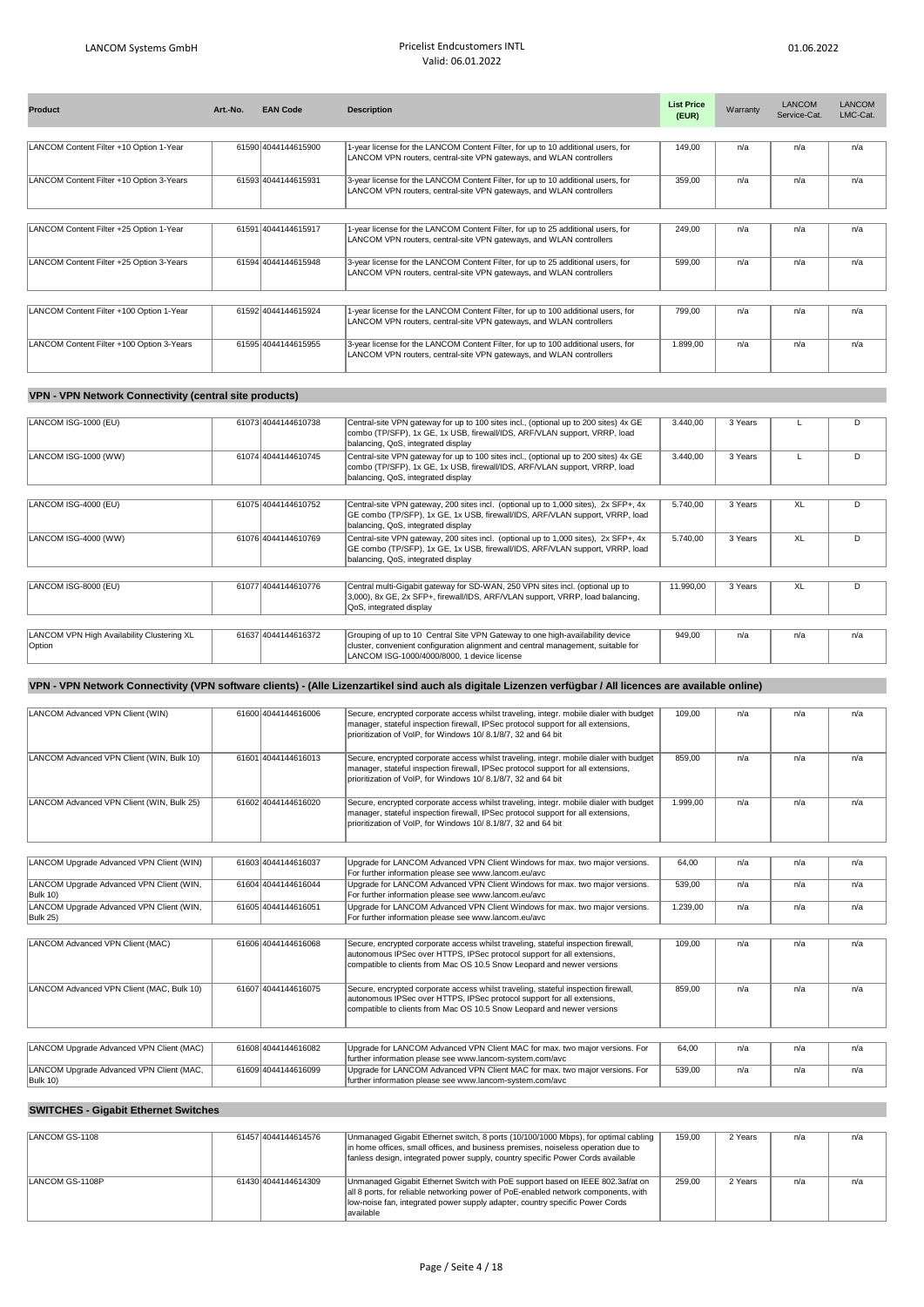| <b>Product</b>    | Art.-No. | <b>EAN Code</b>     | <b>Description</b>                                                                                                                                                                                                                                                                       | <b>List Price</b><br>(EUR) | Warranty | <b>LANCOM</b><br>Service-Cat. | LANCOM<br>LMC-Cat. |
|-------------------|----------|---------------------|------------------------------------------------------------------------------------------------------------------------------------------------------------------------------------------------------------------------------------------------------------------------------------------|----------------------------|----------|-------------------------------|--------------------|
| LANCOM GS-2310    |          | 61492 4044144614927 | Managed layer 2 switch with 10 Ports, 8 Gigabit Ethernet ports, 2 combo ports<br>(TP/SFP), metal housing, IEEE 802.3az, access control based on 802.1X, IPv6 and<br>IPv4, SSH, SSL, SNMPv3, TACACS+, country specific Power Cords available                                              | 379,00                     | 5 Years  | s                             | Α                  |
| LANCOM GS-2310P+  |          | 61440 4044144614408 | Managed layer 2 switch w. 10 ports, 8 Gigabit Ethernet ports, 2 combo ports<br>(TP/SFP), PoE based on IEEE 802.3af/at w. 130W, IEEE 802.3az, access control<br>based on 802.1X, IPv6 & IPv4, SSH, SSL, SNMPv3, TACACS+, fanless, country<br>spec. Power Cords available                  | 479,00                     | 5 Years  | s                             | Α                  |
| LANCOM GS-2326+   |          | 61483 4044144614835 | Managed layer 2 switch w. 26 ports (2 combo ports Ethernet/SFP (10/100/1G) for<br>modern corporate networks, 52 Gbps throughput, energy-saving function based on<br>IEEE 802.3az, IPv4 & IPv6, 4.000 active VLANs, QoS, TACACS+, country spec.<br>Power Cords available                  | 429,00                     | 5 Years  | $\overline{s}$                | в                  |
| LANCOM GS-2326P+  |          | 61481 4044144614811 | Managed layer 2 switch with 26 ports (24 PoE Gigabit Ethernet ports (perf. max. 185<br>W based on 802.3af/at) and 2 combo ports (TP/SFP)), 52 Gbps throughput, 802.3az,<br>IPv4/IPv6 support, 4.000 active VLANs, QoS, TACACS+, country spec. Power Cords<br>available                   | 699,00                     | 5 Years  | s                             | B                  |
| LANCOM GS-2328F   |          | 61446 4044144614460 | Managed layer 2 switch with 28 ports (20 SFP ports, 4 combo ports (TP/SFP), 4<br>SFP+ ports (10 Gbps), 128 Gbps throughput, IEEE 802.3az, IPv4/IPv6 support, 4,000<br>active VLANs, QoS, TACACS+, country specific Power Cords available                                                 | 1.540,00                   | 5 Years  | М                             | В                  |
| LANCOM GS-3126X   |          | 61847 4044144618475 | Managed layer 3 lite switch, 24 Ethernet ports and 2 SFP+ ports (1G/10G), 88 Gbps<br>throughput, IEEE 802.3az, IPv6/IPv4, 4,000 active VLANs, QoS, IEEE 802.1X,<br>TACACS+, country spec. IEC power cords available                                                                      | 869,00                     | 5 Years  | М                             | В                  |
| LANCOM GS-3126XP  |          | 61848 4044144618482 | Managed layer 3 lite access switch, 24 PoE Ethernet ports (max, 185 W) and 2 SFP+<br>ports (1G/10G), 88 Gbps throughput, IEEE 802.3az, IPv6/IPv4, 4,000 active VLANs,<br>QoS, 802.1X, TACACS+, country spec. IEC power cords available                                                   | 1.240,00                   | 5 Years  | М                             | В                  |
| LANCOM GS-3152P   |          | 61490 4044144614903 | Managed layer 3 lite access switch, 48 Ethernet ports, 36 with PoE (max. 370 W) and<br>4 SFP ports (1G), 104 Gbps throughput, IPv6/IPv4, 4,000 active VLANs, QoS,<br>802.1X, TACACS+, country spec. IEC power cords available                                                            | 1.090,00                   | 5 Years  | Г                             | C                  |
| LANCOM GS-3152X   |          | 61488 4044144614880 | Managed layer 3 lite switch, 48 Ethernet ports and 4 SFP+ ports (1G/10G), 176 Gbps<br>throughput, IEEE 802.3az, IPv6/IPv4, 4,000 active VLANs, QoS, IEEE 802.1X,<br>TACACS+, country spec. IEC power cords available                                                                     | 1.790,00                   | 5 Years  | L                             | C                  |
| LANCOM GS-3152XP  |          | 61487 4044144614873 | Managed layer 3 lite access switch, 48 PoE Ethernet ports (max. 740 W) and 4 SFP+<br>ports (1G/10G), 176 Gbps throughput, IEEE 802.3az, IPv6/IPv4, 4,000 active VLANs,<br>QoS, 802.1X, TACACS+, country spec. IEC power cords available                                                  | 2.390,00                   | 5 Years  | L                             | C                  |
| LANCOM GS-3152XSP |          | 61486 4044144614866 | Managed layer 3 lite access switch, hot-swappable PSU (opt. 2nd PSU possible), 48<br>PoE ports (820 W, opt. 1440 W), 4x SFP+ (1G/10G), 176 Gbps throughput, IEEE<br>802.3az, IPv6/IPv4, 4,000 act. VLANs, QoS, 802.1X, TACACS+, country spec. IEC<br>power cords available               | 3.090,00                   | 5 Years  | L                             | C                  |
| LANCOM GS-3510XP  |          | 61849 4044144618499 | Managed layer 3 lite switch with 10 ports, 4 1G Ethernet ports, 4x 2,5G Ethernet<br>Ports, 2x 10G SFP+, PoE based on IEEE 802.3af/at with 130W, access control by<br>802.1X, IPv6 & IPv4, SSH, SSL, SNMPv3, TACACS+, fanless, country spec. power<br>cords available                     | 669,00                     | 5 Years  | s                             | Α                  |
| LANCOM GS-3528X   |          | 61496 4044144614965 | Managed Layer-3-Lite Multi-Gigabit Access Switch, 12x 1 Gigabit Ethernet ports, 12x                                                                                                                                                                                                      | 1.340,00                   | 5 Years  | М                             | B                  |
|                   |          |                     | 2,5 Gigabit Ethernet ports, 4 SFP+ ports (1G/10G), 164 GBit/s throughout, IEEE<br>802.3az, IPv6/IPv4, 4.000 active VLANS, QoS, 802.1X, TACACS+, country specific<br>Power Cords available                                                                                                |                            |          |                               |                    |
| ANCOM GS-3528XP   |          | 61850 4044144618505 | Managed L3 lite multi-Gigabit PoE+ Access Switch, 12x 1GE PoE+ 802.3at, 12x<br>2.5GE PoE+ 802.3at ports, 4x 10G SFP+ ports, 164 Gbps throughput, IEEE 802.3az,<br>IPv6/IPv4, 4,000 active VLANS, QoS, 802.1X, TACACS+, country-specific cables<br>available                              | 1.690,00                   | 5 Years  | м                             | R                  |
| LANCOM GS-3528XUP |          | 61476 4044144614767 | Managed L3 lite multi-Gigabit PoE++ Access Switch, 12x 1GE PoE+ 802.3at, 12x<br>2.5GE PoE++ 802.3bt type4 ports, 4x 10G SFP+ ports, 164 Gbps throughput, IEEE<br>802.3az, IPv6/IPv4, 4,000 active VLANS, QoS, 802.1X, TACACS+, country-specific<br>cables available                      | 1.990,00                   | 5 Years  | L                             | В                  |
| LANCOM GS-4530X   |          | 61867 4044144618673 | Stackable L3-managed multi-gig access switch, 12x GE-, 12x 2.5 GE, 4x SFP+-, 2x<br>QSFP+-FleX-ports, hot-swappable PSU, 2nd PSU opt., red. fan (N+1), 324 Gbps<br>throughput, rack mount rails, country-specific cables available, Limited Lifetime<br>Warranty                          | 2.990,00                   | LLW      | XL                            | C                  |
| LANCOM GS-4530XP  |          | 61868 4044144618680 | Stackable L3-managed multi-gig access switch, 12x GE-, 12x 2.5 GE, 4x SFP+-, 2x<br>QSFP+-FleX-ports, PoE+ (802.3af/at), hot-swappable PSU, 2nd PSU opt., red. fan<br>(N+1), 324 Gbps throughput, rack mount rails, country-specific cables available,<br>Limited Lifetime Warranty       | 3.590,00                   | LLW      | XL                            | C                  |
| LANCOM GS-4554X   |          | 61869 4044144618697 | Stackable L3-managed multi-gig access switch, 36x GE-, 12x 2.5 GE, 4x SFP+-, 2x<br>QSFP+-FleX-ports, hot-swappable PSU, 2nd PSU opt., red. fan (N+1), 372 Gbps<br>throughput, rack mount rails, country-specific cables available, Limited Lifetime<br>Warranty                          | 3.990,00                   | LLW      | XL                            | D                  |
| LANCOM GS-4554XP  |          | 61870 4044144618703 | Stackable L3-managed multi-gig access switch, 36x GE, 12x 2.5 GE, 4x SFP+-, 2x<br>QSFP+-FleX-ports, PoE+ (802.3at), hot-swappable PSU (820W/1.440W w 2nd<br>PSU), red. fan (N+1), 372 Gbps throughput, rack mount rails, country-specific cables<br>available, Limited Lifetime Warranty | 4.690,00                   | LLW      | XL                            | D                  |
| LANCOM XS-5110F   |          | 61858 4044144618581 | Stackable L3-managed 10G fiber aggregation switch, 200 Gbps throughput, 8x                                                                                                                                                                                                               | 2.590,00                   | LLW      | L                             | C                  |
| LANCOM XS-5116QF  |          | 61859 4044144618598 | SFP+, 2x 10G multi-gigabit ethernet-ports, LLW<br>Stackable L3-managed 10G fiber aggregation switch, 440 Gbps throughput, 14x<br>SFP+-, including 2x combo ports (SFP+/10G mGbE), 2x QSFP+ uplink-/stacking<br>ports, hot-swappable PSU, 2nd PSU opt., LLW, rack mount rails             | 5.790,00                   | LLW      | XL                            | С                  |
| LANCOM XS-6128QF  |          | 61860 4044144618604 | Stackable L3-managed 10G fiber aggregation switch, 1 Tbps throughput, up to 24x<br>SFP+-, incl. 4x combo ports (SFP+ / 10G mGbE), 4x SFP28/2x QSFP+ FleX-ports,<br>4x SFP-DD (50G) ports, hot-swappable fans & PSU, 2nd PSU opt., LLW, rack mount<br>rails                               | 14.990,00                  | LLW      | XL                            | $\mathtt{C}$       |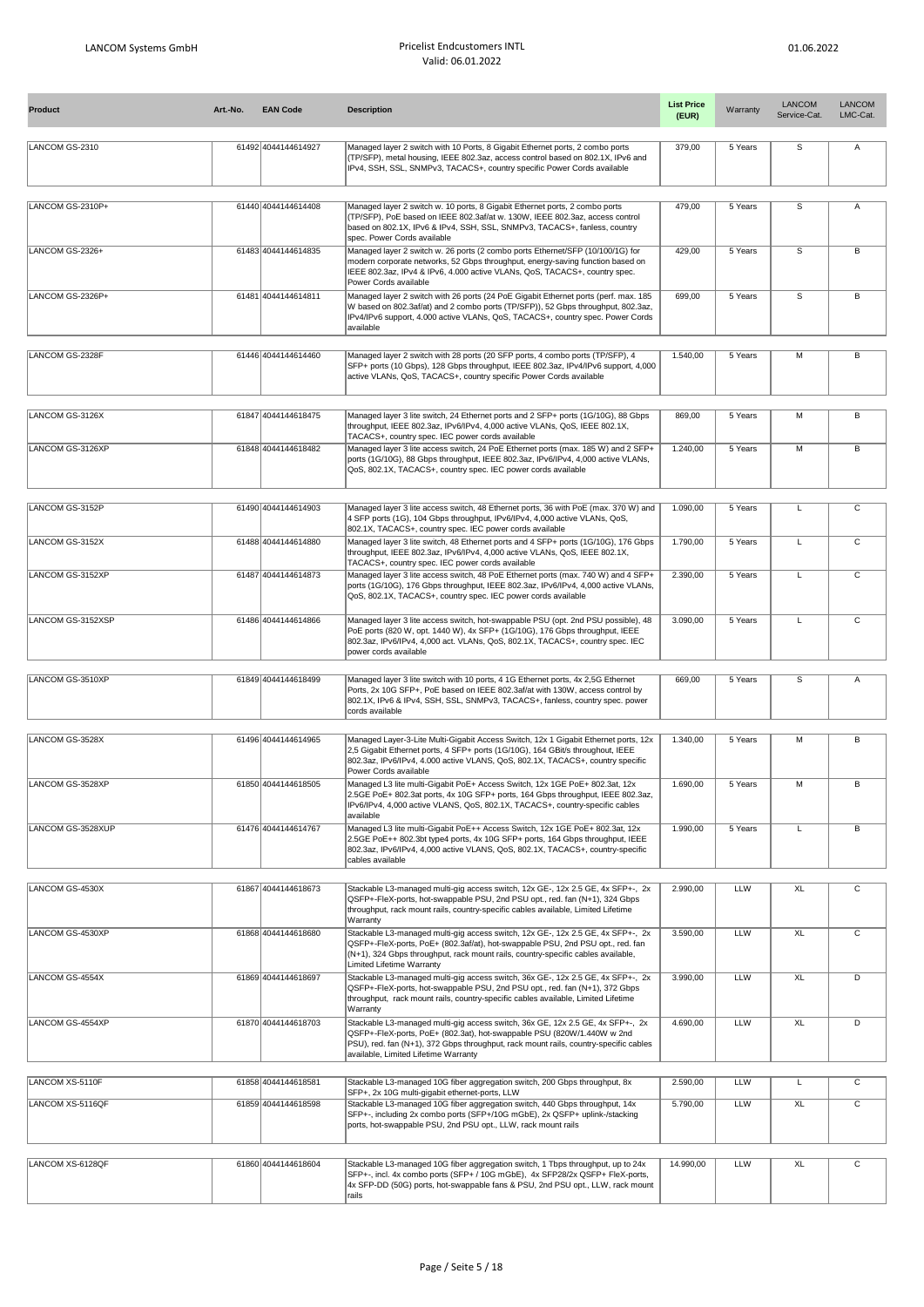| <b>Product</b>                  | Art.-No. | <b>EAN Code</b>     | <b>Description</b>                                                                                                                                                                                                   | <b>List Price</b><br>(EUR) | Warranty | <b>LANCOM</b><br>Service-Cat. | <b>LANCOM</b><br>LMC-Cat. |
|---------------------------------|----------|---------------------|----------------------------------------------------------------------------------------------------------------------------------------------------------------------------------------------------------------------|----------------------------|----------|-------------------------------|---------------------------|
| LANCOM SFP-SX-LC1               |          | 61556 4044144615566 | 1000BASE-SX-SFP module for connecting to SFP ports on LANCOM switches and<br>routers, supports 62.5/125 um and 50/125 um multimode fiber optics (maximum<br>distances 300 m and 550 m respectively)                  | 119,00                     | 2 Years  | n/a                           | n/a                       |
| LANCOM SFP-SX2-LC1              |          | 60183 4044144601835 | 1000BASE-SX-SFP 1310nm module for connecting to SFP ports on LANCOM<br>switches and routers, supports 62.5/125 um and 50/125 um multimode fiber optics<br>(maximum distances 2km)                                    | 119,00                     | 2 Years  | n/a                           | n/a                       |
| LANCOM SFP-SX-LC10              |          | 61485 4044144614859 | 10GBASE-SR/SW SFP module for connecting SFP+ ports on LANCOM switches,<br>supports 50/125 µm and 125 µm multimode fiber optics (maximum distance 300 m)                                                              | 249,00                     | 2 Years  | n/a                           | n/a                       |
| LANCOM SFP-SR-LC25              |          | 60171 4044144601712 | 25GBASE-SR/SW SFP module for connecting SFP28 ports on LANCOM switches,<br>supports 50 and 125 µm multimode fiber optics (maximum distance 300 m)                                                                    | 579,00                     | 2 Years  | n/a                           | n/a                       |
| LANCOM SFP-SR-MPO40             |          | 60173 4044144601736 | 40GBASE-SR/SW QSFP module for connecting QSFP+ ports on LANCOM switches,<br>supports 50 and 125 um OM3 and OM4 multimode fiber with MPO connector<br>(maximum distance 300 m)                                        | 689,00                     | 2 Years  | n/a                           | n/a                       |
|                                 |          |                     |                                                                                                                                                                                                                      |                            |          |                               |                           |
| LANCOM SFP-LX-LC1               |          | 61557 4044144615573 | 1000BASE-LX-SFP module for connecting to SFP ports on LANCOM switches and<br>routers, supports 9/125 um single-mode fiber optics (maximum distance 10 km)                                                            | 149,00                     | 2 Years  | n/a                           | n/a                       |
| LANCOM SFP-LX-LC10              |          | 61497 4044144614972 | 10GBASE-LR/LW SFP module for connecting SFP+ ports on LANCOM switches,<br>supports 9 um singlemode fiber optics (maximum distance 10 km)                                                                             | 299,00                     | 2 Years  | n/a                           | n/a                       |
| LANCOM SFP-LR40-LC10            |          | 60182 4044144601828 | 10GBASE-LR/LW SFP module for connecting SFP+ ports on LANCOM switches,                                                                                                                                               | 1.140,00                   | 2 Years  | n/a                           | n/a                       |
| LANCOM SFP-LR-LC25              |          | 60172 4044144601729 | supports 9 um singlemode fiber optics (maximum distance 40 km)<br>25GBASE-LR/LW SFP module for connecting SFP28 ports on LANCOM switches.                                                                            | 799,00                     | 2 Years  | n/a                           | n/a                       |
|                                 |          |                     | supports 9 um singlemode fiber optics (maximum distance 10 km)                                                                                                                                                       |                            |          |                               |                           |
| LANCOM SFP-LR-LC40              |          | 60174 4044144601743 | 40GBASE-LR/LW SFP module for connecting QSFP+ ports on LANCOM switches,<br>supports 9 um singlemode fiber optics (maximum distance 10 km)                                                                            | 5.740,00                   | 2 Years  | n/a                           | n/a                       |
|                                 |          |                     |                                                                                                                                                                                                                      |                            |          |                               |                           |
| LANCOM SFP-BiDi1550-SC1         |          | 60201 4044144602016 | 1G SFP BiDi pair for connecting LANCOM switches via SFP ports over only one fiber<br>via two separate wavelengths 1550/1310nm. Supports 9/125 im singlemode fiber<br>(max. distance 20 km). SC-UPC connector.        | 199,00                     | 2 Years  | n/a                           | n/a                       |
| LANCOM SFP-CO1                  |          | 61494 4044144614941 | 1-Gbps copper module for connecting to SFP ports on LANCOM switches and<br>routers for use as an Ethernet port (RJ45).                                                                                               | 119,00                     | 2 Years  | n/a                           | n/a                       |
| LANCOM SFP-CO10-MG              |          | 60170 4044144601705 | 10-Gbps copper module for connecting to SFP+ ports on LANCOM switches for use<br>as an 10G multi gigabit Ethernet port (RJ45).                                                                                       | 149,00                     | 2 Years  | n/a                           | n/a                       |
|                                 |          |                     |                                                                                                                                                                                                                      |                            |          |                               |                           |
| LANCOM SFP-DAC10-1m             |          | 61495 4044144614958 | 10 Gbps Direct Attach Cable (DAC) for direct connection of LANCOM switches by<br>SFP+ ports, length 1m                                                                                                               | 119,00                     | 2 Years  | n/a                           | n/a                       |
| LANCOM SFP-DAC10-3m             |          | 60175 4044144601750 | 10 Gbps Direct Attach Cable (DAC) for direct connection of LANCOM switches by<br>SFP+ ports, length 3m                                                                                                               | 149,00                     | 2 Years  | n/a                           | n/a                       |
| LANCOM SFP-DAC25-1m             |          | 60180 4044144601804 | 25 Gbps Direct Attach Cable (DAC) for direct connection of LANCOM switches by<br>SFP+ ports, length 1m                                                                                                               | 179,00                     | 2 Years  | n/a                           | n/a                       |
| LANCOM SFP-DAC25-3m             |          | 60181 4044144601811 | 25 Gbps Direct Attach Cable (DAC) for direct connection of LANCOM switches by<br>SFP+ ports, length 3m                                                                                                               | 199,00                     | 2 Years  | n/a                           | n/a                       |
| LANCOM SFP-DAC40-1m             |          | 60176 4044144601767 | 40 Gbps Direct Attach Cable (DAC) for direct connection of LANCOM switches by                                                                                                                                        | 209,00                     | 2 Years  | n/a                           | n/a                       |
| LANCOM SFP-DAC40-3m             |          | 60177 4044144601774 | QSFP+ ports, length 1m<br>40 Gbps Direct Attach Cable (DAC) for direct connection of LANCOM switches by<br>QSFP+ ports, length 3m                                                                                    | 229,00                     | 2 Years  | n/a                           | n/a                       |
|                                 |          |                     |                                                                                                                                                                                                                      |                            |          |                               |                           |
| LANCOM SFP-DD-DAC50-1m          |          | 60179 4044144601798 | 50 Gbps stacking cable for the use in each of the four dedicated SFP-DD backplane<br>stacking ports (Total stacking capacity 200G), length 1m                                                                        | 259,00                     | 2 Years  | n/a                           | n/a                       |
| LANCOM SFP-DD-DAC50-2.5m        |          | 60178 4044144601781 | 50 Gbps stacking cable for the use in each of the four dedicated SFP-DD backplane<br>stacking ports (Total stacking capacity 200G), length 2.5m                                                                      | 309,00                     | 2 Years  | n/a                           | n/a                       |
| LANCOM SFP-SX-LC1 (Bulk 10)     |          | 60184 4044144601842 | 10x LANCOM SFP-SX-LC1                                                                                                                                                                                                | 1.090,00                   | 2 Years  | n/a                           | n/a                       |
| LANCOM SFP-LX-LC1 (Bulk 10)     |          | 60185 4044144601859 | 10x LANCOM SFP-LX-LC1                                                                                                                                                                                                | 1.290.00                   | 2 Years  | n/a                           | n/a                       |
| LANCOM SFP-CO1 (Bulk 10)        |          | 60186 4044144601866 | 10x LANCOM SFP-CO1                                                                                                                                                                                                   | 1.090,00                   | 2 Years  | n/a                           | n/a                       |
| LANCOM SFP-SX-LC10 (Bulk 10)    |          | 60187 4044144601873 | 10x LANCOM SFP-SX-LC10                                                                                                                                                                                               | 2.290,00                   | 2 Years  | n/a                           | n/a                       |
| LANCOM SFP-LX-LC10 (Bulk 10)    |          | 60188 4044144601880 | 10x LANCOM SFP-LX-LC10                                                                                                                                                                                               | 2.790,00                   | 2 Years  | n/a                           | n/a                       |
| LANCOM SFP-LR40-LC10 (Bulk 10)  |          | 60198 4044144601989 | 10x LANCOM SFP-LR40-LC10                                                                                                                                                                                             | 10.290,00                  | 2 Years  | n/a                           | n/a                       |
| LANCOM SFP-CO10-MG (Bulk 10)    |          | 60189 4044144601897 | 10x LANCOM SFP-CO10-MG                                                                                                                                                                                               | 1.340.00                   | 2 Years  | n/a                           | n/a                       |
| LANCOM SFP-DAC10-1m (Bulk 8)    |          | 60194 4044144601941 | 8x LANCOM SFP-DAC10-1m                                                                                                                                                                                               | 909,00                     | 2 Years  | n/a                           | n/a                       |
| LANCOM SFP-DAC25-1m (Bulk 8)    |          | 60195 4044144601958 | 8x LANCOM SFP-DAC25-1m                                                                                                                                                                                               | 1.240,00                   | 2 Years  | n/a                           | n/a                       |
| LANCOM SFP-DAC40-1m (Bulk 8)    |          | 60196 4044144601965 | 8x LANCOM SFP-DAC40-1m                                                                                                                                                                                               | 1.490,00                   | 2 Years  | n/a                           | n/a                       |
| LANCOM SFP-DD-DAC50-1m (Bulk 8) |          | 60197 4044144601972 | 8x LANCOM SFP-DD-DAC50-1m                                                                                                                                                                                            | 1.890,00                   | 2 Years  | n/a                           | n/a                       |
| LANCOM SPSU-250                 |          | 61499 4044144614996 | 250W hot-swappable PSU for LANCOM XS-5116QF, XS-6128QF, GS-4554X and                                                                                                                                                 |                            |          |                               |                           |
|                                 |          |                     | GS-4530X to build up power supply redundancy                                                                                                                                                                         | 459,00                     | n/a      |                               |                           |
| LANCOM SPSU-920                 |          | 61498 4044144614989 | 920W hot-swappable PSU for LANCOM GS-3152XSP, GS-4554XP and GS-4530XP<br>for maximum PoE support on all ports and/or to build power supply redundancy                                                                | 899,00                     | n/a      | n/a                           | n/a                       |
|                                 |          |                     |                                                                                                                                                                                                                      |                            |          |                               |                           |
| LANCOM SFAN-XS6                 |          | 61491 4044144614910 | Hot-swappable fan module for the LANCOM XS-6128QF, as a replacement item in<br>case of fan failure to increase network availability                                                                                  | 399,00                     | n/a      |                               |                           |
|                                 |          |                     |                                                                                                                                                                                                                      |                            |          |                               |                           |
| LANCOM Switch Rack Mount L250   |          | 61432 4044144614323 | 19" L-shaped rack rails as additional rear support surface for LANCOM switches with<br>depths of >370 mm in 19" racks, black powder coating, measurements: (WxHxD)<br>46x49x250mm, box content: 2 pieces with screws | 64,90                      | n/a      |                               |                           |
|                                 |          |                     |                                                                                                                                                                                                                      |                            |          |                               |                           |

## **WLAN - Access Points**

| LANCOM L-321agn Wireless | 61531 4044144615313 | Single radio access point based on IEEE 802.11n (operation at 2.4 or 5 GHz) for up | 459.00 | 3 Years |  |
|--------------------------|---------------------|------------------------------------------------------------------------------------|--------|---------|--|
|                          |                     | to 300 Mbps with ext. antennas, 1 x GE, 1 x FE, IEEE 802,3af PoE, WPA3, IEEE       |        |         |  |
|                          |                     | 1802.1X, Multi-SSID, VLAN, stand-alone operation or with a WLC                     |        |         |  |
|                          |                     |                                                                                    |        |         |  |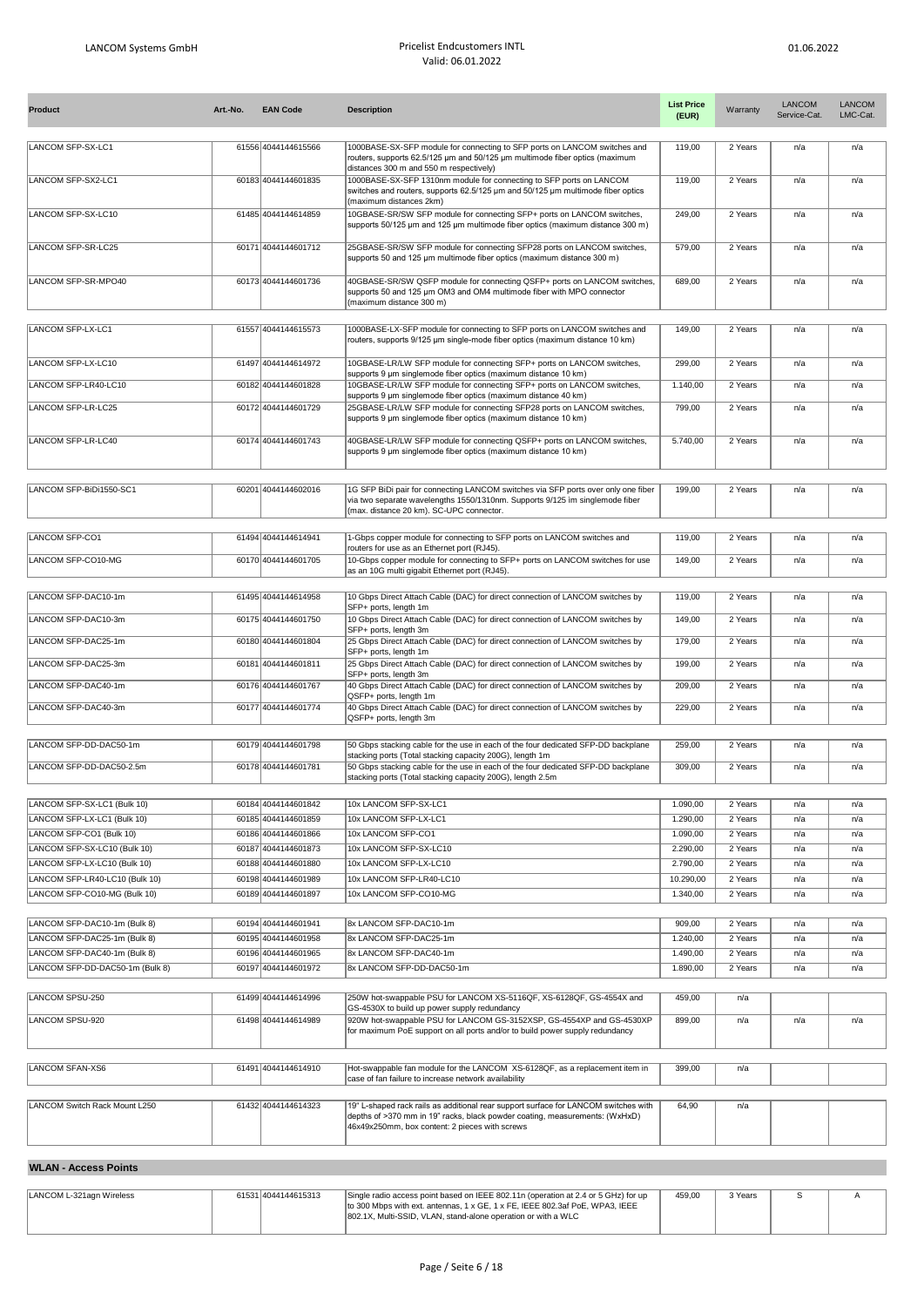| <b>Product</b>                          | Art.-No. | <b>EAN Code</b>     | <b>Description</b>                                                                                                                                                                                                                                                  | <b>List Price</b><br>(EUR) | Warranty | <b>LANCOM</b><br>Service-Cat. | <b>LANCOM</b><br>LMC-Cat. |
|-----------------------------------------|----------|---------------------|---------------------------------------------------------------------------------------------------------------------------------------------------------------------------------------------------------------------------------------------------------------------|----------------------------|----------|-------------------------------|---------------------------|
| LANCOM L-321agn Wireless (UK)           |          | 61532 4044144615320 | Single radio access point based on IEEE 802.11n (operation at 2.4 or 5 GHz) for up<br>to 300 Mbps with ext. antennas, 1 x GE, 1 x FE, IEEE 802.3af PoE, WPA3, IEEE<br>802.1X, Multi-SSID, VLAN, stand-alone operation or with a WLC                                 | 459,00                     | 3 Years  | s                             | Α                         |
| LANCOM L-322agn dual Wireless           |          | 61533 4044144615337 | Dual radio access point based on IEEE 802.11n (parallel operation at 2.4 and 5 GHz)<br>for up to 300 Mbps with ext. antennas, 1 x GE, 1 x FE, IEEE 802.3af PoE, WPA3,<br>IEEE 802.1X, Multi-SSID, VLAN, stand-alone operation or with a WLC                         | 549,00                     | 3 Years  | $\overline{s}$                | Α                         |
| LANCOM L-322agn dual Wireless (UK)      |          | 61534 4044144615344 | Dual radio access point based on IEEE 802.11n (parallel operation at 2.4 and 5 GHz)<br>for up to 300 Mbps with ext. antennas, 1 x GE, 1 x FE, IEEE 802.3af PoE, WPA3,<br>IEEE 802.1X, Multi-SSID, VLAN, stand-alone operation or with a WLC                         | 549,00                     | 3 Years  | s                             | Α                         |
| LANCOM L-321agn Wireless (Bulk 10)      |          | 61570 4044144615702 | 10x Single radio access point based on IEEE 802.11n (operation at 2.4 or 5 GHz) for<br>up to 300 Mbps with ext. antennas, 1 x GE, 1 x FE, IEEE 802.3af PoE, WPA3, IEEE<br>802.1X, Multi-SSID, VLAN, stand-alone operation or with a WLC                             | 4.440,00                   | 3 Years  | s                             | Α                         |
| LANCOM L-322agn dual Wireless (Bulk 10) |          | 61571 4044144615719 | 10x Dual radio access point based on IEEE 802.11n (parallel operation at 2.4 and 5<br>GHz) for up to 300 Mbps with ext. antennas, 1 x GE, 1 x FE, IEEE 802.3af PoE,<br>WPA3, IEEE 802.1X, Multi-SSID, VLAN, stand-alone operation or with a WLC                     | 5.340,00                   | 3 Years  | $\overline{s}$                | Α                         |
| LANCOM LW-500 (WW)                      |          | 61694 4044144616945 | Dual radio access point based on LCOS LX: IEEE 802.11ac Wave 2 & IEEE 802.11n,<br>par. oper. at 2,4 (2x2:2 MIMO), 40-MHz chan. & 5 GHz (2x2:2 MIMO), 80 MHz-chan.,<br>2x GE, 802.3af PoE, WPA3, 802.1X, Multi-SSID, VLAN, int. ant.,                                | 289,00                     | 3 Years  | $\overline{\mathsf{s}}$       | Α                         |
| LANCOM LN-830U (EU)                     |          | 61797 4044144617973 | Dual radio access point based on IEEE 802.11ac & 802.11n, par. oper. at 2.4 (2x2:2<br>MIMO) & 5 GHz (2x2:2 MIMO), 80 MHz chan., 1x USB, 2x GE, IEEE 802.af PoE,<br>WPA3, IEEE 802.1X, Multi-SSID, VLAN, int. ant.                                                   | 639,00                     | 3 Years  | s                             | Α                         |
| LANCOM LN-830U (WW)                     |          | 61798 4044144617980 | Dual radio access point based on IEEE 802.11ac & 802.11n, par. oper. at 2.4 (2x2:2<br>MIMO) & 5 GHz (2x2:2 MIMO), 80 MHz chan., 1x USB, 1x GE, IEEE 802.af PoE,<br>WPA3, IEEE 802.1X, Multi-SSID, VLAN, int. ant.,without power supplies & cables                   | 639,00                     | 3 Years  | $\overline{s}$                | А                         |
|                                         |          |                     |                                                                                                                                                                                                                                                                     |                            |          |                               |                           |
| LANCOM LN-860                           |          | 61773 4044144617737 | Dual radio access point based on IEEE 802.11ac Wave 2 for up to 867 Mbps & IEEE<br>802.11n for up to 300 Mbps, par. operation at 2.4 GHz & 5 GHz, 2x2 MIMO, 160 MHz<br>chan., 2x GE, IEEE 802.3at PoE, WPA3, IEEE 802.1X, multi SSID, VLAN, int. ant.               | 689,00                     | 3 Years  | s                             | Α                         |
| LANCOM LN-860 (UK)                      |          | 61774 4044144617744 | Dual radio access point based on IEEE 802.11ac Wave 2 for up to 867 Mbps & IEEE<br>802.11n for up to 300 Mbps, par. operation at 2.4 GHz & 5 GHz, 2x2 MIMO, 160 MHz<br>chan., 2x GE, IEEE 802.3at PoE, WPA3, IEEE 802.1X, multi SSID, VLAN, int. ant.               | 689,00                     | 3 Years  | $\overline{s}$                | Α                         |
| LANCOM LN-862                           |          | 61770 4044144617706 | Dual radio access point based on IEEE 802.11ac Wave 2 for up to 867 Mbps & IEEE<br>802.11n for up to 300 Mbps, par. operation at 2.4 GHz & 5 GHz, 2x2 MIMO, 160 MHz<br>chan., 2x GE, IEEE 802.3at PoE, WPA3, IEEE 802.1X, multi SSID, VLAN, 4 ext. ant.             | 689,00                     | 3 Years  | $\overline{s}$                | Α                         |
| LANCOM LN-862 (UK)                      |          | 61771 4044144617713 | Dual radio access point based on IEEE 802.11ac Wave 2 for up to 867 Mbps & IEEE<br>802.11n for up to 300 Mbps, par. operation at 2.4 GHz & 5 GHz, 2x2 MIMO, 160 MHz<br>chan., 2x GE, IEEE 802.3at PoE, WPA3, IEEE 802.1X, multi SSID, VLAN, 4 ext. ant.             | 689,00                     | 3 Years  | $\overline{s}$                | Α                         |
|                                         |          |                     |                                                                                                                                                                                                                                                                     |                            |          |                               |                           |
| LANCOM LN-1700B (EU)                    |          | 61792 4044144617928 | Dual radio access point based on IEEE 802.11ac Wave 2 for up to 1,733 Mbps &<br>IEEE 802.11n for up to 450 Mbps, par. operation at 2.4 GHz & 5 GHz, 4x4 MIMO, 160<br>MHz chan., BLE, 2x GE, IEEE 802.3at PoE, WPA3, IEEE 802.1X, multi SSID, VLAN,<br>int. ant.     | 869,00                     | 3 Years  | s                             | Α                         |
| LANCOM LN-1700B (WW)                    |          | 61793 4044144617935 | Dual radio access point based on IEEE 802.11ac Wave 2 for up to 1,733 Mbps &<br>IEEE 802.11n for up to 450 Mbps, par. operation at 2.4 & 5 GHz, 4x4 MIMO, 160<br>MHz chan., BLE, 2x GE, 802.3at PoE, WPA3, VLAN, int. ant., without power supplies                  | 869,00                     | 3 Years  | $\overline{\mathsf{s}}$       | Α                         |
| LANCOM LN-1702B (EU)                    |          | 61794 4044144617942 | Dual radio access point based on IEEE 802.11ac Wave 2 for up to 1,733 Mbps &<br>IEEE 802.11n for up to 450 Mbps, par. operation at 2.4 GHz & 5 GHz, 4x4 MIMO, 160<br>MHz chan., BLE, 2x GE, IEEE 802.3at PoE, WPA3, IEEE 802.1X, multi SSID, VLAN,<br>6 ext. ant.   | 869,00                     | 3 Years  | $\overline{s}$                | Α                         |
| LANCOM LN-1702B (WW)                    |          | 61795 4044144617959 | Dual radio access point based on IEEE 802.11ac Wave 2 for up to 1,733 Mbps &<br>IEEE 802.11n for up to 450 Mbps, par. operation at 2.4 & 5 GHz, 4x4 MIMO, 160<br>MHz chan., BLE, 2x GE, 802.3at PoE, WPA3, VLAN, 6 ext. ant., without power<br>supplies             | 869,00                     | 3 Years  | S                             | Α                         |
| LANCOM LW-500 (WW, Bulk 10)             |          | 61695 4044144616952 | 10x Dual radio access point based on LCOS LX: IEEE 802.11ac Wave 2 & IEEE<br>802.11n, par. oper. at 2,4 (2x2:2 MIMO), 40-MHz chan. & 5 GHz (2x2:2 MIMO), 80<br>MHz-chan., 2x GE, 802.3af PoE, WPA3, 802.1X, Multi-SSID, VLAN, int. ant.,                            | 2.740,00                   | 3 Years  | $\overline{\mathsf{s}}$       | Α                         |
|                                         |          |                     |                                                                                                                                                                                                                                                                     |                            |          |                               |                           |
| LANCOM LN-830U (Bulk 10)                |          | 61799 4044144617997 | 10x dual radio access point based on IEEE 802.11ac & 802.11n, par. oper. at 2.4<br>(2x2:2 MIMO) & 5 GHz (2x2:2 MIMO), 80 MHz chan., 1x USB, 1x GE, IEEE 802.af<br>PoE, WPA3, IEEE 802.1X, Multi-SSID, VLAN, int. ant., without power supplies & cable               | 6.090,00                   | 3 Years  | s                             | Α                         |
| LANCOM LN-860 (Bulk 10)                 |          | 61775 4044144617751 | 10x Dual radio access point based on IEEE 802.11ac Wave 2 for up to 867 Mbps &<br>IEEE 802.11n for up to 300 Mbps, par. operation at 2.4 GHz & 5 GHz, 2x2 MIMO, 160<br>MHz chan., 2x GE, IEEE 802.3at PoE, WPA3, IEEE 802.1X, multi SSID, VLAN, int.<br>ant.        | 6.690,00                   | 3 Years  | S                             | Α                         |
| LANCOM LN-862 (Bulk 10)                 |          | 61772 4044144617720 | 10x Dual radio access point based on IEEE 802.11ac Wave 2 for up to 867 Mbps &<br>IEEE 802.11n for up to 300 Mbps, par. operation at 2.4 GHz & 5 GHz, 2x2 MIMO, 160<br>MHz chan., 2x GE, IEEE 802.3at PoE, WPA3, IEEE 802.1X, multi SSID, VLAN, 4 ext.<br>ant.      | 6.690,00                   | 3 Years  | $\overline{\mathsf{s}}$       | Α                         |
|                                         |          |                     |                                                                                                                                                                                                                                                                     |                            |          |                               |                           |
| LANCOM LN-1700B (Bulk 10)               |          | 61817 4044144618178 | 10x Dual radio access point based on IEEE 802.11ac Wave 2 for up to 1,733 Mbps &<br>IEEE 802.11n for up to 450 Mbps, par. operation at 2.4 GHz & 5 GHz, 4x4 MIMO, 160<br>MHz chan., BLE, 2x GE, IEEE 802.3at PoE, WPA3, IEEE 802.1X, multi SSID, VLAN,<br>int. ant. | 7.990,00                   | 3 Years  | s                             | Α                         |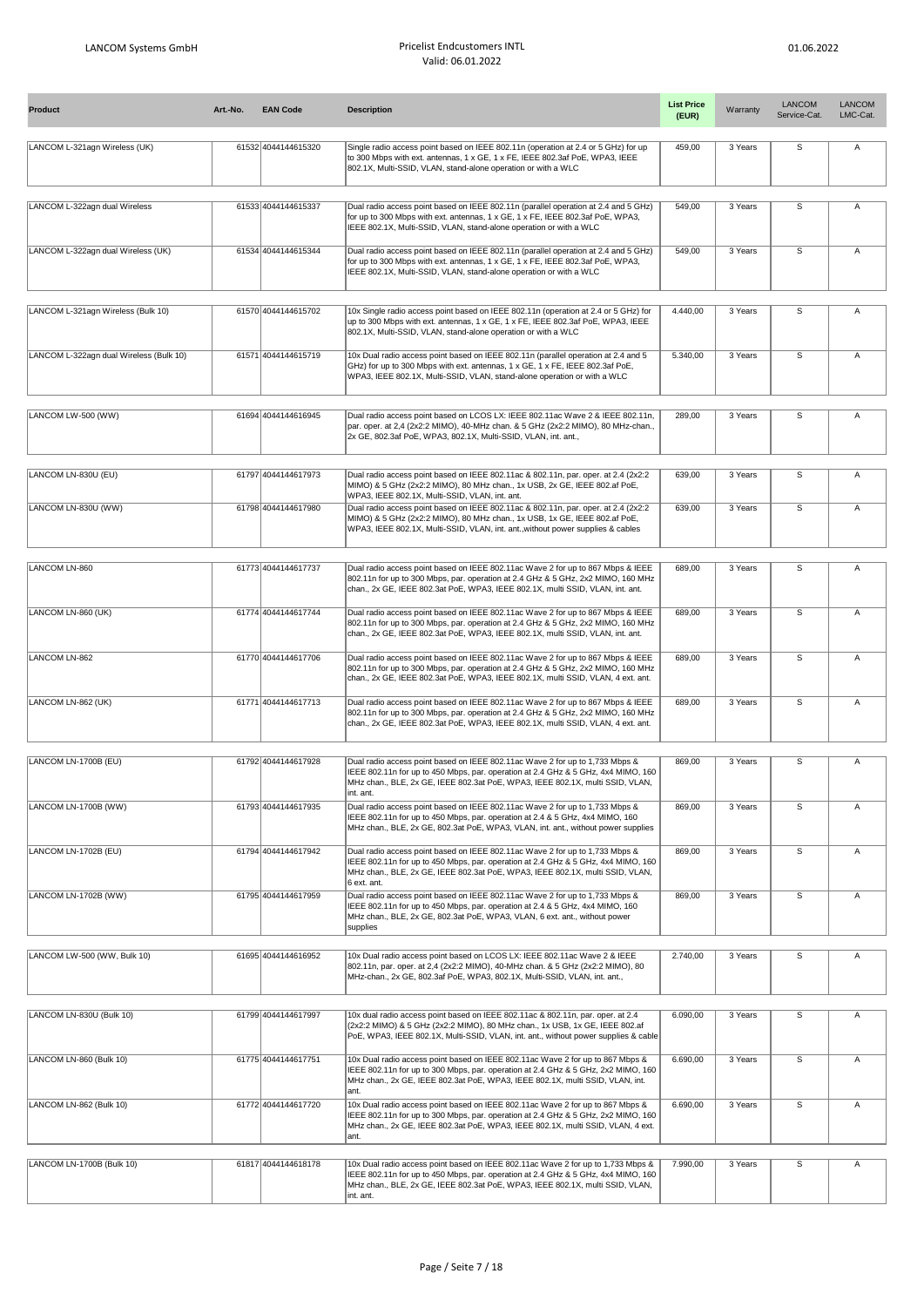| <b>Product</b>                       | Art.-No. | <b>EAN Code</b>     | <b>Description</b>                                                                                                                                                                                                                                                              | <b>List Price</b><br>(EUR) | Warranty | <b>LANCOM</b><br>Service-Cat. | <b>LANCOM</b><br>LMC-Cat. |
|--------------------------------------|----------|---------------------|---------------------------------------------------------------------------------------------------------------------------------------------------------------------------------------------------------------------------------------------------------------------------------|----------------------------|----------|-------------------------------|---------------------------|
| LANCOM LN-1702B (Bulk 10)            |          | 61818 4044144618185 | 10x Dual radio access point based on IEEE 802.11ac Wave 2 for up to 1,733 Mbps &<br>IEEE 802.11n for up to 450 Mbps, par. operation at 2.4 GHz & 5 GHz, 4x4 MIMO, 160<br>MHz chan., BLE, 2x GE, IEEE 802.3at PoE, WPA3, IEEE 802.1X, multi SSID, VLAN,<br>6 ext. ant.           | 8.090,00                   | 3 Years  | S                             | Α                         |
| LANCOM LW-600 (WW)                   |          | 61829 4044144618291 | Dual radio access point based on LCOS LX with Wi-Fi 6 (802.11ax) for up to 1,800<br>Mbps, parralel operation at 2.4 GHz & 5 GHz, 2x2 MU-MIMO, OFDMA, TWT, 1x GE,<br>IEEE 802.3af PoE, IEEE 802.1X, Multi-SSID, VLAN, int. antennas                                              | 399,00                     | 3 Years  | S                             | Α                         |
| LANCOM LX-6200 (EU)                  |          | 61871 4044144618710 | Dual Radio Wi-Fi 6 (802.11ax) Access Point up to 1.7 Gbit/s, parallel operation in 2.4<br>GHz und 5 GHz, 2x2 MU-MIMO, OFMDA, BLE 5.1, 1x1GE, PoE 802.3at, internal<br>antennas, WPA3, IEEE 802.1X, Multi-SSID, VLAN, internal antennas                                          | 569,00                     | 3 Years  | s                             | Α                         |
| LANCOM LX-6400 (EU)                  |          | 61821 4044144618215 | Dual-radio access point as per Wi-Fi 6 (IEEE 802.11ax) for up to 3,550 Mbps, parallel<br>operation at 2.4 GHz & 5 GHz, 4x4 MU-MIMO, OFDMA, USB, BLE, 1x 2.5GE, 1x GE,<br>IEEE 802.3at PoE, WPA3, IEEE 802.1X, Multi-SSID, VLAN, int. antennas                                   | 819,00                     | 3 Years  | S                             | Α                         |
| LANCOM LX-6400 (WW)                  |          | 61822 4044144618222 | Dual-radio access point as per Wi-Fi 6 (IEEE 802.11ax) for up to 3,550 Mbps, parallel<br>operation at 2.4 GHz & 5 GHz, 4x4 MU-MIMO, OFDMA, USB, BLE, 1x 2.5GE, 1x GE,<br>IEEE 802.3at PoE, WPA3, IEEE 802.1X, Multi-SSID, VLAN, int. antennas, w/o power<br>supply unit         | 819,00                     | 3 Years  | s                             | Α                         |
| LANCOM LX-6402 (EU)                  |          | 61825 4044144618253 | Dual-radio access point as per Wi-Fi 6 (IEEE 802.11ax) for up to 3,550 Mbps, parallel<br>operation at 2.4 GHz & 5 GHz, 4x4 MU-MIMO, OFDMA, USB, BLE, 1x 2.5GE, 1x GE,<br>IEEE 802.3at PoE, WPA3, IEEE 802.1X, Multi-SSID, VLAN, 4 ext. ant.                                     | 819,00                     | 3 Years  | $\overline{s}$                | Α                         |
| LANCOM LX-6402 (WW)                  |          | 61826 4044144618260 | Dual-radio access point as per Wi-Fi 6 (IEEE 802.11ax) for up to 3,550 Mbps, parallel<br>operation at 2.4 GHz & 5 GHz, 4x4 MU-MIMO, OFDMA, USB, BLE, 1x 2.5GE, 1x GE,<br>IEEE 802.3at PoE, WPA3, IEEE 802.1X, VLAN, 4 ext. antennas, w/o power supply<br>unit                   | 819,00                     | 3 Years  | $\mathbb S$                   | Α                         |
| LANCOM LW-600 (WW, Bulk 10)          |          | 61831 4044144618314 | 10x Dual radio access point based on LCOS LX with Wi-Fi 6 (802.11ax) for up to<br>1,800 Mbps, parralel operation at 2.4 GHz & 5 GHz, 2x2 MU-MIMO, OFDMA, TWT,<br>1x GE, IEEE 802.3af PoE, IEEE 802.1X, Multi-SSID, VLAN, int. antennas                                          | 3.890,00                   | 3 Years  | n/a                           | Α                         |
| LANCOM LX-6200 (EU, Bulk 10)         |          | 61874 4044144618741 | 10 x Dual Radio Wi-Fi 6 (802.11ax) Access Point up to 1.7 Gbit/s, parallel operation<br>in 2.4 GHz und 5 GHz, 2x2 MU-MIMO, OFMDA, BLE 5.1, 1x1GE, PoE 802.3at,<br>internal antennas, WPA3, IEEE 802.1X, Multi-SSID, VLAN, internal antennas                                     | 5.490,00                   | n/a      | $\overline{s}$                | Α                         |
| LANCOM LX-6400 (WW, Bulk 10)         |          | 61824 4044144618246 | 10x Dual-radio access point as per Wi-Fi 6 (IEEE 802.11ax) for up to 3,550 Mbps,<br>parallel operation at 2.4 GHz & 5 GHz, 4x4 MU-MIMO, OFDMA, USB, BLE, 1x<br>2.5GE, 1x GE, IEEE 802.3at PoE, WPA3, IEEE 802.1X, Multi-SSID, VLAN, int.<br>antennas, w/o power supply units    | 7.990,00                   | 3 Years  | $\mathbb S$                   | Α                         |
| LANCOM LX-6402 (WW, Bulk 10)         |          | 61828 4044144618284 | 10x Dual-radio access point as per Wi-Fi 6 (IEEE 802.11ax) for up to 3,550 Mbps,<br>parallel operation at 2.4 GHz & 5 GHz, 4x4 MU-MIMO, OFDMA, USB, BLE, 1x<br>2.5GE, 1x GE, IEEE 802.3at PoE, WPA3, IEEE 802.1X, VLAN, 4 ext. antennas, w/o<br>power supply units              | 7.990,00                   | 3 Years  | S                             | A                         |
| LANCOM LW-500 PSU (WW, Bulk 10)      |          | 61819 4044144618192 | 10x black LANCOM LW-500 PSU 100-240V/1A power adapter, compatible with                                                                                                                                                                                                          | 139,00                     | n/a      | n/a                           | n/a                       |
| LANCOM LW-600 PSU (WW, Bulk 10)      |          | 61832 4044144618321 | LANCOM LW-500, plug adapter for (EU, UK, US, AU) inclusive<br>10x whiteLANCOM LW-600 PSU, 100-240V/1A power adapter, compatible with                                                                                                                                            | 139,00                     | 3 Years  | n/a                           | n/a                       |
|                                      |          |                     | LANCOM LW-600, plug adapter for (EU, UK, US, AU) inclusive                                                                                                                                                                                                                      |                            |          |                               |                           |
| LANCOM WLAN PSU (EU, Bulk 10)        |          | 61810 4044144618109 | 10x black LANCOM WLAN PSU 230V/2A power adapter, compatible with LANCOM<br>indoor access points L-151, L-32x, LN-630, L(N)-8xx, and LN-830x                                                                                                                                     | 139,00                     | n/a      | n/a                           | n/a                       |
| LANCOM WLAN PSU (UK, Bulk 10)        |          | 61811 4044144618116 | 10x black LANCOM WLAN PSU 230V/2A power adapter, compatible with LANCOM<br>indoor access points L-151, L-32x, LN-630, L(N)-8xx, and LN-830x                                                                                                                                     | 189,00                     | n/a      | n/a                           | n/a                       |
| LANCOM WLAN PSU (EU, white, Bulk 10) |          | 61814 4044144618147 | 10x white LANCOM WLAN PSU 230V/2A power adapter, compatible with all<br>LANCOM indoor access points                                                                                                                                                                             | 159,00                     | n/a      | n/a                           | n/a                       |
| LANCOM IAP-821                       |          | 61755 4044144617553 | Single-radio industrial access point based on IEEE 802.11ac (867 Mbps) or IEEE<br>802.11n (300 Mbps), radio operation at 2.4 GHz or 5 GHz, 2x2 MIMO, 80 MHz<br>channels, full metal housing (-20°C - +50°C), 2 ext. antennas, power supply 12V, PoE<br>(802.3af)                | 799,00                     | 3 Years  | М                             | Α                         |
| LANCOM IAP-821 (UK)                  |          | 61756 4044144617560 | Single-radio industrial access point based on IEEE 802.11ac (867 Mbps) or IEEE<br>802.11n (300 Mbps), radio operation at 2.4 GHz or 5 GHz, 2x2 MIMO, 80 MHz<br>channels, full metal housing (-20°C - +50°C), 2 ext. antennas, power supply 12V, PoE<br>(802.3af)                | 799,00                     | 3 Years  | М                             | Α                         |
| LANCOM IAP-822                       |          | 61757 4044144617577 | Dual-radio industrial access point based on IEEE 802.11ac (867 Mbps) & IEEE<br>802.11n (300 Mbps), par. radio operation at 2.4 GHz & 5 GHz, 2x2 MIMO, 80 MHz<br>channels, full metal housing (-20°C - +50°C), 4 ext. antennas, power supply 12V, PoE<br>(802.3af)               | 919,00                     | 3 Years  | М                             | Α                         |
| LANCOM IAP-822 (UK)                  |          | 61758 4044144617584 | Dual-radio industrial access point based on IEEE 802.11ac (867 Mbps) & IEEE<br>802.11n (300 Mbps), par. radio operation at 2.4 GHz & 5 GHz, 2x2 MIMO, 80 MHz<br>channels, full metal housing (-20°C - +50°C), 4 ext. antennas, power supply 12V, PoE<br>(802.3af)               | 919,00                     | 3 Years  | М                             | Α                         |
| LANCOM IAP-821 (Bulk 5)              |          | 61759 4044144617591 | 5x Single-radio industrial access point based on IEEE 802.11ac (867 Mbps), IEEE                                                                                                                                                                                                 | 3.790,00                   | 3 Years  | M                             | Α                         |
|                                      |          |                     | 802.11n (300 Mbps), radio oper. at 2.4/5 GHz, 2x2 MIMO, 80 MHz channels, full<br>metal housing (-20°C - +50°C), 2 ext. antennas, 12V, PoE (802.3af), without power<br>supplies & cables                                                                                         |                            |          |                               |                           |
| LANCOM IAP-822 (Bulk 5)              |          | 61760 4044144617607 | 5x Dual-radio industrial access point based on IEEE 802.11ac (867 Mbps) & IEEE<br>802.11n (300 Mbps), par. radio opera. at 2.4/5 GHz, 2x2 MIMO, 80 MHz channels,<br>full metal housing (-20°C - +50°C), 4 ext. antennas, 12V, PoE (802.3af), without<br>power supplies & cables | 4.540,00                   | 3 Years  | М                             | Α                         |
| LANCOM IAP PSU (EU, Bulk 5)          |          | 61812 4044144618123 | 5x LANCOM IAP PSU 230V power supply for LANCOM IAP-822, IAP-821, IAP-322                                                                                                                                                                                                        | 89,00                      | 2 Years  | n/a                           | n/a                       |
| LANCOM IAP PSU (UK, Bulk 5)          |          | 61813 4044144618130 | and IAP-321<br>5x LANCOM IAP PSU 230V power supply for LANCOM IAP-822, IAP-821, IAP-322<br>and IAP-321 (UK)                                                                                                                                                                     | 99,00                      | 2 Years  | n/a                           | n/a                       |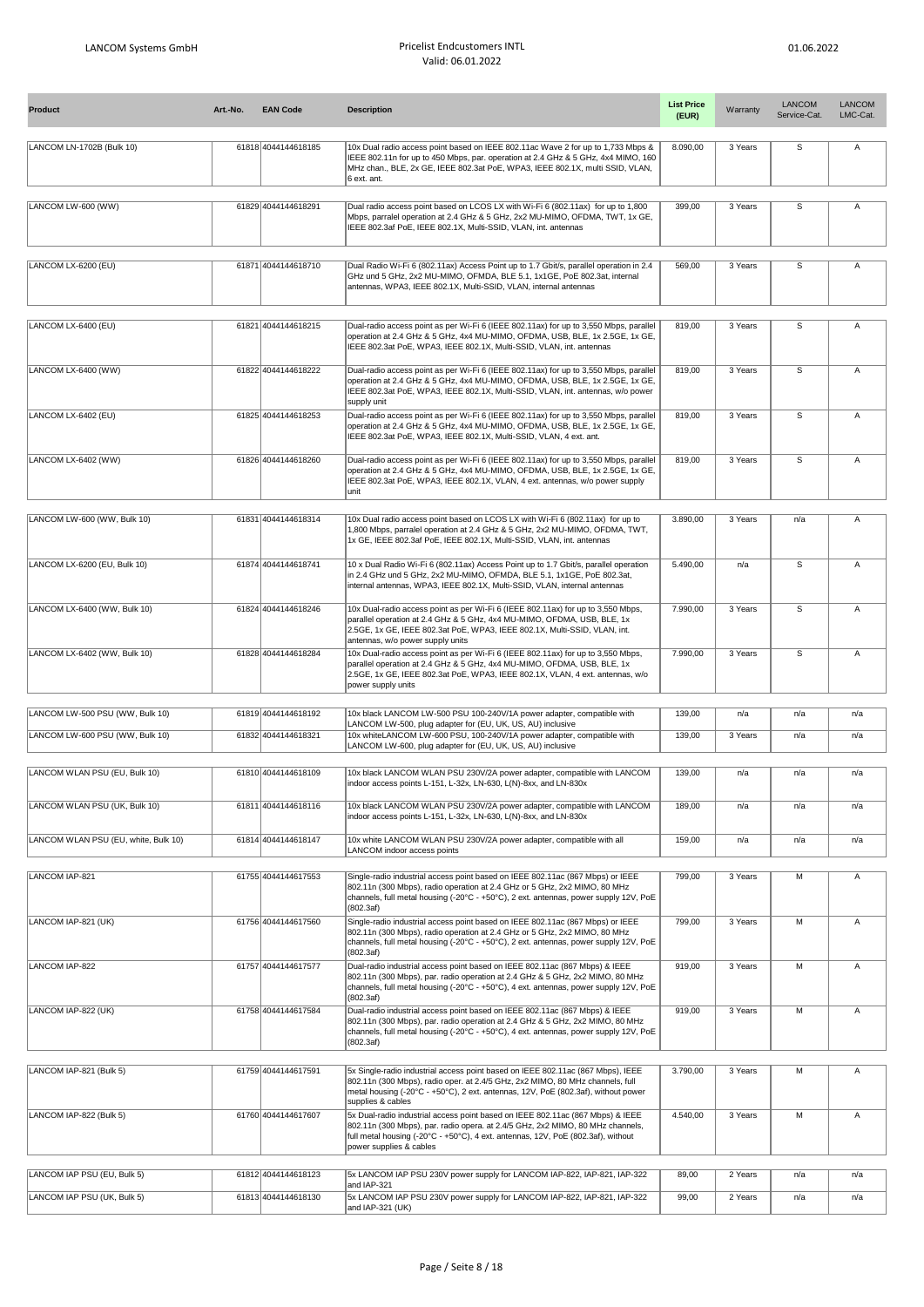| <b>Product</b>                      | Art.-No. | <b>EAN Code</b>     | <b>Description</b>                                                                                                                                                                                                                                                                                 | <b>List Price</b><br>(EUR) | Warranty | <b>LANCOM</b><br>Service-Cat. | <b>LANCOM</b><br>LMC-Cat. |
|-------------------------------------|----------|---------------------|----------------------------------------------------------------------------------------------------------------------------------------------------------------------------------------------------------------------------------------------------------------------------------------------------|----------------------------|----------|-------------------------------|---------------------------|
| LANCOM OAP-821                      |          | 61660 4044144616600 | Single radio outdoor access point based on IEEE 802.11ac up to 867 Mbps or IEEE<br>802.11n up to 300 Mbps, int. 5 GHz directional antenna, ext. connectors for 2.4 GHz,<br>1x IEEE 802.3af PoE GE, IP66 protective housing (-33 to 70 °C), incl. PoE injector                                      | 1.140.00                   | 3 Years  | $\mathbf{L}$                  | Α                         |
| LANCOM OAP-821 Bridge Kit           |          | 61661 4044144616617 | Outdoor Bridge Kit for high-speed "out of the box" P2P links based on IEEE 802.11ac.<br>The Bridge Kit includes: Two LANCOM OAP-821, accessories such as PoE injectors,<br>outdoor cabel (15m), mounting material and two surge arrestors                                                          | 2.540,00                   | 3 Years  | $\mathsf{L}$                  | A                         |
| LANCOM OAP-822                      |          | 61662 4044144616624 | Dual radio outdoor access point based on IEEE 802.11ac up to 867 Mbps and IEEE<br>802.11n up to 300 Mbps, 4 ext. connectors for 2.4 or 5 GHz antennas (incl.), 1x IEEE<br>802.3af PoE GE, 1x FE, IP66 protective housing (-33 to 70°C), incl. PoE injector                                         | 1.390,00                   | 3 Years  | L                             | A                         |
| LANCOM OAP-830                      |          | 61663 4044144616631 | Dual radio outdoor access point based on IEEE 802.11ac up to 867 Mbps and IEEE<br>802.11n up to 300 Mbps, integrated sector antennas for 2.4 or 5 GHz, 1x IEEE<br>802.3af PoE GE, 1x FE, IP66 protective housing (-33 to 70°C), incl. PoE injector                                                 | 1.390.00                   | 3 Years  | L                             | A                         |
| LANCOM OAP-1700B (EU)               |          | 61820 4044144618208 | Dual radio outdoor access point based on IEEE 802.11ac Wave 2 for up to 1.733<br>Mbps & IEEE 802.11n for up to 450 Mbps, BLE, integrated sector antennas for 2.4<br>and 5 GHz, 1x 802.3at PoE GE, 1x GE, IP67 protective housing, incl. PoE injector                                               | 1.590.00                   | 3 Years  | $\mathbf{L}$                  | A                         |
| LANCOM OAP-1702B (EU)               |          | 61796 4044144617966 | Dual radio outdoor access point based on IEEE 802.11ac Wave 2 for up to 1.733<br>Mbps & IEEE 802.11n for up to 450 Mbps, BLE, 8 ext. connectors for 2.4 and 5 GHz<br>(incl.), 1x 802.3at PoE GE, 1x GE, IP67 protective housing, incl. PoE injector                                                | 1.740.00                   | 3 Years  | $\mathbf{L}$                  | A                         |
|                                     |          |                     |                                                                                                                                                                                                                                                                                                    |                            |          |                               |                           |
| LANCOM OW-602                       |          | 61664 4044144616648 | Dual Radio Wi-Fi 6 (802.11ax) Outdoor Access Point up to 1.2 Gbit/s, parallel<br>operation in 2.4 GHz und 5 GHz, 2x2 MU-MIMO, OFMDA, BLE 5.1, 2x1GE, PoE<br>802.3at, IP67, 4x external antenna connectors (N-type), accessories Ethernet Kabel<br>(61336 (15m) / 61337 (30m), PoE-Injector (61779) | 749.00                     | 3 Years  | M                             | A                         |
| LANCOM OX-6400                      |          | 61865 4044144618659 | Dual Radio Wi-Fi 6 (802.11ax) Outdoor Access Point up to 2.4 Gbit/s, parallel<br>operation in 2.4 GHz and 5 GHz, 4x4 MU-MIMO, OFMDA, BLE 5.1, 2x 2.5GE PoE<br>802.3at/bt, PoE pass-through, IP67, internal sector antenna, pole mount, w/o PoE-<br>injector                                        | 1.590.00                   | 3 Years  | $\mathsf{L}$                  | A                         |
| LANCOM OX-6402                      |          | 61866 4044144618666 | Dual Radio Wi-Fi 6 (802.11ax) Outdoor Access Point up to 2.4 Gbit/s, parallel<br>operation in 2.4 GHz and 5 GHz, 4x4 MU-MIMO, OFMDA, BLE 5.1, 2x 2.5GE PoE<br>802.3at/bt, PoE pass-through, IP67, 4x external antenna (N-type), pole mount, w/o<br>PoE-injector                                    | 1.790.00                   | 3 Years  | $\mathbf{L}$                  | $\overline{A}$            |
|                                     |          |                     |                                                                                                                                                                                                                                                                                                    |                            |          |                               |                           |
| LANCOM OAP Ethernet Cable (30 m)    |          | 61347 4044144613470 | Outdoor Ethernet substitional or additional cables for second Ethernet port, length 30<br>meters, compatible with all LANCOM outdoor access points                                                                                                                                                 | 115,00                     | 2 Years  | n/a                           | n/a                       |
| LANCOM OW-602 Ethernet Cable (15 m) |          | 61336 4044144613364 | Outdoor ethernet cable (2x RJ45), compatible with LANCOM OW-602, length 15<br>meters                                                                                                                                                                                                               | 49.00                      | 2 Years  |                               |                           |
| LANCOM OW-602 Ethernet Cable (30 m) |          | 61337 4044144613371 | Outdoor ethernet cable (2x RJ45), compatible with LANCOM OW-602, length 30<br>meters                                                                                                                                                                                                               | 69.00                      | 2 Years  |                               |                           |

## **WLAN - Wireless ePaper Access Points & Displays**

| <b>LANCOM LN-830E Wireless</b>    | 61747 4044144617478 | Quad-radio access point with WLAN based on IEEE 802.11ac (867 Mbps) & IEEE<br>802.11n (300 Mbps), par. operation in 2.4 & 5 GHz, radio module for controlling<br>Wireless ePaper displays, iBeacon technology, IEEE 802.3af PoE, elegant housing,<br>int. antennas    | 869,00   | 3 Years | S              | Α   |
|-----------------------------------|---------------------|-----------------------------------------------------------------------------------------------------------------------------------------------------------------------------------------------------------------------------------------------------------------------|----------|---------|----------------|-----|
| LANCOM LN-830E Wireless (UK)      | 61748 4044144617485 | Quad-radio access point with WLAN based on IEEE 802.11ac (867 Mbps) & IEEE<br>802.11n (300 Mbps), par. operation in 2.4 & 5 GHz, radio module for controlling<br>Wireless ePaper displays, iBeacon technology, IEEE 802.3af PoE, elegant housing,<br>int, antennas    | 869,00   | 3 Years | $\overline{s}$ | A   |
| LANCOM LN-830E Wireless (Bulk 10) | 61761 4044144617614 | 10x LANCOM LN-830E Wireless, incl. Antennas, without power supplies and cables                                                                                                                                                                                        | 8.190.00 | 3 Years | S              | Α   |
|                                   |                     |                                                                                                                                                                                                                                                                       |          |         |                |     |
| LANCOM LN-1700UE (EU)             | 61801 4044144618017 | Dual radio access point based on IEEE 802.11ac Wave 2 for up to 1,733 Mbps &<br>IEEE 802.11n for up to 450 Mbps, par. operation in 2.4 & 5 GHz, 4x4 MIMO, 2x GE,<br>1x USB, 802.3at PoE, WPA3, control of Wireless ePaper Displays, int. antennas                     | 1.040.00 | 3 Years | S              | A   |
| LANCOM LN-1700UE (WW)             | 61802 4044144618024 | Dual radio access point based on IEEE 802.11ac Wave 2 (1,733 Mbps) & IEEE<br>802.11n (450 Mbps), par. operation in 2.4 & 5 GHz, 4x4 MIMO, 2x GE, 1x USB,<br>802.3at PoE, WPA3, control of Wireless ePaper Displays, int. antennas, without<br>power supply and cable  | 1.040,00 | 3 Years | $\overline{s}$ | A   |
| LANCOM LN-1700UE (Bulk 10)        | 61803 4044144618031 | 10x LANCOM LN-1700UE, without power supplies and cables                                                                                                                                                                                                               | 9.990.00 | 3 Years | $\overline{s}$ | A   |
|                                   |                     |                                                                                                                                                                                                                                                                       |          |         |                |     |
| LANCOM WDG-2 4.2"                 | 62218 4044144622182 | 4.2" LANCOM Wireless ePaper Display, updates via radio with LANCOM access<br>points of the E series, fully graphics-compatible and sunlight readable, display of<br>colors black, white and red, incl. white and black click-on frame, table holders, wall<br>bracket | 109.00   | 2 Years | n/a            | n/a |
| LANCOM WDG-3 4.2"                 | 62230 4044144622304 | 4.2" LANCOM Wireless ePaper Display, updates via radio with LANCOM access<br>points of the E series, fully graphics-compatible and sunlight readable, display of<br>colors black, white and red, integrated LED, incl. table holders and wall bracket                 | 119,00   | 2 Years | n/a            | n/a |
| LANCOM WDG-37.4"                  | 62231 4044144622311 | 7.4" LANCOM Wireless ePaper Display, updates via radio with LANCOM access<br>points of the E series, fully graphics-compatible and sunlight readable, display of<br>colors black, white and red, integrated LED, incl. table holders and wall bracket                 | 249.00   | 2 Years | n/a            | n/a |
| LANCOM WDG-2 12.2"                | 62226 4044144622267 | 12.2" LANCOM Wireless ePaper Display, updates via radio with LANCOM access<br>points of the E series, fully graphics-compatible and sunlight readable, display of<br>colors black, white and red, incl. white frame and wall bracket                                  | 439.00   | 2 Years | n/a            | n/a |
|                                   |                     |                                                                                                                                                                                                                                                                       |          |         |                |     |
| LANCOM WDG-2 2.7" (Bulk 5)        | 62219 4044144622199 | 5 x 2.7" LANCOM Wireless ePaper Display, updates via radio with LANCOM AP's of<br>the E series, fully graphics-compatible and sunlight readable, display of colors black,<br>white and red, incl. white and black click-on frame, table holders                       | 199.00   | 2 Years | n/a            | n/a |
| LANCOM WDG-2 4.2" (Bulk 5)        | 62220 4044144622205 | 5 x 4.2" LANCOM Wireless ePaper Display, updates via radio with LANCOM AP's of<br>the E series, fully graphics-compatible and sunlight readable, display of colors black,<br>white and red, incl. white and black click-on frame, table holders, wall bracket         | 449,00   | 2 Years | n/a            | n/a |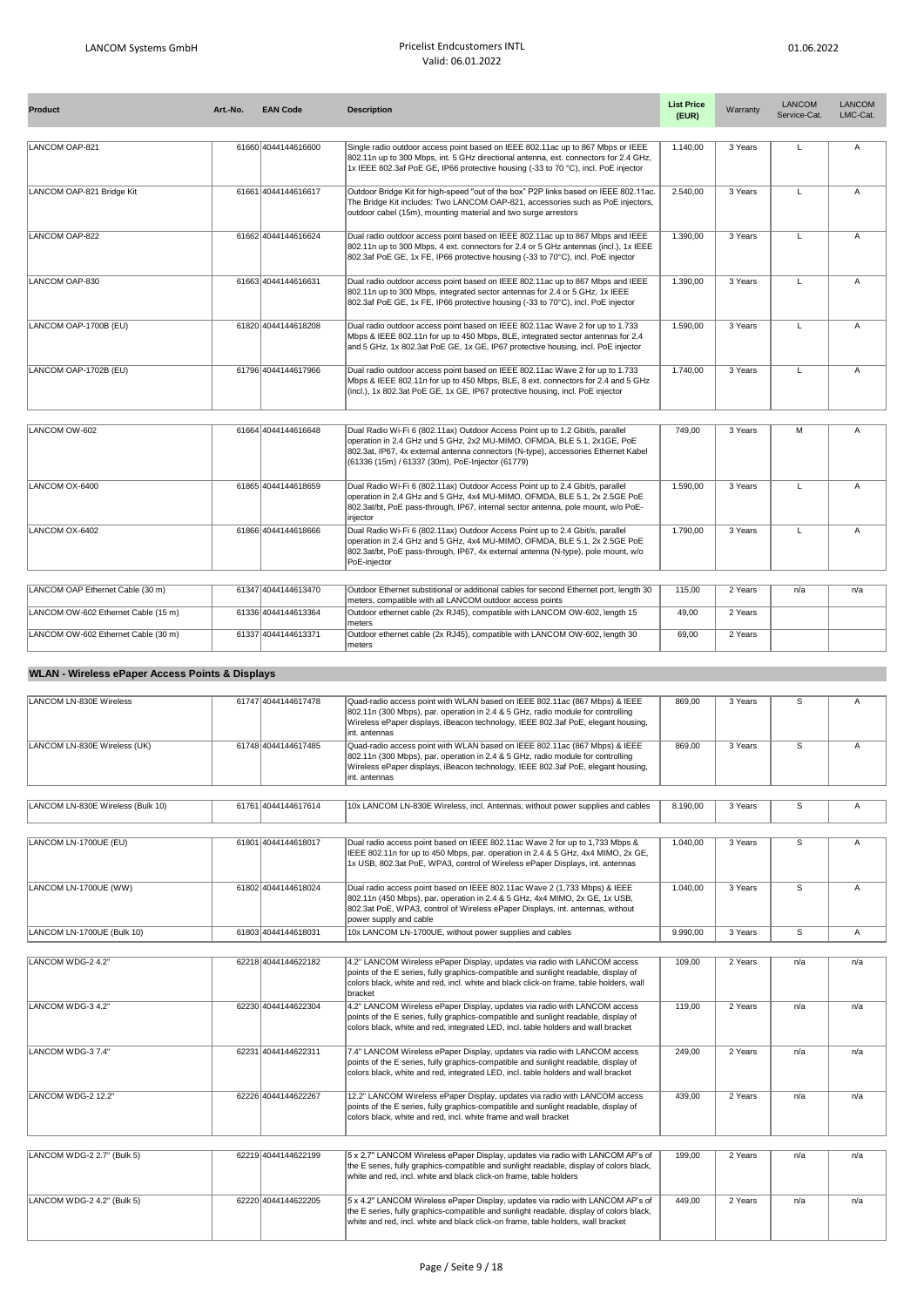| <b>Product</b>                                          | Art.-No. | <b>EAN Code</b>     | <b>Description</b>                                                                                                                                                                                                                                                 | <b>List Price</b><br>(EUR) | Warranty | <b>LANCOM</b><br>Service-Cat. | <b>LANCOM</b><br>LMC-Cat. |
|---------------------------------------------------------|----------|---------------------|--------------------------------------------------------------------------------------------------------------------------------------------------------------------------------------------------------------------------------------------------------------------|----------------------------|----------|-------------------------------|---------------------------|
| LANCOM WDG-3 4.2" (Bulk 5)                              |          | 62233 4044144622335 | 5 x 4.2" LANCOM Wireless ePaper Display, updates via radio with LANCOM access                                                                                                                                                                                      | 520,00                     | 2 Years  | n/a                           | n/a                       |
|                                                         |          |                     | points of the E series, fully graphics-compatible and sunlight readable, display of<br>colors black, white and red, integrated LED, incl. table holders and wall bracket                                                                                           |                            |          |                               |                           |
| LANCOM WDG-3 7.4" (Bulk 5)                              |          | 62234 4044144622342 | 5 x 7.4" LANCOM Wireless ePaper Display, updates via radio with LANCOM access<br>points of the E series, fully graphics-compatible and sunlight readable, display of<br>colors black, white and red, integrated LED, incl. table holders and wall bracket          | 1.140,00                   | 2 Years  | n/a                           | n/a                       |
| LANCOM Wireless ePaper Premium Frame 7.4"               |          | 61648 4044144616488 | LANCOM Wireless ePaper Premium Frame, high-quality frame from stainless steel,<br>compatibel to Wireless ePaper Displays 7.4" generation WDG-1 and WDG-2, incl.<br>installation instructions and microfiber cloth                                                  | 24,00                      | n/a      | n/a                           | n/a                       |
| LANCOM Wireless ePaper Premium Mount 7.4"               |          | 61649 4044144616495 | LANCOM Wireless ePaper Premium Mount 7.4", high-quality display mount<br>compatible with Wireless ePaper displays size 7.4" incl. assembly instructions and<br>adhesive dots                                                                                       | 19,00                      | n/a      | n/a                           | n/a                       |
| LANCOM Wireless ePaper Server License Pro<br>$(+1.000)$ |          | 62204 4044144622045 | Central server for operating Wireless ePaper infrastructures, interface (API) for<br>connection to ext. calendar management- (Exchange/Domino/Google Calendar/Office<br>365) and ERP systems, add. license for +1000 displays and an unlimited number of<br>APs    | 499,00                     | n/a      | n/a                           | n/a                       |
| LANCOM Wireless ePaper Room Signage WDG-<br>3 Set       |          | 62224 4044144622243 | Complete set for an innovative room labeling: 1x LANCOM LN-830E Wireless, 5x<br>LANCOM WDG-3 7.4", 1x LANCOM Wireless ePaper Server for the management of<br>unlimited APs and 1.000 displays and int. interface (API) for external calendar<br>management systems | 2.140,00                   | 2 Years  | S                             | Α                         |
| LANCOM Wireless ePaper USB                              |          | 62225 4044144622250 | USB extension module for controlling LANCOM Wireless ePaper Displays via radio,<br>supports LANCOM routers and access points with USB port, incl. 3m USB extension<br>cord and bracket for ceiling and wall mounting                                               | 329,00                     | 2 Years  | n/a                           | n/a                       |
| <b>WLAN - Antennas &amp; Cables</b>                     |          |                     |                                                                                                                                                                                                                                                                    |                            |          |                               |                           |
| AirLancer IN-Q180                                       |          | 61249 4044144612497 | Indoor WLAN sector antenna for ceiling mounting, +3 dBi (2.4 GHz) or +5 dBi gain (5                                                                                                                                                                                | 139,00                     | 2 Years  | n/a                           | n/a                       |
| AirLancer IN-Q180+                                      |          | 61262 4044144612626 | GHz), 2x2 + 2x2 MIMO, incl. cable and mounting kit<br>Indoor WLAN sector antenna for ceiling mounting, +3 dBi (2.4 GHz) or +5 dBi gain (5                                                                                                                          | 139,00                     | 2 Years  | n/a                           | n/a                       |
| AirLancer IN-H180                                       |          | 61250 4044144612503 | GHz), 4x4 MIMO, incl. cable and mounting kit, ideal for LX-6402<br>Indoor WLAN sector antenna for ceiling mounting, +3 dBi (2.4 GHz) or +5 dBi gain (5<br>GHz), 4x4 + 2x2 MIMO, incl. cable and mounting kit                                                       | 149,00                     | 2 Years  | n/a                           | n/a                       |
|                                                         |          |                     |                                                                                                                                                                                                                                                                    |                            |          |                               |                           |
| AirLancer ON-360ag                                      |          | 61209 4044144612091 | Outdoor WLAN omnidirectional antenna with 360° beam angle, +6,5 dBi (2.4 GHz) or<br>+6 dBi gain (5 GHz), 1x1 MIMO, gross transmission rates of up to 433 Mbps, ideal for<br>illumination in simple WLAN scenarios, incl. cable and mounting kit                    | 239,00                     | 2 Years  | n/a                           | n/a                       |
| AirLancer ON-D9a                                        |          | 61244 4044144612442 | Outdoor Wi-Fi directional antenna with 9° directional beam, +23 dBi gain (5 GHz),<br>ideal Wi-Fi transmission for 2x2 MIMO systems, particularly suitable for long distance<br>connections / P2P radio links, incl. cable, adapter, and mounting kit               | 599,00                     | 2 Years  | n/a                           | n/a                       |
| AirLancer ON-T60ag                                      |          | 61243 4044144612435 | Outdoor WLAN sector antenna with 60° beam angle, +8 dBi gain (2.4 and 5 GHz),<br>3x3 MIMO, gross transmission rates of up to 1,300 Mbps, incl. cable for LANCOM<br>OAP series with N connector and simple wall mounting kit                                        | 269,00                     | 2 Years  | n/a                           | n/a                       |
| AirLancer ON-QT60                                       |          | 61263 4044144612633 | Outdoor WLAN omnidirectional antenna with 60° beam angle, +7 dBi (2.4/5/6 GHz),<br>4x4 MIMO, incl. cable (4x N-type connectors), flexible mounting kit, ideal for use with<br>OW-602, OX-6402                                                                      | 275,00                     | 2 Years  | n/a                           | n/a                       |
| AirLancer ON-T90ag                                      |          | 61241 4044144612411 | Outdoor WLAN sector antenna with 90° beam angle, +6 dBi (2.4 GHz) or +5 dBi gain                                                                                                                                                                                   | 269,00                     | 2 Years  | n/a                           | n/a                       |
|                                                         |          |                     | (5 GHz), 3x3 MIMO, gross transmission rates of up to 1,300 Mbps, incl. cable for<br>LANCOM OAP series with N connector and simple wall mounting kit                                                                                                                |                            |          |                               |                           |
| AirLancer ON-QT90                                       |          | 61264 4044144612640 | Outdoor WLAN omnidirectional antenna with 90° beam angle, +6 dBi (2.4/5/6 GHz),<br>4x4 MIMO, incl. cable (4x N-type connectors), flexible mounting kit, ideal for use with<br>OW-602, OX-6402                                                                      | 275,00                     | 2 Years  | n/a                           | n/a                       |
| AirLancer ON-T360ag                                     |          | 61242 4044144612428 | Outdoor WLAN omnidirectional antenna with 360° beam angle, +5 dBi (2.4 GHz) or<br>+7 dBi gain (5 GHz), 3x3 MIMO, gross transmission rates of up to 1,300 Mbps, incl.<br>cable for LANCOM OAP series with N connector and mounting kit                              | 459,00                     | 2 Years  | n/a                           | n/a                       |
| AirLancer ON-Q360ag                                     |          | 61246 4044144612466 | Outdoor WLAN omnidirectional antenna with 360° beam angle, +4 dBi gain at 2.4<br>GHz and 5 GHz, 4x4 MIMO, gross transmission rates of up to 1,300 Mbps, incl. cable<br>for LANCOM OAP series with N connector and mounting kit                                     | 519,00                     | 2 Years  | n/a                           | n/a                       |
|                                                         |          |                     |                                                                                                                                                                                                                                                                    |                            |          |                               |                           |
| AirLancer Mount (ON)                                    |          | 61260 4044144612602 | Flexible wall or mast mounting of LANCOM outdoor WLAN antennas (ON), tilt<br>mechanism for precise alignment, suitable for AirLancer ON-T90ag and AirLancer<br>ON-T60ag                                                                                            | 89,00                      | 2 Years  | n/a                           | n/a                       |
| AirLancer Cable NJ-NP 3m                                |          | 61230 4044144612305 | Antenna cable for AirLancer outdoor antennas, -3 dB at 2.4 GHz, - 4.5 dB at 5 GHz, N-<br>plug to N-jack, 3 meters                                                                                                                                                  | 64,00                      | 2 Years  | n/a                           | n/a                       |
| AirLancer Cable NJ-NP 6m                                |          | 61231 4044144612312 | Antenna cable for AirLancer outdoor antennas, -3 dB at 2.4 GHz, - 4.5 dB at 5 GHz, N-<br>plug to N-jack, 6 meters                                                                                                                                                  | 114,00                     | 2 Years  | n/a                           | n/a                       |
| AirLancer Cable NJ-NP 9m                                |          | 61232 4044144612329 | Antenna cable for AirLancer outdoor antennas, -3 dB at 2.4 GHz, - 4.5 dB at 5 GHz, N-<br>plug to N-jack, 9 meters                                                                                                                                                  | 129,00                     | 2 Years  | n/a                           | n/a                       |
| AirLancer AN-RPSMA-NJ                                   |          | 61259 4044144612596 | Adapter cable to connect LANCOM outdoor WLAN antennas (ON) with indoor access<br>points, connectors: N-Female to RPSMA-Male with screw-cap, 20cm cable length                                                                                                      | 34,00                      | 2 Years  | n/a                           | n/a                       |
| AirLancer Adapter NP-NP 20cm                            |          | 61346 4044144613463 | Adapter with weatherproof outdoor cable, low loss, both sides with N-plug screwing,<br>total length 28.5 cm, required to connect outdoor antennas of the LANCOM AirLancer<br>portfolio to LANCOM OAP-32x and OAP-38x series                                        | 34,00                      | 2 Years  | n/a                           | n/a                       |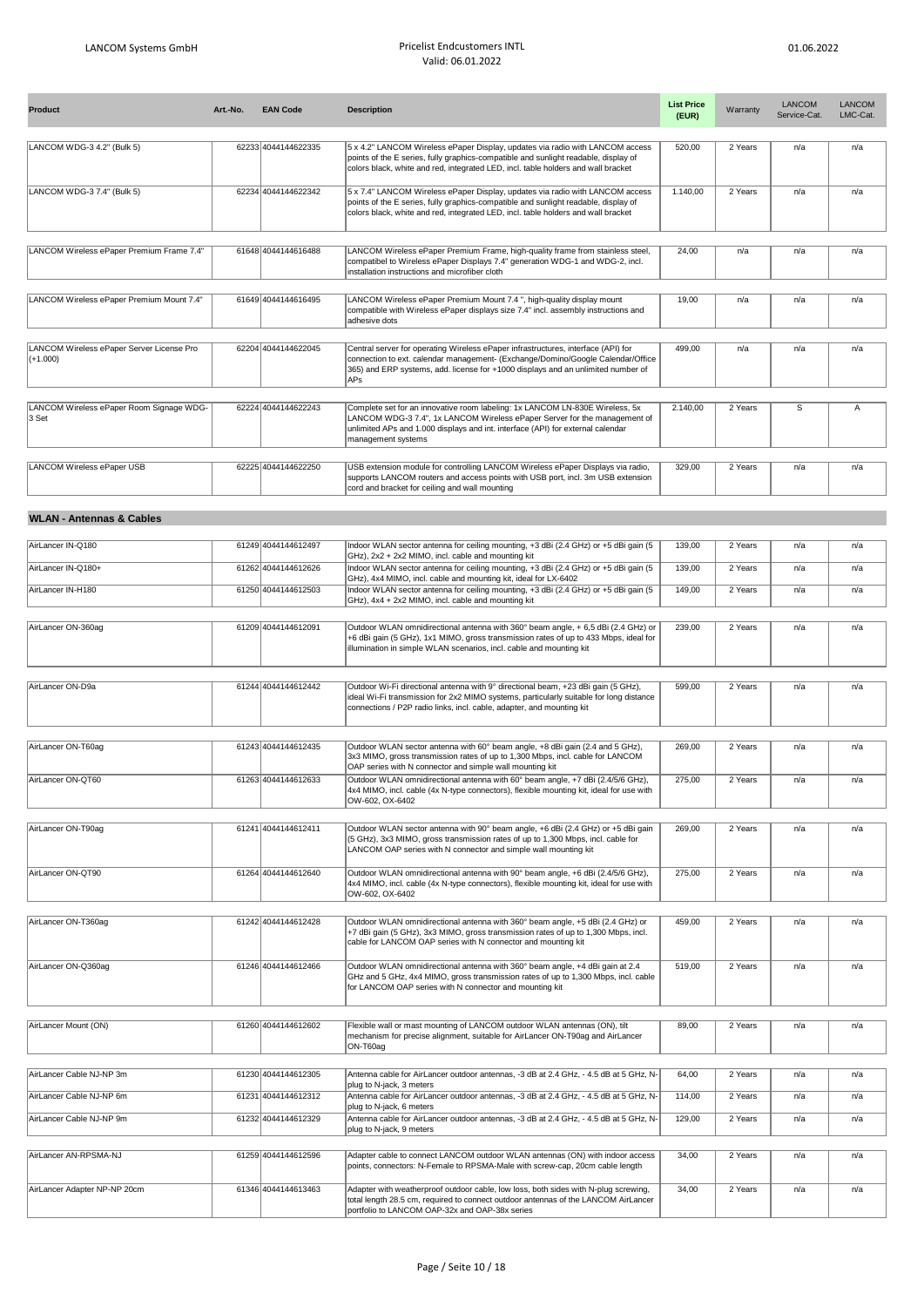| <b>Product</b>         | Art.-No. | <b>EAN Code</b>     | <b>Description</b>                                                                                                                                                                                                                                       | <b>List Price</b><br>(EUR) | Warranty | <b>LANCOM</b><br>Service-Cat. | LANCOM<br>LMC-Cat. |
|------------------------|----------|---------------------|----------------------------------------------------------------------------------------------------------------------------------------------------------------------------------------------------------------------------------------------------------|----------------------------|----------|-------------------------------|--------------------|
|                        |          |                     |                                                                                                                                                                                                                                                          |                            |          |                               |                    |
| AirLancer SN-ANT       |          | 61258 4044144612589 | Surge arrestor for connection between LANCOM outdoor WLAN antennas (ON) and<br>access points, central component of the lightning protection system, low signal<br>lattenuation                                                                           | 114,00                     | 2 Years  | n/a                           | n/a                |
| AirLancer SN-LAN       |          | 61261 4044144612619 | Surge protection adapter for installations on LAN devices with RJ45 ports, central<br>component of the lightning protection system, low signal attenuation, PoE-compatible<br>based on IEEE 802.3af/at, fixation with mounting plate or on top-hat rails | 169.00                     | 2 Years  | n/a                           | n/a                |
|                        |          |                     |                                                                                                                                                                                                                                                          |                            |          |                               |                    |
| AirLancer SurgeProtect |          | 61257 4044144612572 | Surge arrestor for connection between LANCOM outdoor WLAN antennas (ON) and<br>access points, central component of the lightning protection system, low signal<br>lattenuation                                                                           | 99.00                      | 2 Years  | n/a                           | n/a                |

## **WLAN - Controller**

| LANCOM WLC-30 (EU)                                   | 61789 4044144617898 | WLAN controller for a central management of 6 (optionally up to 30) access<br>points/WLAN routers, automatic discovery, configuration, channel assignment, and<br>surveillance of WLAN devices, incl. Public Spot Option                                                 | 959.00    | 3 Years | S   | R   |
|------------------------------------------------------|---------------------|--------------------------------------------------------------------------------------------------------------------------------------------------------------------------------------------------------------------------------------------------------------------------|-----------|---------|-----|-----|
| LANCOM WLC-30 (WW)                                   | 61807 4044144618079 | WLAN controller for a central management of 6 (optionally up to 30) access<br>points/WLAN routers, automatic discovery, configuration, channel assignment, and<br>surveillance of WLAN devices, incl. Public Spot Option                                                 | 959.00    | 3 Years | S   | В   |
|                                                      |                     |                                                                                                                                                                                                                                                                          |           |         |     |     |
| LANCOM WLC-1000 (EU)                                 | 61783 4044144617836 | WLAN controller for a central management of 25 (optionally up to 1.000) access<br>points/WLAN routers, automatic discovery, configuration, channel assignment, and<br>monitoring of WLAN devices, country specific Power Cords available                                 | 4.640,00  | 3 Years |     | D   |
| LANCOM WLC-1000 (WW)                                 | 61784 4044144617843 | WLAN controller for a central management of 25 (optionally up to 1.000) access<br>points/WLAN routers, automatic discovery, configuration, channel assignment, and<br>monitoring of WLAN devices, country specific Power Cords available                                 | 4.640.00  | 3 Years | L   | D   |
|                                                      |                     |                                                                                                                                                                                                                                                                          |           |         |     |     |
| LANCOM WLC AP Upgrade +6 Option                      | 61629 4044144616297 | Extension for the management of additional 6 access points and WLAN routers,<br>additive to up to 30 devices (WLC-4006+ & WLC-30) resp. 12 devices (routers with<br>activated WLC Basic Option) (Up to 30 devices for 190x-series)                                       | 699.00    | n/a     | n/a | n/a |
|                                                      |                     |                                                                                                                                                                                                                                                                          |           |         |     |     |
| LANCOM WLC AP Upgrade +10 Option                     | 61630 4044144616303 | Software upgrade for LANCOM WLC-1000 for the management of 10 additional<br>access points/WLAN routers                                                                                                                                                                   | 899.00    | n/a     | n/a | n/a |
| LANCOM WLC AP Upgrade +25 Option                     | 61631 4044144616310 | Software upgrade for LANCOM WLC-1000 for the management of 25 additional<br>access points/WLAN routers                                                                                                                                                                   | 1.790,00  | n/a     | n/a | n/a |
| LANCOM WLC AP Upgrade +100 Option                    | 61632 4044144616327 | Software upgrade for LANCOM WLC-1000, for the management of 100 additional<br>access points/WLAN routers                                                                                                                                                                 | 6.440,00  | n/a     | n/a | n/a |
| LANCOM WLC AP Upgrade +500 Option                    | 61627 4044144616273 | Software upgrade for LANCOM WLC-1000, for the management of 500 additional<br>access points/WLAN routers                                                                                                                                                                 | 19.540,00 | n/a     | n/a | n/a |
| LANCOM WLC High Availability Clustering XL<br>Option | 61636 4044144616365 | Grouping of up to 10 WLAN controllers to one high-availability device cluster,<br>convenient configuration alignment and central management, suitable for LANCOM<br>WLC-1000. 1 device license                                                                           | 949.00    | n/a     | n/a | n/a |
|                                                      |                     |                                                                                                                                                                                                                                                                          |           |         |     |     |
| LANCOM WLC Basic Option for Router                   | 61639 4044144616396 | WLAN controller functionality for LANCOM 19xx and 17xx routers w/o WLAN,<br>management of up to 6 LANCOM access points and WLAN routers, upgradeable up<br>to 12 access points with WLC +6 Option, for small and medium-sized networks (up to<br>30 APs for 190x-series) | 399,00    | n/a     | n/a | n/a |

### **WLAN - Public Spot**

|  | Hotspot option for routers of the 19xx / 17xx series and access points of the L / LN                            | 99.00                                                                                                                                                                     | n/a | n/a | n/a |
|--|-----------------------------------------------------------------------------------------------------------------|---------------------------------------------------------------------------------------------------------------------------------------------------------------------------|-----|-----|-----|
|  |                                                                                                                 |                                                                                                                                                                           |     |     |     |
|  | SMS), incl. a setup wizard, secure separation of quest access and internal network                              |                                                                                                                                                                           |     |     |     |
|  | 10x LANCOM Public Spot Option                                                                                   | 949,00                                                                                                                                                                    | n/a | n/a | n/a |
|  |                                                                                                                 |                                                                                                                                                                           |     |     |     |
|  | Hotspot option for LANCOM ISG series, LANCOM 9100(+) VPN, LANCOM 7100(+)                                        | 999.00                                                                                                                                                                    | n/a | n/a | n/a |
|  | VPN, WLC-4100, and WLC-4025(+), for user authentication (recommended up to                                      |                                                                                                                                                                           |     |     |     |
|  | [2,500), versatile access (via voucher, e-mail, SMS), including a setup wizard                                  |                                                                                                                                                                           |     |     |     |
|  |                                                                                                                 |                                                                                                                                                                           |     |     |     |
|  | Extension of the LANCOM Public Spot (XL) Option for the connection to hotel billing                             | 999.00                                                                                                                                                                    | n/a | n/a | n/a |
|  | systems with FIAS interface (such as MICROS Fidelio, protel), authentication and                                |                                                                                                                                                                           |     |     |     |
|  |                                                                                                                 |                                                                                                                                                                           |     |     |     |
|  |                                                                                                                 |                                                                                                                                                                           |     |     |     |
|  | Option for the extension of the LANCOM OAP-8xx series with IPSec VPN                                            | 155.00                                                                                                                                                                    | n/a | n/a | n/a |
|  | functionality, 5 active VPN channels enable the secure maintenance and                                          |                                                                                                                                                                           |     |     |     |
|  | management of OAPs, and the provision of confidential WLANs via a VPN                                           |                                                                                                                                                                           |     |     |     |
|  | connection to the company headquarters                                                                          |                                                                                                                                                                           |     |     |     |
|  | 60642 4044144606427<br>61312 4044144613128<br>61624 4044144616242<br>61638 4044144616389<br>61635 4044144616358 | series, for user authentication (up to 128), versatile access (via voucher, e-mail,<br>billing of quest accesses for 19xx / 17xx routers, WLCs, central site VPN gateways |     |     |     |

# **LMC - LANCOM Management Cloud**

| LANCOM LMC-A-1Y License (1 Year)    | 50100 4044144501005 | LMC License for management and monitoring of a LANCOM cat. A device. Order<br>only possible under specification of LMC-Project-ID and email adress for receipt, 1<br>year runtime, incl. updates   | 84.00  | n/a | n/a | n/a |
|-------------------------------------|---------------------|----------------------------------------------------------------------------------------------------------------------------------------------------------------------------------------------------|--------|-----|-----|-----|
| LANCOM LMC-A-3Y License (3 Years)   | 50101 4044144501012 | LMC License for management and monitoring of a LANCOM cat. A device. Order<br>only possible under specification of LMC-Project-ID and email adress for receipt, 3<br>vears runtime, incl. updates  | 189.00 | n/a | n/a | n/a |
| LANCOM LMC-A-5Y License (5 Years)   | 50102 4044144501029 | LMC License for management and monitoring of a LANCOM cat. A device. Order<br>only possible under specification of LMC-Project-ID and email adress for receipt, 5<br>vears runtime, incl. updates  | 315.00 | n/a | n/a | n/a |
| LANCOM LMC-A-10Y License (10 Years) | 50132 4044144501326 | LMC License for management and monitoring of a LANCOM cat. A device. Order<br>only possible under specification of LMC-Project-ID and email adress for receipt, 10<br>vears runtime, incl. updates | 630.00 | n/a | n/a | n/a |
|                                     |                     |                                                                                                                                                                                                    |        |     |     |     |
| LANCOM LMC-B-1Y License (1 Year)    | 50103 4044144501036 | LMC License for management and monitoring of a LANCOM cat. B device. Order<br>only possible under specification of LMC-Project-ID and email adress for receipt, 1<br>vear runtime, incl. updates   | 120.00 | n/a | n/a | n/a |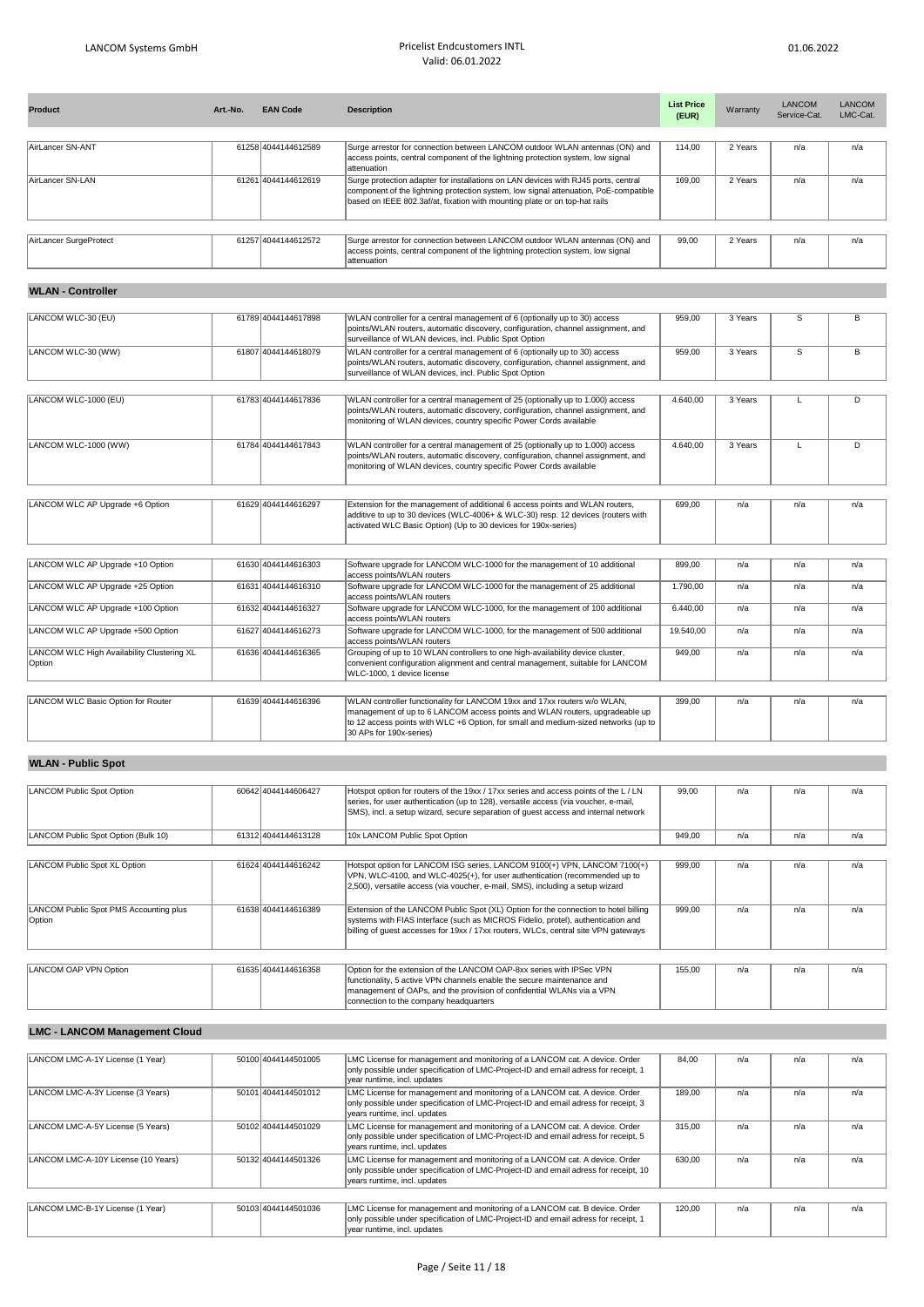| <b>Product</b>                      | Art.-No. | <b>EAN Code</b>     | <b>Description</b>                                                                                                                                                                                 | <b>List Price</b><br>(EUR) | Warranty | <b>LANCOM</b><br>Service-Cat. | LANCOM<br>LMC-Cat. |
|-------------------------------------|----------|---------------------|----------------------------------------------------------------------------------------------------------------------------------------------------------------------------------------------------|----------------------------|----------|-------------------------------|--------------------|
| LANCOM LMC-B-3Y License (3 Years)   |          | 50104 4044144501043 | LMC License for management and monitoring of a LANCOM cat. B device. Order<br>only possible under specification of LMC-Project-ID and email adress for receipt, 3<br>years runtime, incl. updates  | 270.00                     | n/a      | n/a                           | n/a                |
| LANCOM LMC-B-5Y License (5 Years)   |          | 50105 4044144501050 | LMC License for management and monitoring of a LANCOM cat. B device. Order<br>only possible under specification of LMC-Project-ID and email adress for receipt, 5<br>years runtime, incl. updates  | 450.00                     | n/a      | n/a                           | n/a                |
| LANCOM LMC-B-10Y License (10 Years) |          | 50133 4044144501333 | LMC License for management and monitoring of a LANCOM cat. B device. Order<br>only possible under specification of LMC-Project-ID and email adress for receipt, 10<br>years runtime, incl. updates | 900.00                     | n/a      | n/a                           | n/a                |
| LANCOM LMC-C-1Y License (1 Year)    |          | 50106 4044144501067 | LMC License for management and monitoring of a LANCOM cat. C device. Order<br>only possible under specification of LMC-Project-ID and email adress for receipt, 1<br>year runtime, incl. updates   | 240.00                     | n/a      | n/a                           | n/a                |
| LANCOM LMC-C-3Y License (3 Years)   |          | 50107 4044144501074 | LMC License for management and monitoring of a LANCOM cat. C device. Order<br>only possible under specification of LMC-Project-ID and email adress for receipt, 3<br>years runtime, incl. updates  | 540,00                     | n/a      | n/a                           | n/a                |
| LANCOM LMC-C-5Y License (5 Years)   |          | 50108 4044144501081 | LMC License for management and monitoring of a LANCOM cat. C device. Order<br>only possible under specification of LMC-Project-ID and email adress for receipt, 5<br>years runtime, incl. updates  | 900.00                     | n/a      | n/a                           | n/a                |
| LANCOM LMC-C-10Y License (10 Years) |          | 50134 4044144501340 | LMC License for management and monitoring of a LANCOM cat. C device. Order<br>only possible under specification of LMC-Project-ID and email adress for receipt, 10<br>years runtime, incl. updates | 1.800.00                   | n/a      | n/a                           | n/a                |
| LANCOM LMC-D-1Y License (1 Year)    |          | 50109 4044144501098 | LMC License for management and monitoring of a LANCOM cat. D device. Order<br>only possible under specification of LMC-Project-ID and email adress for receipt, 1<br>year runtime, incl. updates   | 480.00                     | n/a      | n/a                           | n/a                |
| LANCOM LMC-D-3Y License (3 Years)   |          | 50110 4044144501104 | LMC License for management and monitoring of a LANCOM cat. D device. Order<br>only possible under specification of LMC-Project-ID and email adress for receipt, 3<br>years runtime, incl. updates  | 1.080,00                   | n/a      | n/a                           | n/a                |
| LANCOM LMC-D-5Y License (5 Years)   |          | 50111 4044144501111 | LMC License for management and monitoring of a LANCOM cat. D device. Order<br>only possible under specification of LMC-Project-ID and email adress for receipt, 5<br>years runtime, incl. updates  | 1.800.00                   | n/a      | n/a                           | n/a                |
| LANCOM LMC-D-10Y License (10 Years) |          | 50135 4044144501357 | LMC License for management and monitoring of a LANCOM cat. D device. Order<br>only possible under specification of LMC-Project-ID and email adress for receipt, 10<br>years runtime, incl. updates | 3.600,00                   | n/a      | n/a                           | n/a                |

## **ACCESSORIES / ZUBEHÖR**

| <b>LANCOM Rack Mount</b>               | 61501 4044144615016 | 19" metal rack for LANCOM devices with indoor housing such as the 17xx series,<br>black powder coating, uses one height unit in a 19" rack, measurements:<br>48.3x4.4x16.0 (WxHxD cm)                                                                            | 119,00 | 2 Years | n/a | n/a |
|----------------------------------------|---------------------|------------------------------------------------------------------------------------------------------------------------------------------------------------------------------------------------------------------------------------------------------------------|--------|---------|-----|-----|
| <b>LANCOM Rack Mount Plus</b>          | 61644 4044144616440 | 19" metal rack for LANCOM devices with indoor housing such as the 17xx series,<br>front connectors: 5x Ethernet, 1x serial, 2x LTE/UMTS, 1x ISDN, 1x USB, uses one<br>height unit in a 19" rack, black powder coating, measurements: 48.3x4.4x16.0<br>(WxHxD cm) | 199,00 | 2 Years | n/a | n/a |
| LANCOM Wall Mount                      | 61349 4044144613494 | Wall bracket for simple, theft-proof mounting of LANCOM devices with plastic<br>housing, incl. mounting materials, security bars, padlock, and drilling template,<br>separate item available: Wall Mount (LN) for devices with LN- or LX housing                 | 45,00  | 2 Years | n/a | n/a |
| LANCOM Wall Mount (White)              | 61345 4044144613456 | White wall bracket for simple, theft-proof mounting of LANCOM devices with plastic<br>housing, incl. mounting materials, security bars, padlock, and drilling template,<br>separate item available: Wall Mount (LN) for devices with LN- or LX housing           | 34,00  | 2 Years | n/a | n/a |
| <b>LANCOM Wall Mount Rail</b>          | 61344 4044144613449 | Wall bracket for simple, theft-proof mounting of LANCOM devices with plastic<br>housings on a DIN top-hat rail, incl. mounting materials, security bars, padlock,<br>mounting instructions, not suitable for devices with LN- or LX housing                      | 55.00  | 2 Years | n/a | n/a |
| LANCOM Wall Mount (LN)                 | 61342 4044144613425 | Mounting plate for simple, theft-proof mounting of LANCOM devices with LN- or LX<br>housing, incl. mounting materials, Kensington lock, padlock, mounting instructions,<br>and drilling template                                                                 | 34,00  | 2 Years | n/a | n/a |
| LANCOM Wall Mount (LN, Bulk 10)        | 61340 4044144613401 | 10x LANCOM Wall Mount (LN), Mounting plate for simple, theft-proof mounting of<br>LANCOM devices with LN- or LX housing, without padlocks                                                                                                                        | 289,00 | 2 Years | n/a | n/a |
| LANCOM T-Bar Mount (LN, Bulk 10)       | 62229 4044144622298 | Mounting materials compatible with LANCOM Ceil/Wall Mount (LN) for the versatile<br>mounting of access points on support rails of suspended ceilings, including<br>hexagonal nuts and installation instructions                                                  | 79,00  | 2 Years | n/a | n/a |
| LANCOM IAP Mount                       | 61647 4044144616471 | Robust mounting kit for LANCOM IAP-821 / IAP-822 / IAP-4G for mounting on poles<br>or top-hat rails                                                                                                                                                              | 39,00  | 2 Years | n/a | n/a |
| LANCOM Wall Mount + Lock (LN, Bulk 10) | 61338 4044144613388 | 10x LANCOM Wall Mount (LN), Mounting plate for simple, theft-proof mounting of<br>LANCOM devices with LN- or LX housing, with padlocks                                                                                                                           | 339,00 | 2 Years |     |     |
| <b>LANCOM Serial Adapter Kit</b>       | 61500 4044144615009 | For the connection of V.24 modems with AT command set and serial interface for the<br>connection to the LANCOM COM interface, incl. serial cable and connection plug                                                                                             | 45,00  | 2 Years | n/a | n/a |
| LANCOM Power Cord (UK)                 | 61650 4044144616501 | IEC power cord, UK plug for LANCOM switches, 190x series, ISG-1000, ISG-4000,<br>WLC-1000                                                                                                                                                                        | 22.00  | n/a     | n/a | n/a |
| LANCOM Power Cord (US)                 | 61651 4044144616518 | IEC power cord, US plug for LANCOM switches, 190x series, ISG-1000, ISG-4000,<br><b>WLC-1000</b>                                                                                                                                                                 | 22.00  | n/a     | n/a | n/a |
| LANCOM Power Cord (CH)                 | 61652 4044144616525 | IEC power cord, CH plug for LANCOM switches, 190x series, 7100+ VPN, ISG-1000,<br>ISG-4000, WLC-1000                                                                                                                                                             | 22,00  | n/a     | n/a | n/a |
| LANCOM Power Cord (AU)                 | 61653 4044144616532 | IEC power cord, AU plug for LANCOM switches, 190x series, ISG-1000, ISG-4000,<br>WLC-1000                                                                                                                                                                        | 22,00  | n/a     | n/a | n/a |
| LANCOM PoE++ Injector (EU)             | 61779 4044144617799 | 1-port PoE injector with multi-Gigabit support, integrated power supply, compatible<br>with the standard IEEE 802.3af/at/bt (up to 65W), distances up to 100m via Ethernet<br>cable, simple plug & play installation                                             | 109.00 | n/a     | n/a | n/a |
| <b>WORKSHOPS</b>                       |                     |                                                                                                                                                                                                                                                                  |        |         |     |     |

| LANCOM Reisekosten On-Site Workshop | 14044144100192 | On-Site Workshop<br>Traiveling<br>ina expenses foi | 600,00 | n/a | n/a |
|-------------------------------------|----------------|----------------------------------------------------|--------|-----|-----|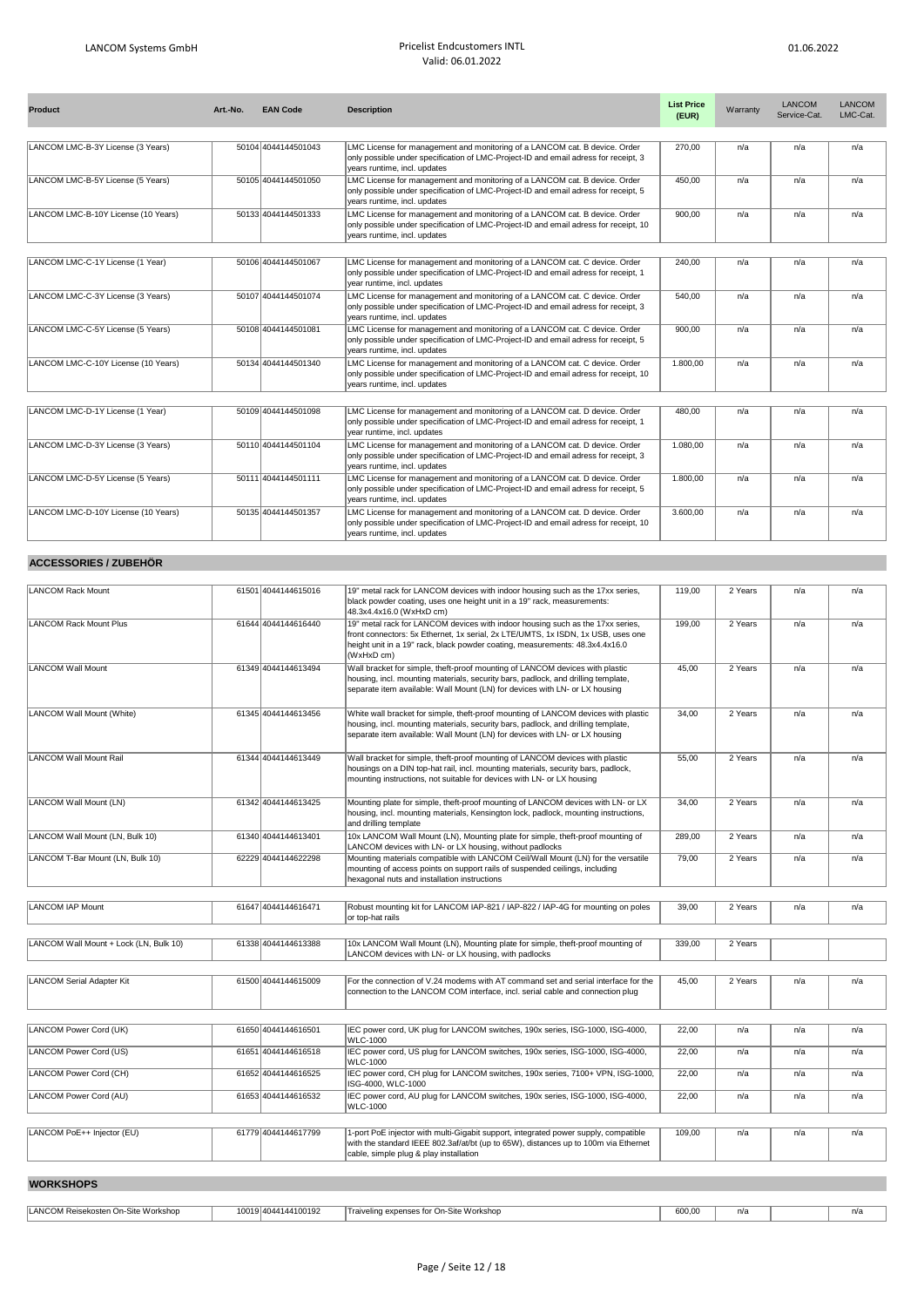| Product                                 | Art.-No. | <b>EAN Code</b>     | <b>Description</b>                                                                                                                                                                                                                                                              | <b>List Price</b><br>(EUR) | Warranty | <b>LANCOM</b><br>Service-Cat. | <b>LANCOM</b><br>LMC-Cat. |
|-----------------------------------------|----------|---------------------|---------------------------------------------------------------------------------------------------------------------------------------------------------------------------------------------------------------------------------------------------------------------------------|----------------------------|----------|-------------------------------|---------------------------|
|                                         |          |                     | SERVICE -(Alle Lizenzartikel sind auch als digitale Lizenzen verfügbar / All licences are available online)                                                                                                                                                                     |                            |          |                               |                           |
| LANCOM Service Pack 10/5 - S (1 Year)   |          | 10242 4044144102424 | Direct manufacturer support access, 10/5 availability and 4 hours response SLA, next<br>business day advance replacement in metropolitan areas within the EU and within<br>warranty, for LANCOM R&S®Unified Firewalls of service category S, runtime 1 year                     | 219,00                     | n/a      | n/a                           | n/a                       |
| LANCOM Service Pack 10/5 - S (3 Years)  |          | 10243 4044144102431 | Direct manufacturer support access, 10/5 availability and 4 hours response SLA, next<br>business day advance replacement in metropolitan areas within the EU and within<br>warranty, for LANCOM R&S®Unified Firewalls of service category S, runtime 3 years                    | 449,00                     | n/a      | n/a                           | n/a                       |
| LANCOM Service Pack 10/5 - S (5 Years)  |          | 10244 4044144102448 | Direct manufacturer support access, 10/5 availability and 4 hours response SLA, next<br>business day advance replacement in metropolitan areas within the EU and within<br>warranty, for LANCOM R&S®Unified Firewalls of service category S, runtime 5 years                    | 699,00                     | n/a      | n/a                           | n/a                       |
| LANCOM Service Pack 10/5 - M (1 Year)   |          | 10245 4044144102455 | Direct manufacturer support access, 10/5 availability and 4 hours response SLA, next<br>business day advance replacement in metropolitan areas within the EU and within<br>warranty, for LANCOM R&S®Unified Firewalls of service category M, runtime 1 year                     | 399,00                     | n/a      | n/a                           | n/a                       |
| LANCOM Service Pack 10/5 - M (3 Years)  |          | 10246 4044144102462 | Direct manufacturer support access, 10/5 availability and 4 hours response SLA, next<br>business day advance replacement in metropolitan areas within the EU and within<br>warranty, for LANCOM R&S®Unified Firewalls of service category M, runtime 3 years                    | 799,00                     | n/a      | n/a                           | n/a                       |
| LANCOM Service Pack 10/5 - M (5 Years)  |          | 10247 4044144102479 | Direct manufacturer support access, 10/5 availability and 4 hours response SLA, next<br>business day advance replacement in metropolitan areas within the EU and within<br>warranty, for LANCOM R&S®Unified Firewalls of service category M, runtime 5 years                    | 1.199,00                   | n/a      | n/a                           | n/a                       |
| LANCOM Service Pack 10/5 - L (1 Year)   |          | 10248 4044144102486 | Direct manufacturer support access, 10/5 availability and 4 hours response SLA, next<br>business day advance replacement in metropolitan areas within the EU and within<br>warranty, for all devices of service category L, runtime 1 year                                      | 719,00                     | n/a      | n/a                           | n/a                       |
| LANCOM Service Pack 10/5 - L (3 Years)  |          | 10249 4044144102493 | Direct manufacturer support access, 10/5 availability and 4 hours response SLA, next<br>business day advance replacement in metropolitan areas within the EU and within<br>warranty, for all devices of service category L, runtime 3 years                                     | 1.519,00                   | n/a      | n/a                           | n/a                       |
| LANCOM Service Pack 10/5 - L (5 Years)  |          | 10250 4044144102509 | Direct manufacturer support access, 10/5 availability and 4 hours response SLA, next<br>business day advance replacement in metropolitan areas within the EU and within<br>warranty, for all devices of service category L, runtime 5 years                                     | 2.349,00                   | n/a      | n/a                           | n/a                       |
| LANCOM Service Pack 10/5 - XL (1 Year)  |          | 10251 4044144102516 | Direct manufacturer support access, 10/5 availability and 4 hours response SLA, next<br>business day advance replacement in metropolitan areas within the EU and within<br>warranty, for all devices of service category XL, runtime 1 year                                     | 1.149,00                   | n/a      | n/a                           | n/a                       |
| LANCOM Service Pack 10/5 - XL (3 Years) |          | 10252 4044144102523 | Direct manufacturer support access, 10/5 availability and 4 hours response SLA, next<br>business day advance replacement in metropolitan areas within the EU and within<br>warranty, for all devices of service category XL, runtime 3 years                                    | 2.319,00                   | n/a      | n/a                           | n/a                       |
| LANCOM Service Pack 10/5 - XL (5 Years) |          | 10253 4044144102530 | Direct manufacturer support access, 10/5 availability and 4 hours response SLA, next<br>business day advance replacement in metropolitan areas within the EU and within<br>warranty, for all devices of service category XL, runtime 5 years                                    | 3.519,00                   | n/a      | n/a                           | n/a                       |
| LANCOM Service Pack 24/7 - S (1 Year)   |          | 10230 4044144102301 | Direct manufacturer support access, 24/7 availability and 30 min response SLA (for<br>major incidents), NBD advance replacement in metropolitan areas within the EU and<br>within warranty, for LANCOM R&S®Unified Firewalls of service category S, runtime 1                   | 499.00                     | n/a      | n/a                           | n/a                       |
| LANCOM Service Pack 24/7 - S (3 Years)  |          | 10234 4044144102349 | year<br>Direct manufacturer support access, 24/7 availability and 30 min response SLA (for<br>major incidents), NBD advance replacement in metropolitan areas within the EU and<br>within warranty, for LANCOM R&S®Unified Firewalls of service category S, runtime 3           | 1.119,00                   | n/a      | n/a                           | n/a                       |
| LANCOM Service Pack 24/7 - S (5 Years)  |          | 10238 4044144102387 | vears<br>Direct manufacturer support access, 24/7 availability and 30 min response SLA (for<br>major incidents), NBD advance replacement in metropolitan areas within the EU and<br>within warranty, for LANCOM R&S®Unified Firewalls of service category S, runtime 5<br>vears | 1.749,00                   | n/a      | n/a                           | n/a                       |
| LANCOM Service Pack 24/7 - M (1 Year)   |          | 10231 4044144102318 | Direct manufacturer support access, 24/7 availability and 30 min response SLA (for<br>major incidents), NBD advance replacement in metropolitan areas within the EU and<br>within warranty, for LANCOM R&S®Unified Firewalls of service category M, runtime<br>1 year           | 949,00                     | n/a      | n/a                           | n/a                       |
| LANCOM Service Pack 24/7 - M (3 Years)  |          | 10235 4044144102356 | Direct manufacturer support access, 24/7 availability and 30 min response SLA (for<br>major incidents), NBD advance replacement in metropolitan areas within the EU and<br>within warranty, for LANCOM R&S®Unified Firewalls of service category M, runtime<br>3 years          | 1.899,00                   | n/a      | n/a                           | n/a                       |
| LANCOM Service Pack 24/7 - M (5 Years)  |          | 10239 4044144102394 | Direct manufacturer support access, 24/7 availability and 30 min response SLA (for<br>major incidents), NBD advance replacement in metropolitan areas within the EU and<br>within warranty, for LANCOM R&S®Unified Firewalls of service category M, runtime<br>5 years          | 3.039,00                   | n/a      | n/a                           | n/a                       |
| LANCOM Service Pack 24/7 - L (1 Year)   |          | 10232 4044144102325 | Direct manufacturer support access, 24/7 availability and 30 min response SLA (for<br>major incidents), NBD advance replacement in metropolitan areas within the EU and<br>within warranty, for LANCOM R&S®Unified Firewalls of service category L, runtime 1<br>year           | 1.699,00                   | n/a      | n/a                           | n/a                       |
| LANCOM Service Pack 24/7 - L (3 Years)  |          | 10236 4044144102363 | Direct manufacturer support access, 24/7 availability and 30 min response SLA (for<br>major incidents), NBD advance replacement in metropolitan areas within the EU and<br>within warranty, for LANCOM R&S®Unified Firewalls of service category L, runtime 3<br>years          | 3.819,00                   | n/a      | n/a                           | n/a                       |
| LANCOM Service Pack 24/7 - L (5 Years)  |          | 10240 4044144102400 | Direct manufacturer support access, 24/7 availability and 30 min response SLA (for<br>major incidents), NBD advance replacement in metropolitan areas within the EU and<br>within warranty, for LANCOM R&S®Unified Firewalls of service category L, runtime 5<br>years          | 5.949,00                   | n/a      | n/a                           | n/a                       |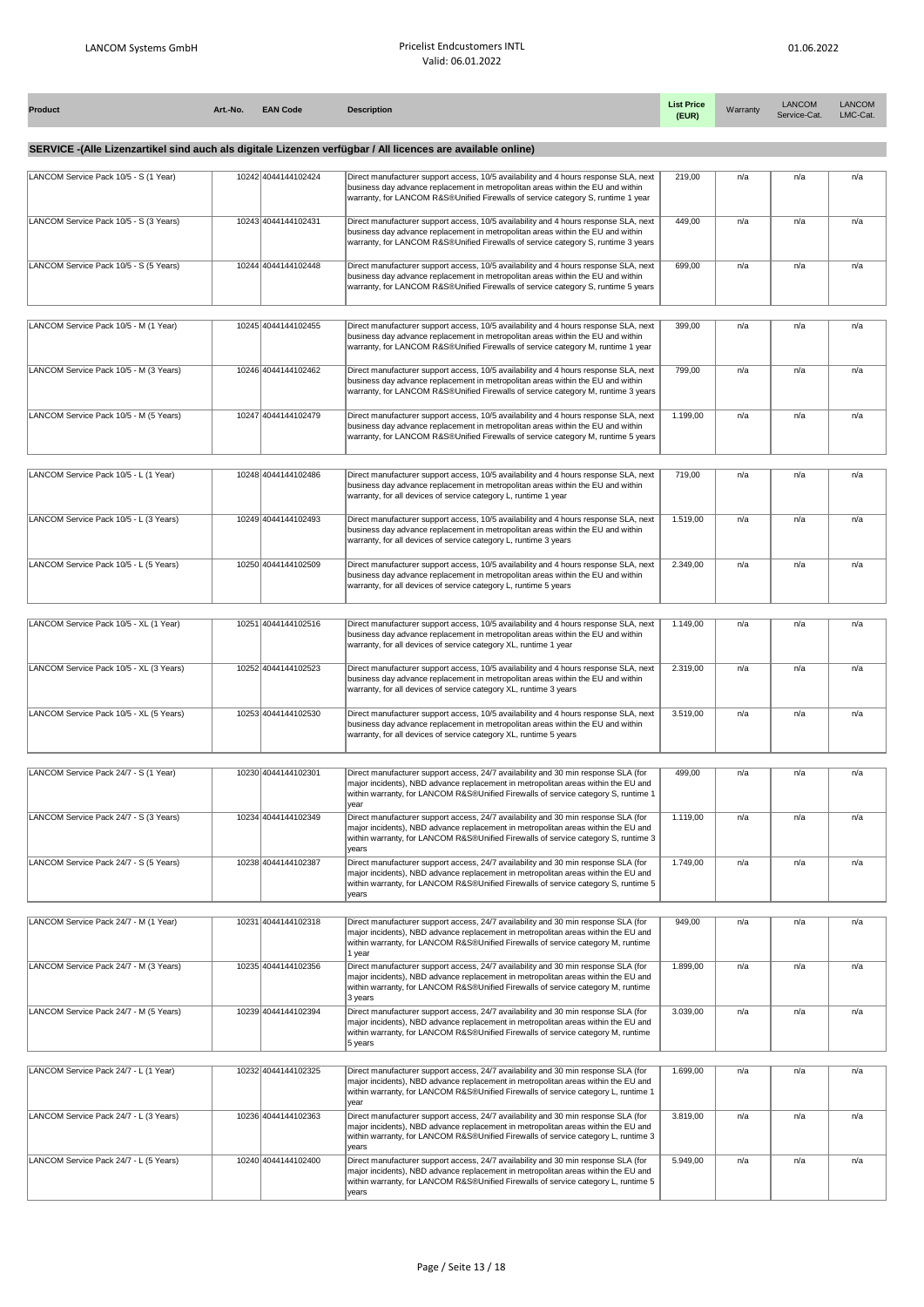| Product                                                           | Art.-No. | <b>EAN Code</b>                            | <b>Description</b>                                                                                                                                                                                                                                                      | <b>List Price</b><br>(EUR) | Warranty | <b>LANCOM</b><br>Service-Cat. | <b>LANCOM</b><br>LMC-Cat. |
|-------------------------------------------------------------------|----------|--------------------------------------------|-------------------------------------------------------------------------------------------------------------------------------------------------------------------------------------------------------------------------------------------------------------------------|----------------------------|----------|-------------------------------|---------------------------|
| LANCOM Service Pack 24/7 - XL (1 Year)                            |          | 10233 4044144102332                        | Direct manufacturer support access, 24/7 availability and 30 min response SLA (for                                                                                                                                                                                      | 2.499.00                   | n/a      | n/a                           | n/a                       |
|                                                                   |          |                                            | major incidents), NBD advance replacement in metropolitan areas within the EU and<br>within warranty, for LANCOM R&S®Unified Firewalls of service category XL, runtime<br>1 year                                                                                        |                            |          |                               |                           |
| LANCOM Service Pack 24/7 - XL (3 Years)                           |          | 10237 4044144102370                        | Direct manufacturer support access, 24/7 availability and 30 min response SLA (for<br>major incidents), NBD advance replacement in metropolitan areas within the EU and<br>within warranty, for LANCOM R&S®Unified Firewalls of service category XL, runtime<br>3 years | 5.619,00                   | n/a      | n/a                           | n/a                       |
| LANCOM Service Pack 24/7 - XL (5 Years)                           |          | 10241 4044144102417                        | Direct manufacturer support access, 24/7 availability and 30 min response SLA (for<br>major incidents), NBD advance replacement in metropolitan areas within the EU and<br>within warranty, for LANCOM R&S®Unified Firewalls of service category XL, runtime<br>5 years | 8.749,00                   | n/a      | n/a                           | n/a                       |
|                                                                   |          |                                            |                                                                                                                                                                                                                                                                         |                            |          |                               |                           |
| LANCOM Warranty Basic Option - S                                  |          | 10710 4044144107108                        | Extension of the manufacturer's warranty and security updates from 3 to 5 years in<br>EU. Extention of security updates until status End of Life (EoL). Valid for service cat.<br>S. Category information in price list. Registration within 3 months after purchase.   | 39,00                      | n/a      | n/a                           | n/a                       |
| LANCOM Warranty Basic Option - M                                  |          | 10711 4044144107115                        | Extension of the manufacturer's warranty and security updates from 3 to 5 years in<br>EU. Extention of security updates until status End of Life (EoL). Valid for service cat.<br>M. Category information in price list. Registration within 3 months after purchase.   | 79,00                      | n/a      | n/a                           | n/a                       |
| LANCOM Warranty Basic Option - L                                  |          | 10712 4044144107122                        | Extension of the manufacturer's warranty and security updates from 3 to 5 years in<br>EU. Extention of security updates until status End of Life (EoL). Valid for service cat.<br>L. Category information in price list. Registration within 3 months after purchase.   | 149,00                     | n/a      | n/a                           | n/a                       |
| LANCOM Warranty Basic Option - XL                                 |          | 10713 4044144107139                        | Extension of the manufacturer's warranty and security updates from 3 to 5 years in                                                                                                                                                                                      | 498,00                     | n/a      | n/a                           | n/a                       |
|                                                                   |          |                                            | EU. Extention of security updates until status End of Life (EoL). Valid for service cat.<br>XL. Category information in price list. Registration within 3 months after purchase.                                                                                        |                            |          |                               |                           |
| LANCOM Warranty Advanced Option - S                               |          | 10715 4044144107153                        | Extension of manufacturer's warranty and security updates from 3 to 5 years in EU,<br>adv. exchange NBD in Germany and EU metropolitan areas. Ext. of security updates<br>until status EoL. Valid for service cat. Registration within 3 months after purchase.         | 59,00                      | n/a      | n/a                           | n/a                       |
| LANCOM Warranty Advanced Option - M                               |          | 10716 4044144107160                        | Extension of manufacturer's warranty and security updates from 3 to 5 years in EU,<br>adv. exchange NBD in Germany and EU metropolitan areas. Ext. of security updates<br>until status EoL. Valid for service cat. M. Registration within 3 months after purchase.      | 149,00                     | n/a      | n/a                           | n/a                       |
| LANCOM Warranty Advanced Option - L                               |          | 10717 4044144107177                        | Extension of manufacturer's warranty and security updates from 3 to 5 years in EU,<br>adv. exchange NBD in Germany and EU metropolitan areas. Ext. of security updates<br>until status EoL. Valid for service cat. L. Registration within 3 months after purchase.      | 298,00                     | n/a      | n/a                           | n/a                       |
| LANCOM Warranty Advanced Option - XL                              |          | 10718 4044144107184                        | Extension of manufacturer's warranty and security updates from 3 to 5 years in EU,<br>adv. exchange NBD in Germany and EU metropolitan areas. Ext. of security updates<br>until status EoL. Valid for service cat. XL. Registration within 3 months after<br>purchase.  | 998,00                     | n/a      | n/a                           | n/a                       |
|                                                                   |          |                                            |                                                                                                                                                                                                                                                                         |                            |          |                               |                           |
| LANCOM NBD Replacement L (LLW)<br>LANCOM NBD Replacement XL (LLW) |          | 61321 4044144613210<br>61323 4044144613234 | Next business day advance replacement for enterprise switche LANCOM XS-5110F<br>with Limited Lifetime Warranty, valid in EU only, runtime until End of Life status (EoL)<br>of the device                                                                               | 599,00<br>1.999,00         | n/a      | n/a<br>n/a                    | n/a                       |
|                                                                   |          |                                            | Next business day advance replacement for enterprise switches of service category<br>'XL" with Limited Lifetime Warranty, valid in EU only, runtime until End of Life status<br>(EoL) of the device                                                                     |                            | n/a      |                               | n/a                       |
| <b>LANCOM Consulting Day</b>                                      |          | 10011 4044144100116                        | Voucher for an on-site consulting with a LANCOM engineer, e.g. on expansion<br>strategy or problem analysis incl. solution strategy. Appointment upon agreement.<br>Valid for one business day (8 hours) in the countries DE/AT/CH/BE/NL/LU incl. travel<br>costs       | 1.750,00                   | n/a      |                               | n/a                       |
| <b>LANCOM Emergency Support</b>                                   |          | 10320 4044144103209                        | Voucher for accessing our fast emergency support. Max. reaction time of 30 minutes                                                                                                                                                                                      | 90,00                      | n/a      | n/a                           | n/a                       |
| <b>LANCOM Extended Support Times</b>                              |          | 10321 4044144103216                        | within the LANCOM service times. An LANCOM expert is available for handling the<br>support case during max. 1 hours.<br>Voucher for support outside of the regular service times. Pre-bookable standby on                                                               | 180,00                     | n/a      | n/a                           | n/a                       |
|                                                                   |          |                                            | weekdays (Mon-Fri) from 5pm to 12am and on weekends and public holidays from<br>10am to 6pm. One voucher is valid to a standby of one hour.                                                                                                                             |                            |          |                               |                           |
| LANCOM Config Service - Remote                                    |          | 10311 4044144103117                        | Conception of individual network solutions via telephone, e-mail or remote session by<br>LANCOM 2nd level support. Voucher is equivalent to 60 minutes processing time.                                                                                                 | 190,00                     | n/a      | n/a                           | n/a                       |
| LANCOM Config Service - On-site (1 day)                           |          | 10312 4044144103124                        | Design of individual network solutions by LANCOM 2nd-Level Support. Voucher: On-<br>site appointment by arrangement, 1 day/8 hours, incl. travel expenses. (DACH, BE,<br>NL, LU).                                                                                       | 1.750,00                   | n/a      | n/a                           | n/a                       |
| LANCOM WLAN Survey Service Voucher                                |          | 10611 4044144106118                        | Voucher for a virtual WLAN coverage test, carried out by a LANCOM expert. For the<br>professional planning and effective implementation of WLAN infrastructures. One<br>voucher is equivalent to half a working day (4 hours).                                          | 399,00                     | n/a      | n/a                           | n/a                       |
|                                                                   |          |                                            |                                                                                                                                                                                                                                                                         |                            |          |                               |                           |
| LANCOM R&S UF Command Center License 10<br>(1 Year)               |          | 55150 4044144551505                        | License for activating the LANCOM Command Center for management & monitoring<br>of up to 10 Unified Firewalls, incl. all software updates, runtime 1 year                                                                                                               | 720,00                     | n/a      | n/a                           | n/a                       |
| LANCOM R&S UF Command Center License 10<br>(3 Years)              |          | 55151 4044144551512                        | License for activating the LANCOM Command Center for management & monitoring<br>of up to 10 Unified Firewalls, incl. all software updates, runtime 3 years                                                                                                              | 1.620,00                   | n/a      | n/a                           | n/a                       |
| LANCOM R&S UF Command Center License 10<br>(5 Years)              |          | 55152 4044144551529                        | License for activating the LANCOM Command Center for management & monitoring<br>of up to 10 Unified Firewalls, incl. all software updates, runtime 5 years                                                                                                              | 2.700,00                   | n/a      | n/a                           | n/a                       |
| LANCOM R&S UF Command Center License 25<br>(1 Year)               |          | 55153 4044144551536                        | License for activating the LANCOM Command Center for management & monitoring<br>of up to 25 Unified Firewalls, incl. all software updates, runtime 1 year                                                                                                               | 1.800,00                   | n/a      | n/a                           | n/a                       |
| LANCOM R&S UF Command Center License 25<br>(3 Years)              |          | 55154 4044144551543                        | License for activating the LANCOM Command Center for management & monitoring<br>of up to 25 Unified Firewalls, incl. all software updates, runtime 3 years                                                                                                              | 4.050,00                   | n/a      | n/a                           | n/a                       |
| LANCOM R&S UF Command Center License 25<br>(5 Years)              |          | 55155 4044144551550                        | License for activating the LANCOM Command Center for management & monitoring<br>of up to 25 Unified Firewalls, incl. all software updates, runtime 5 years                                                                                                              | 6.750,00                   | n/a      | n/a                           | n/a                       |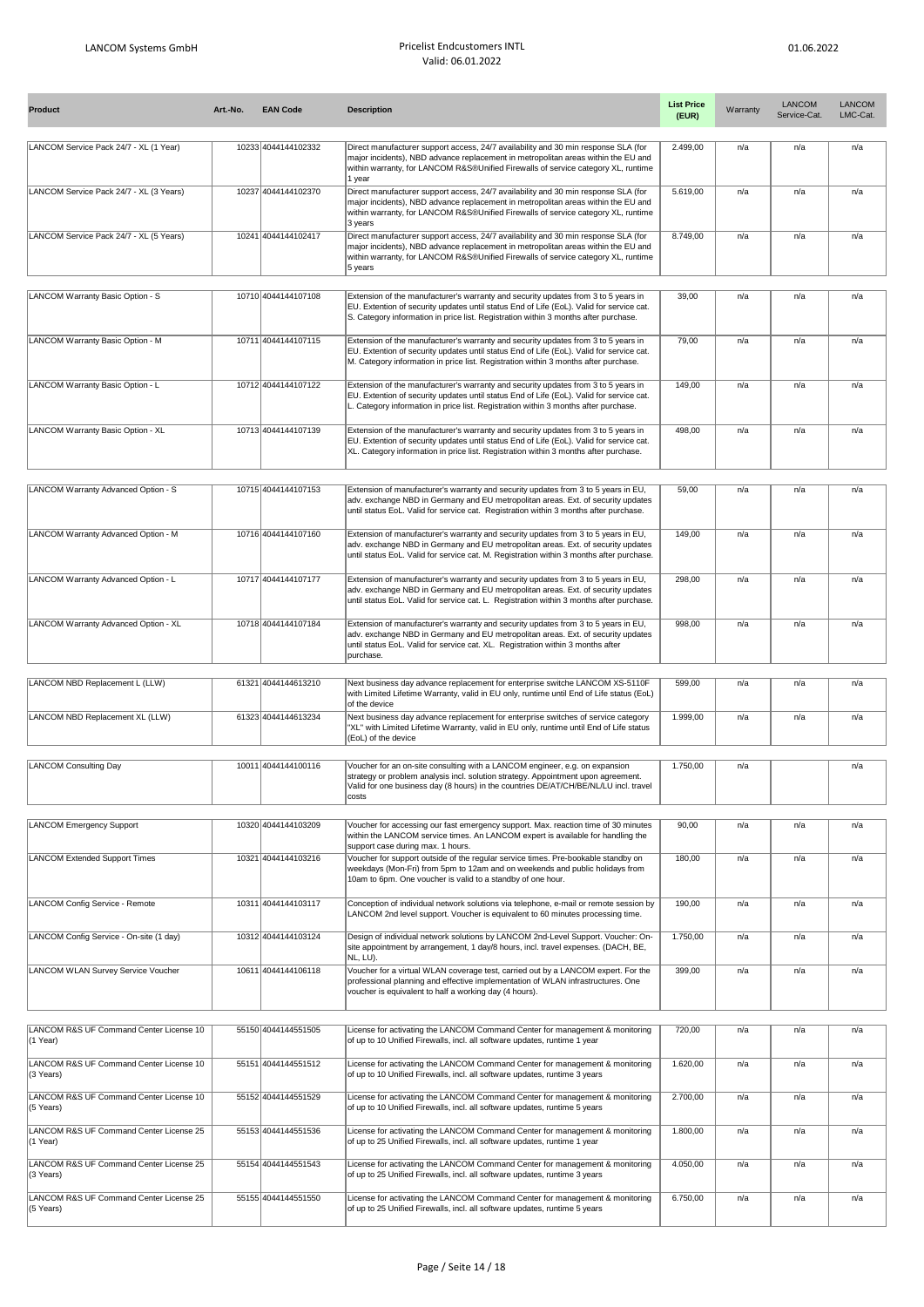| <b>Product</b>                       | Art.-No. | <b>EAN Code</b>     | <b>Description</b>                                                             | <b>List Price</b><br>(EUR) | Warranty | <b>LANCOM</b><br>Service-Cat. | LANCOM<br>LMC-Cat. |
|--------------------------------------|----------|---------------------|--------------------------------------------------------------------------------|----------------------------|----------|-------------------------------|--------------------|
|                                      |          |                     |                                                                                |                            |          |                               |                    |
| LANCOM R&S UF Command Center License |          | 55156 4044144551567 | License for activating the LANCOM Command Center for management & monitoring   | 7.200.00                   | n/a      | n/a                           | n/a                |
| 100 (1 Year)                         |          |                     | of up to 100 Unified Firewalls, incl. all software updates, runtime 1 year     |                            |          |                               |                    |
|                                      |          |                     |                                                                                |                            |          |                               |                    |
| LANCOM R&S UF Command Center License |          | 55157 4044144551574 | License for activating the LANCOM Command Center for management & monitoring   | 16.200.00                  | n/a      | n/a                           | n/a                |
| 100 (3 Years)                        |          |                     | of up to 100 Unified Firewalls, incl. all software updates, runtime 3 years    |                            |          |                               |                    |
|                                      |          |                     |                                                                                |                            |          |                               |                    |
| LANCOM R&S UF Command Center License |          | 55158 4044144551581 | License for activating the LANCO Command Center for management & monitoring of | 27,000.00                  | n/a      | n/a                           | n/a                |
| 100 (5 Years)                        |          |                     | up to 100 Unified Firewalls, incl. all software updates, runtime 5 years       |                            |          |                               |                    |
|                                      |          |                     |                                                                                |                            |          |                               |                    |

## **Unified Firewalls - (Alle Lizenzartikel sind auch als digitale Lizenzen verfügbar / All licences are available online)**

| LANCOM R&S Unified Firewall UF-60             | 55002 4044144550027 | Next-generation UTM firewall, 4x GE, 3 years warranty;<br>UF-60 Basic License or Full License mandatory for operation                                                                                                      | 599,00    | 3 Years | $\overline{s}$  | $\overline{B}$          |
|-----------------------------------------------|---------------------|----------------------------------------------------------------------------------------------------------------------------------------------------------------------------------------------------------------------------|-----------|---------|-----------------|-------------------------|
| LANCOM R&S Unified Firewall UF-60 LTE         | 55003 4044144550034 | Next-generation UTM firewall, 5x GE, 1x LTE Cat-7 up to 300 MBit/s, 3 years<br>warranty; UF-60 Basic License or Full License mandatory for operation                                                                       | 999,00    | 3 Years | $\mathbb S$     | В                       |
| LANCOM R&S Unified Firewall UF-T60            | 55004 4044144550041 | Next-generation industrial UTM firewall, 5x GE, 2x SFP, extruded aluminum and<br>heavy-duty steel housing, DIN rail mount incl., 3 years warranty; UF-T60 Basic<br>License or Full License mandatory for operation         | 1.890,00  | 3 Years | $\overline{M}$  | $\overline{B}$          |
| LANCOM R&S Unified Firewall UF-160            | 55012 4044144550126 | Next-generation UTM firewall, 4x GE, 3 years warranty;<br>UF-1XX Basic License or Full License mandatory for operation                                                                                                     | 819,00    | 3 Years | $\overline{s}$  | $\overline{B}$          |
| LANCOM R&S Unified Firewall UF-260            | 55024 4044144550249 | Next-generation UTM firewall, 4x GE, 1 x SFP, 3 years warranty;<br>UF-2XX Basic License or Full License mandatory for operation                                                                                            | 1.090,00  | 3 Years | $\overline{s}$  | $\overline{B}$          |
| LANCOM R&S Unified Firewall UF-360            | 55034 4044144550348 | Next-generation UTM firewall, 6x GE, 2xSFP+, slot for optional extension module<br>(GE, SFP, SFP+, QSFP+), incl. Rack Mount, 3 years warranty UF-360 Basic License<br>or Full License mandatory for operation              | 2.190,00  | 3 Years | $\overline{M}$  | $\overline{c}$          |
| LANCOM R&S Unified Firewall UF-760            | 55035 4044144550355 | Next-generation UTM firewall, 8x GE, 2x SFP+, slot for optional extension module<br>(GE, SFP, SFP+, QSFP+), incl. Rack Mount, 3 years warranty; UF-760 Basic License<br>or Full License mandatory for operation            | 6.990,00  | 3 Years | XL              | D                       |
|                                               |                     |                                                                                                                                                                                                                            |           |         |                 |                         |
| LANCOM vFirewall-S - Basic License (1 Year)   | 55186 4044144551864 | License for activating the firewall functions of the LANCOM vFirewall (max. 1 core, 4<br>GB RAM), incl. Updates, runtime 1 year                                                                                            | 1.190,00  | n/a     | $\overline{s}$  | $\overline{c}$          |
| LANCOM vFirewall-S - Basic License (3 Years)  | 55187 4044144551871 | License for activating the firewall functions of the LANCOM vFirewall (max. 1 core, 4<br>GB RAM), incl. Updates, runtime 3 years                                                                                           | 1.490,00  | n/a     | $\overline{s}$  | $\overline{\mathsf{c}}$ |
| LANCOM vFirewall-S - Full License (1 Year)    | 55189 4044144551895 | License for activating the UTM & firewall functions of the LANCOM vFirewall (max. 1<br>core, 4 GB RAM), sandboxing, machine learning, AV/malware protection, DPI,<br>IDS/IPS, SSL Insp., incl. updates, runtime 1 year     | 1.490.00  | n/a     | $\overline{s}$  | $\overline{c}$          |
| LANCOM vFirewall-S - Full License (3 Years)   | 55190 4044144551901 | License for activating the UTM & firewall functions of the LANCOM vFirewall (max. 1)<br>core, 4 GB RAM), sandboxing, machine learning, AV/malware protection, DPI,<br>IDS/IPS, SSL Insp., incl. updates, runtime 3 years   | 2.140.00  | n/a     | $\overline{s}$  | $\overline{c}$          |
|                                               |                     |                                                                                                                                                                                                                            |           |         |                 |                         |
| LANCOM vFirewall-M - Basic License (1 Year)   | 55192 4044144551925 | License for activating the firewall functions of the LANCOM vFirewall (max. 2 cores, 8<br>GB RAM), incl. Updates, runtime 1 year                                                                                           | 2.340,00  | n/a     | M               | $\overline{c}$          |
| LANCOM vFirewall-M - Basic License (3 Years)  | 55193 4044144551932 | License for activating the firewall functions of the LANCOM vFirewall (max. 2 cores, 8<br>GB RAM), incl. Updates, runtime 3 years                                                                                          | 2.990,00  | n/a     | $\overline{M}$  | $\overline{c}$          |
| LANCOM vFirewall-M - Full License (1 Year)    | 55195 4044144551956 | License for activating the UTM & firewall functions of the LANCOM vFirewall (max. 2<br>cores, 8 GB RAM), sandboxing, machine learning, AV/malware protection, DPI,<br>IDS/IPS, SSL Insp., incl. updates, runtime 1 year    | 2.990,00  | n/a     | M               | $\mathsf{C}$            |
| LANCOM vFirewall-M - Full License (3 Years)   | 55196 4044144551963 | License for activating the UTM & firewall functions of the LANCOM vFirewall (max. 2<br>cores, 8 GB RAM), sandboxing, machine learning, AV/malware protection, DPI,<br>IDS/IPS, SSL Insp., incl. updates, runtime 3 years   | 4.440,00  | n/a     | M               | $\overline{c}$          |
|                                               |                     |                                                                                                                                                                                                                            |           |         |                 |                         |
| LANCOM vFirewall-L - Basic License (1 Year)   | 55198 4044144551987 | License for activating the firewall functions of the LANCOM vFirewall (max. 4 cores,<br>16 GB RAM), incl. Updates, runtime 1 year                                                                                          | 5.190.00  | n/a     | τ               | $\overline{c}$          |
| LANCOM vFirewall-L - Basic License (3 Years)  | 55199 4044144551994 | License for activating the firewall functions of the LANCOM vFirewall (max. 4 cores,<br>16 GB RAM), incl. Updates, runtime 3 years                                                                                         | 6.690,00  | n/a     | τ               | $\overline{c}$          |
| LANCOM vFirewall-L - Full License (1 Year)    | 55201 4044144552014 | License for activating the UTM & firewall functions of the LANCOM vFirewall (max. 4<br>cores, 16 GB RAM), sandboxing, machine learning, AV/malware protection, DPI,<br>IDS/IPS, SSL Insp., incl. updates, runtime 1 year   | 6.390,00  | n/a     | L               | $\overline{c}$          |
| LANCOM vFirewall-L - Full License (3 Years)   | 55202 4044144552021 | License for activating the UTM & firewall functions of the LANCOM vFirewall (max. 4<br>cores, 16 GB RAM), sandboxing, machine learning, AV/malware protection, DPI,<br>IDS/IPS, SSL Insp., incl. updates, runtime 3 years  | 9.440,00  | n/a     | L               | $\overline{c}$          |
|                                               |                     |                                                                                                                                                                                                                            |           |         |                 |                         |
| LANCOM vFirewall-XL - Basic License (1 Year)  | 55204 4044144552045 | License for activating the firewall functions of the LANCOM vFirewall (max. 16 cores,<br>64 GB RAM), incl. Updates, runtime 1 year                                                                                         | 21.890,00 | n/a     | <b>XL</b>       | $\overline{c}$          |
| LANCOM vFirewall-XL - Basic License (3 Years) | 55205 4044144552052 | License for activating the firewall functions of the LANCOM vFirewall (max. 16 cores,<br>64 GB RAM), incl. Updates, runtime 3 years                                                                                        | 27.790,00 | n/a     | XL              | $\mathtt{C}$            |
| LANCOM vFirewall-XL - Full License (1 Year)   | 55207 4044144552076 | License for activating the UTM & firewall functions of the LANCOM vFirewall (max.<br>16 cores, 64 GB RAM), sandboxing, machine learning, AV/malware protection, DPI,<br>IDS/IPS, SSL Insp., incl. updates, runtime 1 year  | 26.640,00 | n/a     | XL              | $\mathsf{C}$            |
| LANCOM vFirewall-XL - Full License (3 Years)  | 55208 4044144552083 | License for activating the UTM & firewall functions of the LANCOM vFirewall (max.<br>16 cores, 64 GB RAM), sandboxing, machine learning, AV/malware protection, DPI,<br>IDS/IPS, SSL Insp., incl. updates, runtime 3 years | 38.390,00 | n/a     | $\overline{XL}$ | $\overline{\mathsf{c}}$ |

| LANCOM R&S UF-50-1Y Basic License (1 Year)  | 55098 4044144550980 | License for activating firewall functionalities of the UF-50, SSL Insp., Content Filter,  | 119.00 | n/a | n/a | n/a |
|---------------------------------------------|---------------------|-------------------------------------------------------------------------------------------|--------|-----|-----|-----|
|                                             |                     | incl. updates, runtime 1 year                                                             |        |     |     |     |
| LANCOM R&S UF-50-3Y Basic License (3 Years) | 55099 4044144550997 | License for activating firewall functionalities of the UF-50, SSL Insp., Content Filter,  | 269.00 | n/a | n/a | n/a |
|                                             |                     | incl. updates, runtime 3 years                                                            |        |     |     |     |
| LANCOM R&S UF-50-5Y Basic License (5 Years) | 55100 4044144551000 | License for activating firewall functionalities of the UF-50, SSL Insp., Content Filter,  | 419.00 | n/a | n/a | n/a |
|                                             |                     | incl. updates, runtime 5 years                                                            |        |     |     |     |
|                                             |                     |                                                                                           |        |     |     |     |
| LANCOM R&S UF-60-1Y Basic License (1 Year)  | 55080 4044144550805 | License for activating basic firewall functionalities (up to layer 4) of the UF-60 or UF- | 119.00 | n/a | n/a | n/a |
|                                             |                     | 60 LTE, incl. VPN and user mgmt., incl. updates, runtime 1 year                           |        |     |     |     |
| LANCOM R&S UF-60-3Y Basic License (3 Years) | 55081 4044144550812 | License for activating basic firewall functionalities (up to layer 4) of the UF-60 or UF- | 269.00 | n/a | n/a | n/a |
|                                             |                     | 60 LTE, incl. VPN and user mgmt., incl. updates, runtime 3 years                          |        |     |     |     |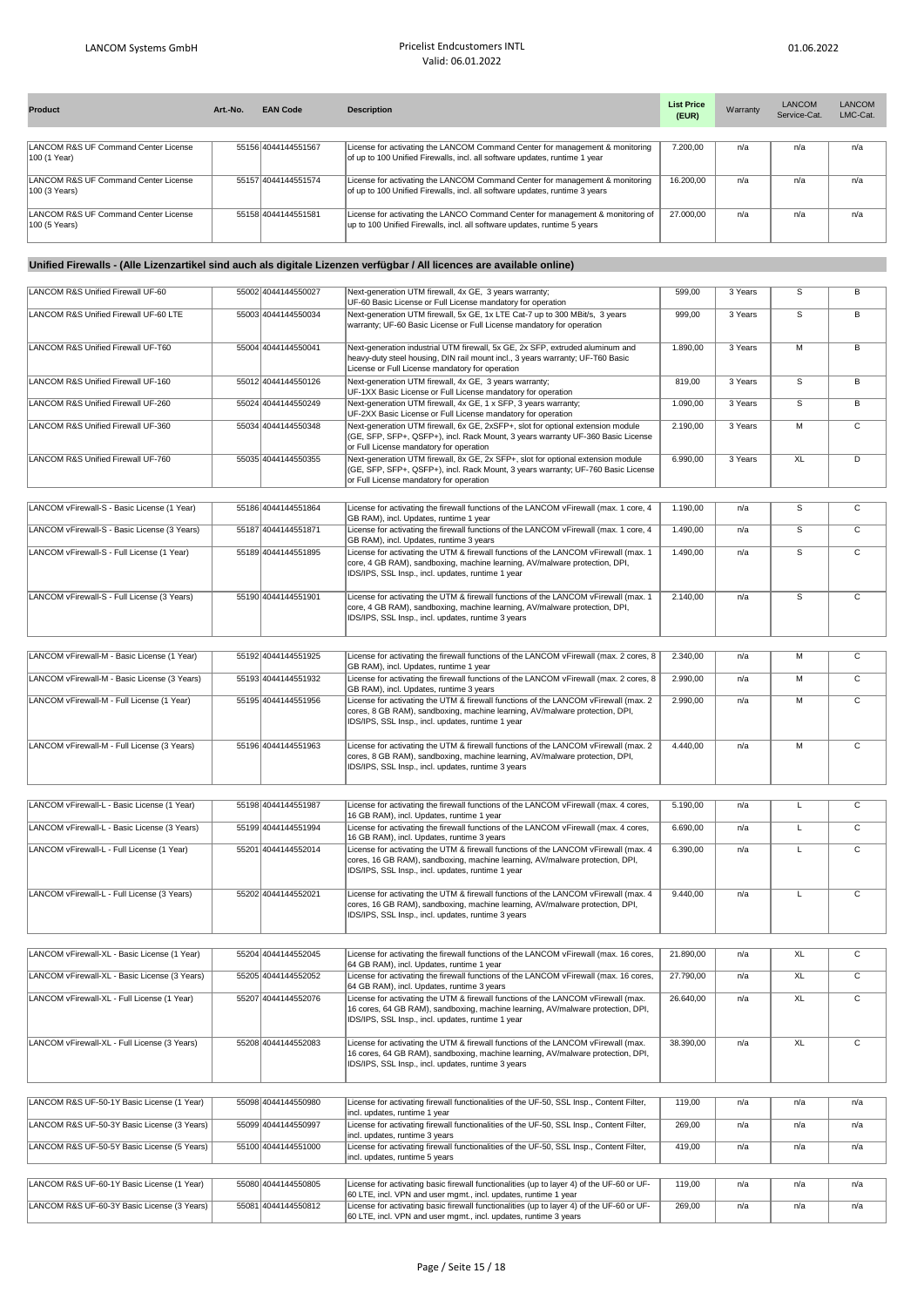| <b>Product</b>                                            | Art.-No. | <b>EAN Code</b>     | <b>Description</b>                                                                                                                                                                                                 | <b>List Price</b><br>(EUR) | Warranty | <b>LANCOM</b><br>Service-Cat. | <b>LANCOM</b><br>LMC-Cat. |
|-----------------------------------------------------------|----------|---------------------|--------------------------------------------------------------------------------------------------------------------------------------------------------------------------------------------------------------------|----------------------------|----------|-------------------------------|---------------------------|
| LANCOM R&S UF-60-5Y Basic License (5 Years)               |          | 55082 4044144550829 | License for activating basic firewall functionalities (up to layer 4) of the UF-60 or UF-<br>60 LTE, incl. VPN and user mgmt., incl. updates, runtime 5 years                                                      | 419,00                     | n/a      | n/a                           | n/a                       |
| LANCOM R&S UF-T60-1Y Basic License (1 Year)               |          | 55159 4044144551598 | License for activating basic firewall functionalities (up to layer 4) of the UF-T60, incl.<br>VPN and user mgmt., incl. updates, runtime 1 year                                                                    | 399,00                     | n/a      | n/a                           | n/a                       |
| LANCOM R&S UF-T60-3Y Basic License (3                     |          | 55160 4044144551604 | License for activating basic firewall functionalities (up to layer 4) of the UF-T60, incl.                                                                                                                         | 899,00                     | n/a      | n/a                           | n/a                       |
| Years)<br>LANCOM R&S UF-T60-5Y Basic License (5<br>Years) |          | 55161 4044144551611 | VPN and user mgmt., incl. updates, runtime 3 years<br>License for activating basic firewall functionalities (up to layer 4) of the UF-T60, incl.<br>VPN and user mgmt., incl. updates, runtime 5 years             | 1.390,00                   | n/a      | n/a                           | n/a                       |
| LANCOM R&S UF-1XX-1Y Basic License (1 Year)               |          | 55083 4044144550836 | License for activating basic firewall functionalities (up to layer 4) of the UF-1XX, incl.                                                                                                                         | 189,00                     | n/a      | n/a                           | n/a                       |
| LANCOM R&S UF-1XX-3Y Basic License (3                     |          | 55084 4044144550843 | VPN and user mgmt., incl. updates, runtime 1 year<br>License for activating basic firewall functionalities (up to layer 4) of the UF-1XX, incl.                                                                    | 419,00                     | n/a      | n/a                           | n/a                       |
| Years)<br>LANCOM R&S UF-1XX-5Y Basic License (5           |          | 55085 4044144550850 | VPN and user mgmt., incl. updates, runtime 3 years<br>License for activating basic firewall functionalities (up to layer 4) of the UF-1XX, incl.                                                                   | 649,00                     | n/a      | n/a                           | n/a                       |
| Years)<br>LANCOM R&S UF-2XX-1Y Basic License (1 Year)     |          | 55086 4044144550867 | VPN and user mgmt., incl. updates, runtime 5 years<br>License for activating basic firewall functionalities (up to layer 4) of the UF-2XX, incl.                                                                   | 229,00                     | n/a      | n/a                           | n/a                       |
|                                                           |          |                     | VPN and user mgmt., incl. updates, runtime 1 year                                                                                                                                                                  |                            |          |                               |                           |
| LANCOM R&S UF-2XX-3Y Basic License (3<br>Years)           |          | 55087 4044144550874 | License for activating basic firewall functionalities (up to layer 4) of the UF-2XX, incl.<br>VPN and user mgmt., incl. updates, runtime 3 years                                                                   | 519,00                     | n/a      | n/a                           | n/a                       |
| LANCOM R&S UF-2XX-5Y Basic License (5<br>Years)           |          | 55088 4044144550881 | License for activating basic firewall functionalities (up to layer 4) of the UF-2XX, incl.<br>VPN and user mgmt., incl. updates, runtime 5 years                                                                   | 809,00                     | n/a      | n/a                           | n/a                       |
| LANCOM R&S UF-300-1Y Basic License (1 Year)               |          | 55089 4044144550898 | License for activating basic firewall functionalities (up to layer 4) of the UF-300, incl.                                                                                                                         | 629,00                     | n/a      | n/a                           | n/a                       |
| LANCOM R&S UF-300-3Y Basic License (3                     |          | 55090 4044144550904 | VPN and user mgmt., incl. updates, runtime 1 year<br>License for activating basic firewall functionalities (up to layer 4) of the UF-300, incl.                                                                    | 1.240,00                   | n/a      | n/a                           | n/a                       |
| Years)<br>LANCOM R&S UF-300-5Y Basic License (5           |          | 55091 4044144550911 | VPN and user mgmt., incl. updates, runtime 3 years<br>License for activating basic firewall functionalities (up to layer 4) of the UF-300, incl.                                                                   | 2.040,00                   | n/a      | n/a                           | n/a                       |
| Years)                                                    |          |                     | VPN and user mgmt., incl. updates, runtime 5 years                                                                                                                                                                 |                            |          |                               |                           |
| LANCOM R&S UF-360-1Y Basic License (1 Year)               |          | 55132 4044144551321 | License for activating basic firewall functionalities (up to layer 4) of the UF-360, incl.<br>VPN and user mgmt., incl. updates, runtime 1 year                                                                    | 699,00                     | n/a      | n/a                           | n/a                       |
| LANCOM R&S UF-360-3Y Basic License (3                     |          | 55133 4044144551338 | License for activating basic firewall functionalities (up to layer 4) of the UF-360, incl.                                                                                                                         | 1.390.00                   | n/a      | n/a                           | n/a                       |
| Years)<br>LANCOM R&S UF-360-5Y Basic License (5           |          | 55134 4044144551345 | VPN and user mgmt., incl. updates, runtime 3 years<br>License for activating basic firewall functionalities (up to layer 4) of the UF-360, incl.                                                                   | 2.340,00                   | n/a      | n/a                           | n/a                       |
| Years)                                                    |          |                     | VPN and user mgmt., incl. updates, runtime 5 years                                                                                                                                                                 |                            |          |                               |                           |
| LANCOM R&S UF-500-1Y Basic License (1 Year)               |          | 55092 4044144550928 | License for activating basic firewall functionalities (up to layer 4) of the UF-500, incl.<br>VPN and user mgmt., incl. updates, runtime 1 year                                                                    | 1.240,00                   | n/a      | n/a                           | n/a                       |
| LANCOM R&S UF-500-3Y Basic License (3                     |          | 55093 4044144550935 | License for activating basic firewall functionalities (up to layer 4) of the UF-500, incl.                                                                                                                         | 2.740,00                   | n/a      | n/a                           | n/a                       |
| Years)<br>LANCOM R&S UF-500-5Y Basic License (5<br>Years) |          | 55094 4044144550942 | VPN and user mgmt., incl. updates, runtime 3 years<br>License for activating basic firewall functionalities (up to layer 4) of the UF-500, incl.<br>VPN and user mgmt., incl. updates, runtime 5 years             | 4.290,00                   | n/a      | n/a                           | n/a                       |
|                                                           |          |                     |                                                                                                                                                                                                                    |                            |          |                               |                           |
| LANCOM R&S UF-760-1Y Basic License (1 Year)               |          | 55141 4044144551413 | License for activating basic firewall functionalities (up to layer 4) of the UF-760, incl.<br>VPN and user mgmt., incl. updates, runtime 1 year                                                                    | 3.240,00                   | n/a      | n/a                           | n/a                       |
| LANCOM R&S UF-760-3Y Basic License (3<br>Years)           |          | 55142 4044144551420 | License for activating basic firewall functionalities (up to layer 4) of the UF-760, incl.<br>VPN and user mgmt., incl. updates, runtime 3 years                                                                   | 7.290,00                   | n/a      | n/a                           | n/a                       |
| LANCOM R&S UF-760-5Y Basic License (5<br>Years)           |          | 55143 4044144551437 | License for activating basic firewall functionalities (up to layer 4) of the UF-760, incl.<br>VPN and user mgmt., incl. updates, runtime 5 years                                                                   | 11.390,00                  | n/a      | n/a                           | n/a                       |
| LANCOM R&S UF-9XX-1Y Basic License (1 Year)               |          | 55095 4044144550959 | License for activating basic firewall functionalities (up to layer 4) of the UF-9XX, incl.                                                                                                                         | 2.340,00                   | n/a      | n/a                           | n/a                       |
| LANCOM R&S UF-9XX-3Y Basic License (3                     |          | 55096 4044144550966 | VPN and user mgmt., incl. updates, runtime 1 year<br>License for activating basic firewall functionalities (up to layer 4) of the UF-9XX, incl.                                                                    | 5.290,00                   | n/a      | n/a                           | n/a                       |
| Years)<br>LANCOM R&S UF-9XX-5Y Basic License (5           |          | 55097 4044144550973 | VPN and user mgmt., incl. updates, runtime 3 years<br>License for activating basic firewall functionalities (up to layer 4) of the UF-9XX, incl.                                                                   | 8.240,00                   | n/a      | n/a                           | n/a                       |
| Years)                                                    |          |                     | VPN and user mgmt., incl. updates, runtime 5 years                                                                                                                                                                 |                            |          |                               |                           |
| LANCOM R&S UF-60-1Y Full License (1 Year)                 |          | 55077 4044144550775 | License for activating UTM- and firewall functionalities of the UF-60 or UF-60 LTE,<br>sandboxing, machine learning, AV/Malware Protection, SSL Insp., incl. DPI and<br>IDS/IPS,<br>incl. updates, runtime 1 year  | 249,00                     | n/a      | n/a                           | n/a                       |
| LANCOM R&S UF-60-3Y Full License (3 Years)                |          | 55078 4044144550782 | License for activating UTM- and firewall functionalities of the UF-60 or UF-60 LTE,<br>sandboxing, machine learning, AV/Malware Protection, SSL Insp., incl. DPI and                                               | 549,00                     | n/a      | n/a                           | n/a                       |
|                                                           |          |                     | IDS/IPS,<br>incl. updates, runtime 3 years                                                                                                                                                                         |                            |          |                               |                           |
| LANCOM R&S UF-60-5Y Full License (5 Years)                |          | 55079 4044144550799 | License for activating UTM- and firewall functionalities of the UF-60 or UF-60 LTE,<br>sandboxing, machine learning, AV/Malware Protection, SSL Insp., incl. DPI and<br>IDS/IPS,<br>incl. updates, runtime 5 years | 859,00                     | n/a      | n/a                           | n/a                       |
| LANCOM R&S UF-T60-1Y Full License (1 Year)                |          | 55162 4044144551628 | License for activating UTM- and firewall functionalities of the UF-T60, sandboxing,                                                                                                                                | 799,00                     | n/a      | n/a                           | n/a                       |
|                                                           |          |                     | machine learning, AV/Malware Protection, SSL Insp., incl. DPI and IDS/IPS,<br>incl. updates, runtime 1 year                                                                                                        |                            |          |                               |                           |
| LANCOM R&S UF-T60-3Y Full License (3 Years)               |          | 55163 4044144551635 | License for activating UTM- and firewall functionalities of the UF-T60, sandboxing,<br>machine learning, AV/Malware Protection, SSL Insp., incl. DPI and IDS/IPS,<br>incl. updates, runtime 3 years                | 1.790,00                   | n/a      | n/a                           | n/a                       |
| LANCOM R&S UF-T60-5Y Full License (5 Years)               |          | 55164 4044144551642 | License for activating UTM- and firewall functionalities of the UF-T60, sandboxing,<br>machine learning, AV/Malware Protection, SSL Insp., incl. DPI and IDS/IPS,<br>incl. updates, runtime 5 years                | 2.790,00                   | n/a      | n/a                           | n/a                       |
|                                                           |          |                     |                                                                                                                                                                                                                    |                            |          |                               |                           |
| LANCOM R&S UF-1XX-1Y Full License (1 Year)                |          | 55101 4044144551017 | License for activating UTM- and firewall functionalities of the UF-1XX, sandboxing,<br>machine learning, AV/Malware Protection, SSL Insp., incl. DPI and IDS/IPS for UF-<br>160,<br>incl. updates, runtime 1 year  | 369,00                     | n/a      | n/a                           | n/a                       |
| LANCOM R&S UF-1XX-3Y Full License (3 Years)               |          | 55102 4044144551024 | License for activating UTM- and firewall functionalities of the UF-1XX, sandboxing,<br>machine learning, AV/Malware Protection, SSL Insp., incl. DPI and IDS/IPS for UF-<br>160,                                   | 829,00                     | n/a      | n/a                           | n/a                       |
|                                                           |          |                     | incl. updates, runtime 3 years                                                                                                                                                                                     |                            |          |                               |                           |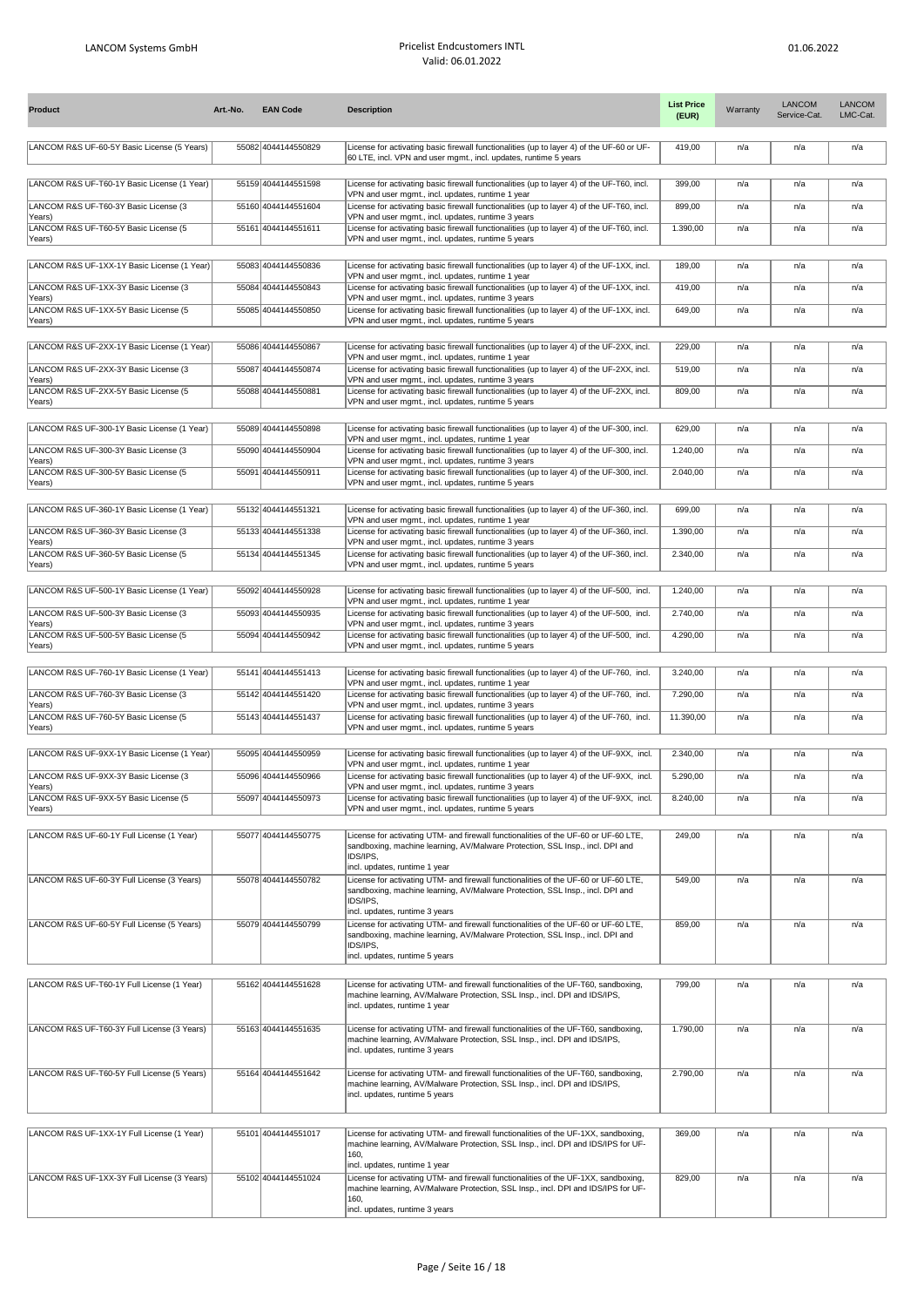| <b>Product</b>                                                               | Art.-No. | <b>EAN Code</b>     | <b>Description</b>                                                                                                                                                                                                 | <b>List Price</b><br>(EUR) | Warranty | <b>LANCOM</b><br>Service-Cat. | <b>LANCOM</b><br>LMC-Cat. |
|------------------------------------------------------------------------------|----------|---------------------|--------------------------------------------------------------------------------------------------------------------------------------------------------------------------------------------------------------------|----------------------------|----------|-------------------------------|---------------------------|
| LANCOM R&S UF-1XX-5Y Full License (5 Years)                                  |          | 55103 4044144551031 | License for activating UTM- and firewall functionalities of the UF-1XX, sandboxing,<br>machine learning, AV/Malware Protection, SSL Insp., incl. DPI and IDS/IPS for UF-<br>160,<br>incl. updates, runtime 5 years | 1.290,00                   | n/a      | n/a                           | n/a                       |
| LANCOM R&S UF-2XX-1Y Full License (1 Year)                                   |          | 55104 4044144551048 | License for activating UTM- and firewall functionalities of the UF-2XX, sandboxing,<br>machine learning, AV/Malware Protection, SSL Insp., incl. DPI and IDS/IPS,<br>incl. updates, runtime 1 year                 | 519,00                     | n/a      | n/a                           | n/a                       |
| LANCOM R&S UF-2XX-3Y Full License (3 Years)                                  |          | 55105 4044144551055 | License for activating UTM- and firewall functionalities of the UF-2XX, sandboxing,<br>machine learning, AV/Malware Protection, SSL Insp., incl. DPI and IDS/IPS,<br>incl. updates, runtime 3 years                | 1.190,00                   | n/a      | n/a                           | n/a                       |
| LANCOM R&S UF-2XX-5Y Full License (5 Years)                                  |          | 55106 4044144551062 | License for activating UTM- and firewall functionalities of the UF-2XX, sandboxing,<br>machine learning, AV/Malware Protection, SSL Insp., incl. DPI and IDS/IPS,<br>incl. updates, runtime 5 years                | 1.840.00                   | n/a      | n/a                           | n/a                       |
| LANCOM R&S UF-300-1Y Full License (1 Year)                                   |          | 55107 4044144551079 | License for activating UTM- and firewall functionalities of the UF-300, sandboxing,<br>machine learning, AV/Malware Protection, SSL Insp., incl. DPI and IDS/IPS,<br>incl. updates, runtime 1 year                 | 1.290,00                   | n/a      | n/a                           | n/a                       |
| LANCOM R&S UF-300-3Y Full License (3 Years)                                  |          | 55108 4044144551086 | License for activating UTM- and firewall functionalities of the UF-300, sandboxing,<br>machine learning, AV/Malware Protection, SSL Insp., incl. DPI and IDS/IPS,<br>incl. updates, runtime 3 years                | 2.740,00                   | n/a      | n/a                           | n/a                       |
| LANCOM R&S UF-300-5Y Full License (5 Years)                                  |          | 55109 4044144551093 | License for activating UTM- and firewall functionalities of the UF-300, sandboxing,<br>machine learning, AV/Malware Protection, SSL Insp., incl. DPI and IDS/IPS,<br>incl. updates, runtime 5 years                | 4.340.00                   | n/a      | n/a                           | n/a                       |
| LANCOM R&S UF-360-1Y Full License (1 Year)                                   |          | 55135 4044144551352 | License for activating UTM- and firewall functionalities of the UF-360, sandboxing,<br>machine learning, AV/Malware Protection, SSL Insp., incl. DPI and IDS/IPS,<br>incl. updates, runtime 1 year                 | 1.399,00                   | n/a      | n/a                           | n/a                       |
| LANCOM R&S UF-360-3Y Full License (3 Years)                                  |          | 55136 4044144551369 | License for activating UTM- and firewall functionalities of the UF-360, sandboxing,<br>machine learning, AV/Malware Protection, SSL Insp., incl. DPI and IDS/IPS,<br>incl. updates, runtime 3 years                | 2.999,00                   | n/a      | n/a                           | n/a                       |
| LANCOM R&S UF-360-5Y Full License (5 Years)                                  |          | 55137 4044144551376 | License for activating UTM- and firewall functionalities of the UF-360, sandboxing,<br>machine learning, AV/Malware Protection, SSL Insp., incl. DPI and IDS/IPS,<br>incl. updates, runtime 5 years                | 4.849,00                   | n/a      | n/a                           | n/a                       |
| LANCOM R&S UF-500-1Y Full License (1 Year)                                   |          | 55110 4044144551109 | License for activating UTM- and firewall functionalities of the UF-500, sandboxing,<br>machine learning, AV/Malware Protection, SSL Insp., incl. DPI and IDS/IPS,<br>incl. updates, runtime 1 year                 | 2.440,00                   | n/a      | n/a                           | n/a                       |
| LANCOM R&S UF-500-3Y Full License (3 Years)                                  |          | 55111 4044144551116 | License for activating UTM- and firewall functionalities of the UF-500, sandboxing,<br>machine learning, AV/Malware Protection, SSL Insp., incl. DPI and IDS/IPS,<br>incl. updates, runtime 3 years                | 5.490.00                   | n/a      | n/a                           | n/a                       |
| LANCOM R&S UF-500-5Y Full License (5 Years)                                  |          | 55112 4044144551123 | License for activating UTM- and firewall functionalities of the UF-500, sandboxing,<br>machine learning, AV/Malware Protection, SSL Insp., incl. DPI and IDS/IPS,<br>incl. updates, runtime 5 years                | 8.540,00                   | n/a      | n/a                           | n/a                       |
| LANCOM R&S UF-760-1Y Full License (1 Year)                                   |          | 55144 4044144551444 | License for activating UTM- and firewall functionalities of the UF-760, sandboxing,<br>machine learning, AV/Malware Protection, SSL Insp., incl. DPI and IDS/IPS,<br>incl. updates, runtime 1 year                 | 6.490,00                   | n/a      | n/a                           | n/a                       |
| LANCOM R&S UF-760-3Y Full License (3 Years)                                  |          | 55145 4044144551451 | License for activating UTM- and firewall functionalities of the UF-760, sandboxing,<br>machine learning, AV/Malware Protection, SSL Insp., incl. DPI and IDS/IPS,<br>incl. updates, runtime 3 years                | 14.640,00                  | n/a      | n/a                           | n/a                       |
| LANCOM R&S UF-760-5Y Full License (5 Years)                                  |          | 55146 4044144551468 | License for activating UTM- and firewall functionalities of the UF-760, sandboxing,<br>machine learning, AV/Malware Protection, SSL Insp., incl. DPI and IDS/IPS,<br>incl. updates, runtime 5 years                | 22.790,00                  | n/a      | n/a                           | n/a                       |
| LANCOM R&S UF-9XX-1Y Full License (1 Year)                                   |          | 55113 4044144551130 | License for activating UTM- and firewall functionalities of the UF-9XX, sandboxing,<br>machine learning, AV/Malware Protection, SSL Insp., incl. DPI and IDS/IPS,<br>incl. updates, runtime 1 year                 | 4.690,00                   | n/a      | n/a                           | n/a                       |
| LANCOM R&S UF-9XX-3Y Full License (3 Years)                                  |          | 55114 4044144551147 | License for activating UTM- and firewall functionalities of the UF-9XX, sandboxing,<br>machine learning, AV/Malware Protection, DPI, IDS/IPS, SSL Insp.,<br>incl. updates, runtime 3 years                         | 10.590,00                  | n/a      | n/a                           | n/a                       |
| LANCOM R&S UF-9XX-5Y Full License (5 Years)                                  |          | 55115 4044144551154 | License for activating UTM- and firewall functionalities of the UF-9XX, sandboxing,<br>machine learning, AV/Malware Protection, DPI, IDS/IPS, SSL Insp.,<br>incl. updates, runtime 5 years                         | 16.490,00                  | n/a      | n/a                           | n/a                       |
| LANCOM UF Rack Mount UF-60                                                   |          | 55128 4044144551284 | Mounting material for LANCOM R&S Unified Firewall UF-60 for installation in a 19"                                                                                                                                  | 119,00                     | n/a      |                               |                           |
| LANCOM UF Rack Mount UF-160/260                                              |          | 55125 4044144551253 | rack, occupies one height unit<br>Mounting material for LANCOM R&S Unified Firewall UF-160/260 for installation in a<br>19" rack, occupies one height unit                                                         | 119,00                     | 2 Years  | n/a                           | n/a                       |
| LANCOM UF Extension Module 8x 1G GE (UF-<br>500 / UF-9XX)                    |          | 55121 4044144551215 | UF extension module for UF-500 & UF-9xx, 8x 1G ETH / RJ45                                                                                                                                                          | 1.140,00                   | 2 Years  | n/a                           | n/a                       |
| LANCOM UF Extension Module 4x 1G SFP (UF-<br>500 / UF-9XX)                   |          | 55122 4044144551222 | UF extension module for UF-500& UF-9xx, 4x 1G SFP                                                                                                                                                                  | 689,00                     | 2 Years  | n/a                           | n/a                       |
| LANCOM UF Extension Module 2x 10G GE (UF-                                    |          | 55126 4044144551260 | UF extension module for UF-500 & UF-9xx, 2x 10G ETH / RJ45                                                                                                                                                         | 1.040,00                   | 2 Years  | n/a                           | n/a                       |
| 500 / UF-9XX)<br>LANCOM UF Extension Module 2x 10G SFP+<br>(UF-500 / UF-9XX) |          | 55127 4044144551277 | UF extension module for UF-500 & UF-9xx, 2x 10G SFP+                                                                                                                                                               | 869,00                     | 2 Years  | n/a                           | n/a                       |